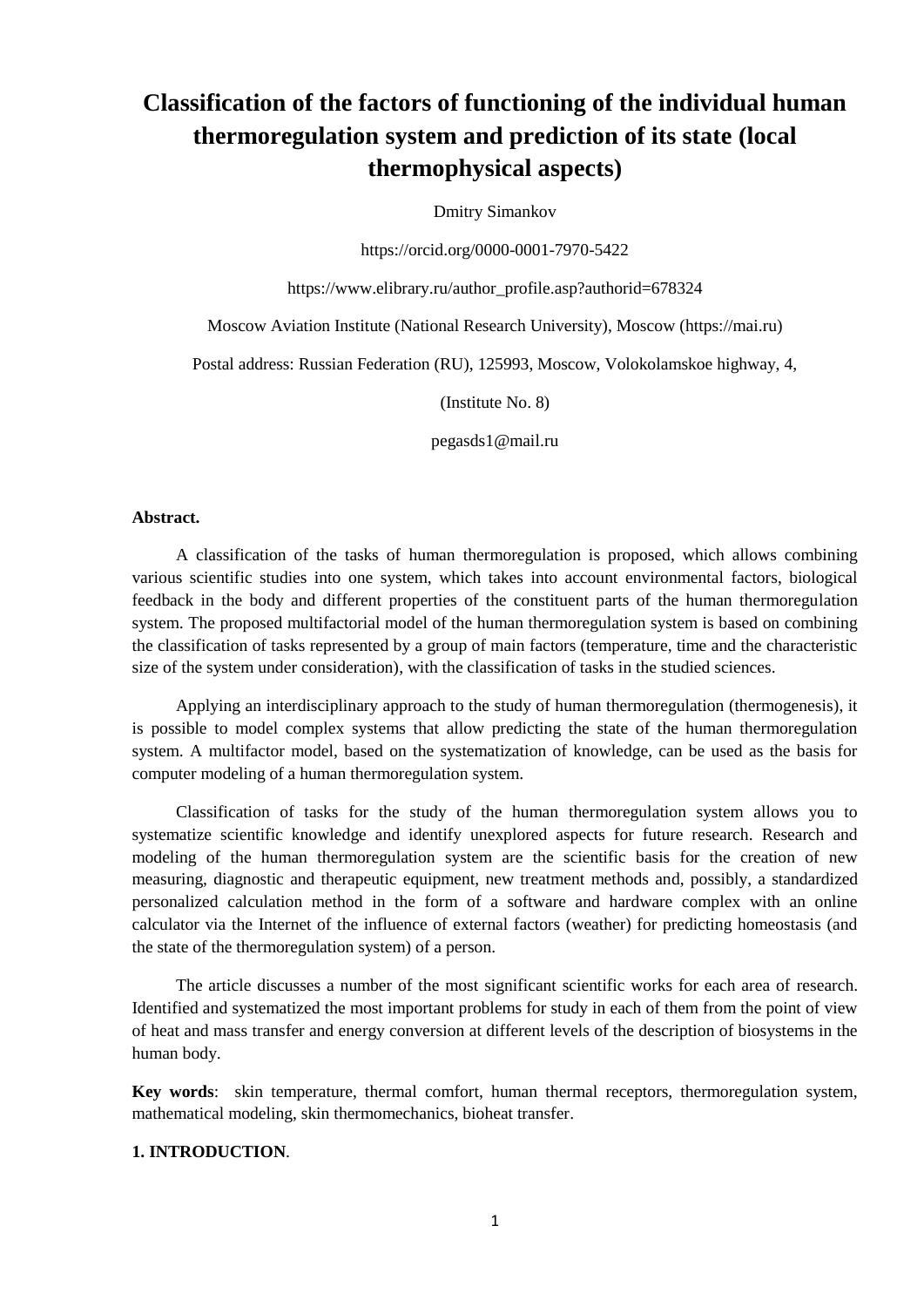From the general course of mammalian physiology, human thermoregulation is understood as the body's ability to maintain a constant core temperature under different external environmental conditions. The function of the thermoregulatory system is to maintain and stabilize a constant body temperature, thanks to which the body can exist and develop. In the process of life, a person is exposed to a wide range of temperatures in which his thermoregulation system functions. This is due to work (firefighters, steelworkers), medical treatment (cryosurgery, radiotherapy), climatic zone of residence (people of the far north, aborigines of tropical rain forests, nomads of sandy deserts) and so on.

The human thermoregulation system is one of the systems of the human body that ensures its existence in conjunction with other body systems. All processes (physical, chemical, physiological, biological) in a person are interconnected and interact with each other at different levels of the biological system. To describe any system in the human body, it is necessary to establish all its interconnections with other systems. The biological system (respiratory, circulatory, thermoregulation, sexual, and so on) can be described in terms of functioning by different sciences (physicochemical, biological, biophysical, and so on) on different (quantum, subcellular, cellular, tissue, organ, the whole organism, population ) levels. Now there is no general model of thermoregulation of a living organism, described by one system of equations taking into account several interrelated levels, due to its complexity for computer modeling, since the human body is a complex and interconnected system that has yet to be fully understood. The system of thermoregulation of the human body, as a complex problem, is solved by a deductive approach, that is, from the general to the particular (by its constituent parts), since the level of measuring technology, mathematical methods and means of calculations are developing gradually.

In case of malfunction of (part) of the human thermoregulation system in medicine, it is diagnosed as a disease: hypothermia (ICD-10 - T68) - a state of the body in which the body temperature drops below that required to maintain normal metabolism and functioning; hyperthermia (ICD-10 - T67) - overheating, accumulation of excess heat in the human body with an increase in body temperature, caused by external factors that impede heat transfer to the external environment or increase the flow of heat from the outside. In addition to the ICD classification, there is another approach in terminology for thermal injuries, described in works [177, 192].

The human thermoregulation system can function normally and abnormally (before / after illness and during illness). The normal mode of functioning of the human thermoregulation system is more clearly described in terms of labor protection and is characterized as a comfortable state of the body in the environment. The comfortable state of the body is understood as a combination of external environmental factors and the psycho-physiological state of a person in which the processes of vital activity in the body proceed normally. This is a subjective feeling for every person. ISO 7730: 2005 ("Ergonomics of the thermal environment - Analytical determination and interpretation of thermal comfort using calculation of the PMV and PPD indices and local thermal comfort criteria ", IDT). For local short-term exposures at different temperatures, there are methods for assessing human response - ISO 13732-1: 2008, ISO / TS 13732-2: 2001, ISO 13732-3: 2008. In addition, there is a number of scientific and regulatory works to provide workers with a safe working environment.

This work is aimed at popularizing, updating and supplementing with fresh information about the system of individual thermoregulation for work "Protecting workers from a heating microclimate" [1] from the US Department of Health and the "Encyclopedia of Occupational Safety" from the UN ILO [13]. Protecting Workers from Warming Climate Assessments was carried out by the US Department of Health in 2016 in conjunction with the Centers for Disease Control and Prevention and the National Institute for Occupational Safety and Health. It is a document for updating over time, available in the public domain in English and translated into national languages in several countries, where it is also in the public domain and can be used. A similar work was carried out by the International Labor Organization at the United Nations (ILO is a specialized agency of the United Nations) and published in the public domain in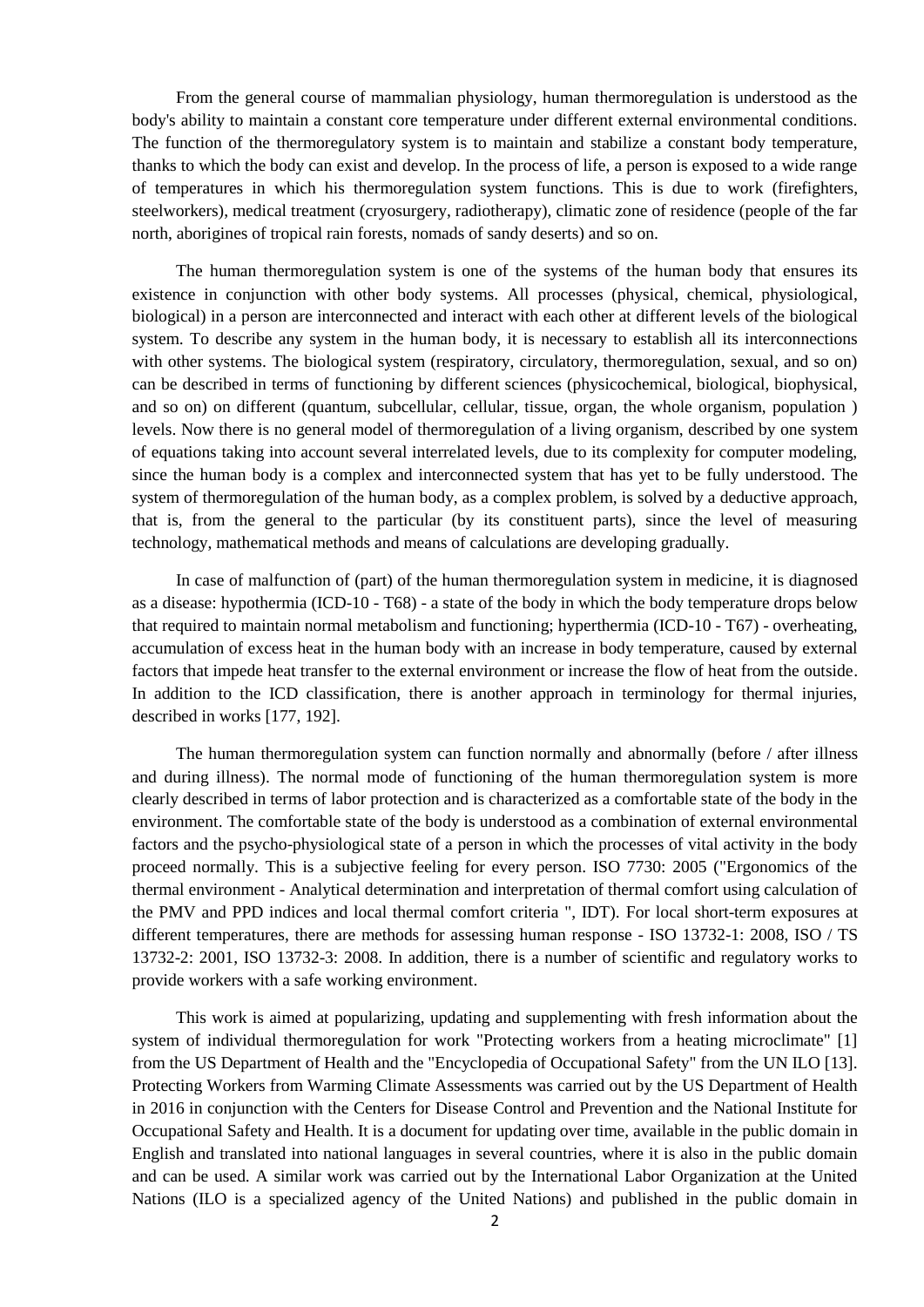English and French. The "Encyclopedia of Occupational Safety" from the UN ILO is also being updated and the 4th edition is now available [13]. For a review of the thermoregulation system, see «Recent advances in thermoregulation» [230] and the 2018 book «The thermoregulation system and how it works» [232]. The book covers the physiology and neuroanatomy of the thermoregulation system and provides descriptions of how the regulation of body temperature interacts with other physiological functions (such as sleep, osmoregulation, and immunity), stress, exercise and aging.

Many works have been devoted to human thermal interaction with the environment. In these works, the prediction of the thermal reaction of the human body or its parts to various environmental factors is considered. Thermophysiological models of recent years determine not only the heat transfer between the human body and the environment, but also the biological feedback inside the body to environmental factors. Thermophysiological models consist of passive and active elements. In the passive thermal model, the heat balance equation is written in different approaches [58]. The active thermal model takes into account the cold / heat receptors that regulate the thermoregulatory process by narrowing and widening the blood vessels of the skin. A part of the human's active thermoregulatory system is shivering (heat generation from muscle contraction), the process of sweating (heat loss due to evaporation), heat generation from the fatty layer of the hypodermis skin (non-shivering thermogenesis). In a state of comfort, the active thermoregulation system "controls" the passive system [4]. However, many physiological and biophysical aspects are not taken into account in the model of an active thermoregulatory system.

To develop a predictive model of a human thermoregulation system, a lot of experimental and theoretical work will be required to obtain an adequate model system of equations and a method for calculating the state of this body system. To do this, it is necessary to break down the human thermoregulation system into its component parts. To study external and internal factors influencing the functioning of its parts at different levels of the description of biological systems, to establish biological feedbacks and interactions in the body, which are either not clearly observed or have not yet been described mathematically.

The identified needs in the study of biological systems will push to the creation of techniques and technologies for future research and to unite researchers from different fields of science. To systematize the directions of studying biological material at different levels of its organization (tissue, cellular), you will need logic in construction and a tool for visualization and systematization. A multidimensional tabular form appears to be the most suitable tool for systematizing and visualizing factors and tasks in the field of human thermoregulation when describing it at different levels of biomaterial (tissues, cells) organization. An alternative to multidimensional tables is the tree method (area of knowledge - statistics), built according to a specific algorithm. But this will complicate the logic of understanding the interactions in the body and will not reveal the relationship in the complex system of thermoregulation.

### **1.1 Practical application: now and in the future.**

The benefit of studying the factors of the human thermoregulation system is the creation of a mathematical model of the body system, which makes it possible to diagnose and predict its state. An indirect benefit from considering the factors of the human thermoregulation system is the pooling of knowledge in the chosen field to search for new research and the unification of various people of researchers.

Two main directions for the practical application of the classification of factors of the human thermoregulation system are highlighted: the field of labor protection (regulatory documents) and medicine. The following reasoning is indirectly related to the considered classification of thermoregulation factors and is more related to future directions of development in this topic: analytical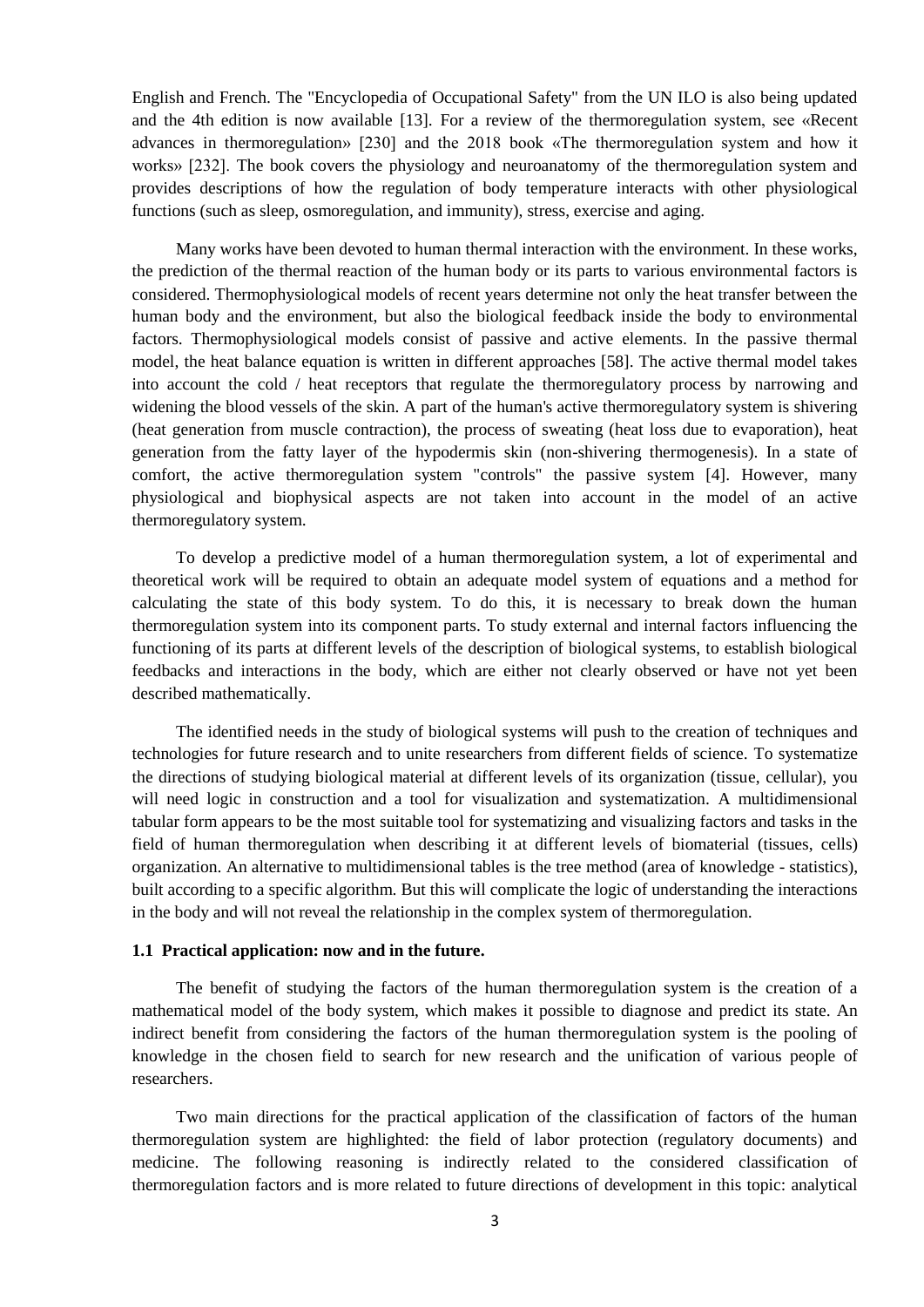system, equipment, standardized and personalized assessment and diagnostic methods, treatment methods, recommendations on labor protection, rules for recruiting for work and service, and more.

When systematizing the accumulated knowledge in the field of human thermoregulation and setting the goal of computer modeling of this body system for its personalized application and consolidation in regulatory documents in the field of occupational safety and health, the approach with multidimensional tables will identify problems that have not yet been solved, and justify the need for their solution for achieving a common goal.

Labor protection and research into the capabilities of the body are now becoming even more relevant in connection with the development of space tourism, long distance flights in space, as well as in the development of the Arctic and Antarctica and other areas of human activity. In extreme environmental conditions, the tasks of protecting a person and the correct selection of people for certain types of work become relevant, which can be more correctly solved using information on the thermoregulation system and its individual diagnostics when using predictive models when designing clothing for people in space, firefighters, steelworkers, military personnel and others.

The traditional demand for new information on the functioning of the body remains in sports medicine, disaster medicine, and military medicine. More on this below. With the help of modern Big Data and AI technologies, in relation to solving a large complex problem (human thermoregulation system), it will be possible to combine particular subtasks and find unidentified relationships and their dependencies. This will help diagnose some diseases in people and adjust the treatment plan, taking into account the individual characteristics of the patient's body.

In addition, for the medicine of the future, other areas can be identified that can be developed and improved as applied problems. The classification of factors of the human thermoregulation system will partially help solve such problems in the form of a tool to identify new areas for research and combine knowledge from different fields of science, helping different researchers to better understand the relationships in the human body.

A number of applied problems in the field of medicine can be distinguished, where knowledge about thermophysical aspects and the system of human thermoregulation is used.

- 1) In cryo-operations, doctors calculate the necrosis zone (the dynamics of the growth of the demarcation zone) based on their experience. The existing empirical maps of the freezing zone for apparatuses are approximate. There is no exact calculation of the zone of freezing and necrosis, and during freezing healthy tissue may be injured, and the malignant pathological tissue may not freeze enough to die. There is no cryo surgery planning system (there have been various attempts to create it).
- 2) For the treatment of hypothermia and hyperthermia, a pharmacological approach is used, and the diagnosis is based on the external signs of the patient. It is now impossible to determine the individual threshold and conditions under which this disease will be in humans.
- 3) For sports medicine, it is necessary to be able to assess and diagnose the thermoregulation system of athletes in order to more fully measure the state of the athletes' body and its changes during training. This is necessary so that exercise does not harm your health. Most professional athletes increase their body indicators during training at the expense of others, which negatively affects the future, after a sports career, and in old age.
- 4) In disaster medicine, when a person is diagnosed with extensive thermal injuries from high or low temperatures, doctors make diagnostics visually and rarely measure pressure and heart rate without contact. In such cases, a blood test can not always be quickly performed in a deployed manner to assess the internal state of the body. Physiotherapy and pharmaceutical treatments are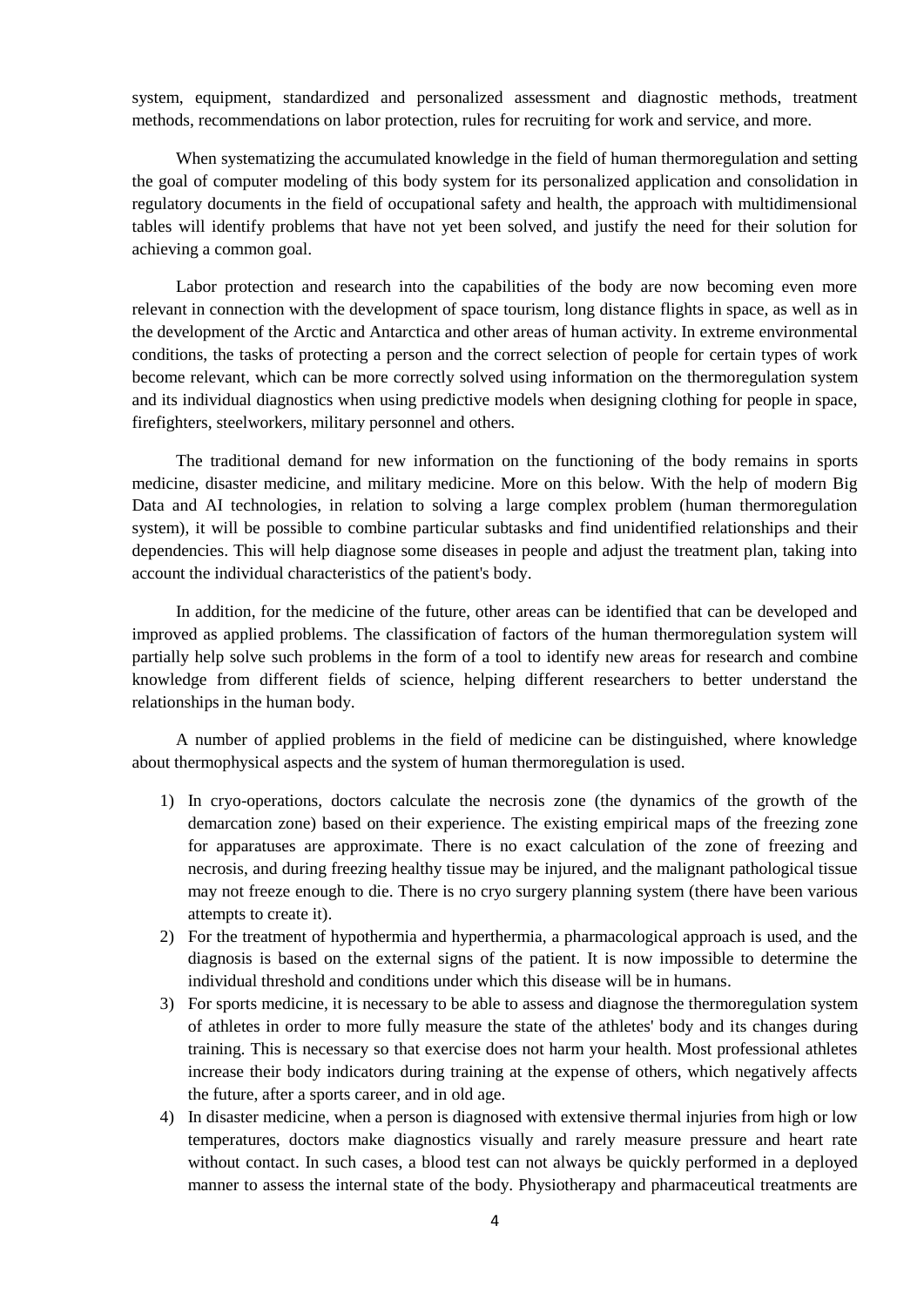used. The effectiveness of these methods depends on the drugs used. So, with the optimal combined intake of drugs, for a hypothermic body, you can quickly and safely activate internal sources of heat in the form of the work of organs, and force the heart to more actively pump blood with components for various internal organs that will help save a person.

- 5) For military medicine, tasks in the field of human thermoregulation are interesting providing a serviceman with means that allow him to cope with low ambient temperatures. There are hand and face creams, a different diet. Sometimes alcohol-containing foods are used in conjunction with high-energy foods. From a pharmaceutical point of view, the composition of human blood and its circulation rate can be regulated, which makes it possible to influence the thermoregulation system. In military affairs, you can also use a diagnostic system to assess the individual thermoregulation of a person and his sensitivity and tolerance to cold or heat in order to compose individual and collective physical exercises. Now this is not taken into account when training soldiers.
- 6) In radiology, when planning an operation, the thermophysical properties of biological tissues are used, usually in the form of constants or with a dependence on temperature. The thermophysical properties of biological tissues have the properties of anisotropy, which is not taken into account in calculations. It is important that each person has the physical properties of biological tissues are individual and changeable due to external and internal reasons. This is not taken into account anywhere in medical practice, since there is no measuring equipment and is not used. In the presence of such diagnostic equipment (and the regularities of the influence of factors on the properties of biological tissues), it is possible to plan an operation in radiology and cryosurgery more accurately.
- 7) In space medicine (during long flights, in the absence of gravity or gravity of another planet or satellite), the human thermoregulation system, like his other body system, becomes a subject for study so that people can survive and adapt in such conditions.
- 8) The climate on the planet is changing it is getting warmer, and humanity is adapting to climate change. The human body begins to function differently, trying to adapt, including its thermoregulation system. Each person during his life the rate of adaptation is different due to a number of factors, but now this is not noticeable due to the relatively small change in temperature on the planet upward. However, the dynamics of temperature growth on the planet is only increasing, which means that there will be a time when the rate of adaptation of the organism will be insufficient to adapt to the new environment. The groups of people who were able to quickly adapt and who did not will become more contrasting and clearly distinguished. For the latter group of people, medical pharmaceuticals may be required to change the genotype and strengthen some human organs. Research in this area may require a diagnostic system and additional equipment for personalized research and the manufacture of personalized pharmaceuticals. Including knowledge and equipment for diagnostics of the human thermoregulation system.
- 9) Now they make various biological and mechanical artificial organs, which are sources of heat in the body. Therefore, it is important to have complete information about different systems of the body so that artificial and mechanical organs and parts of the human body work correctly. The same applies to wearable electronics (chips).

In routine clinical practice, examination does not assess the human thermoregulatory system. Usually, the respiratory, circulatory, lymphatic, reproductive and other systems of the human body are assessed, but not the thermoregulation system. However, even if all organs work in the parameters acceptable for them, this does not mean that any of the body systems is working in optimal parameters. We need a detailed diagnosis in order to timely prevent the onset and development of the disease, for example, hypothermia and hyperthermia. Usually, a neurologist can diagnose a violation in the functioning of the human thermoregulation system.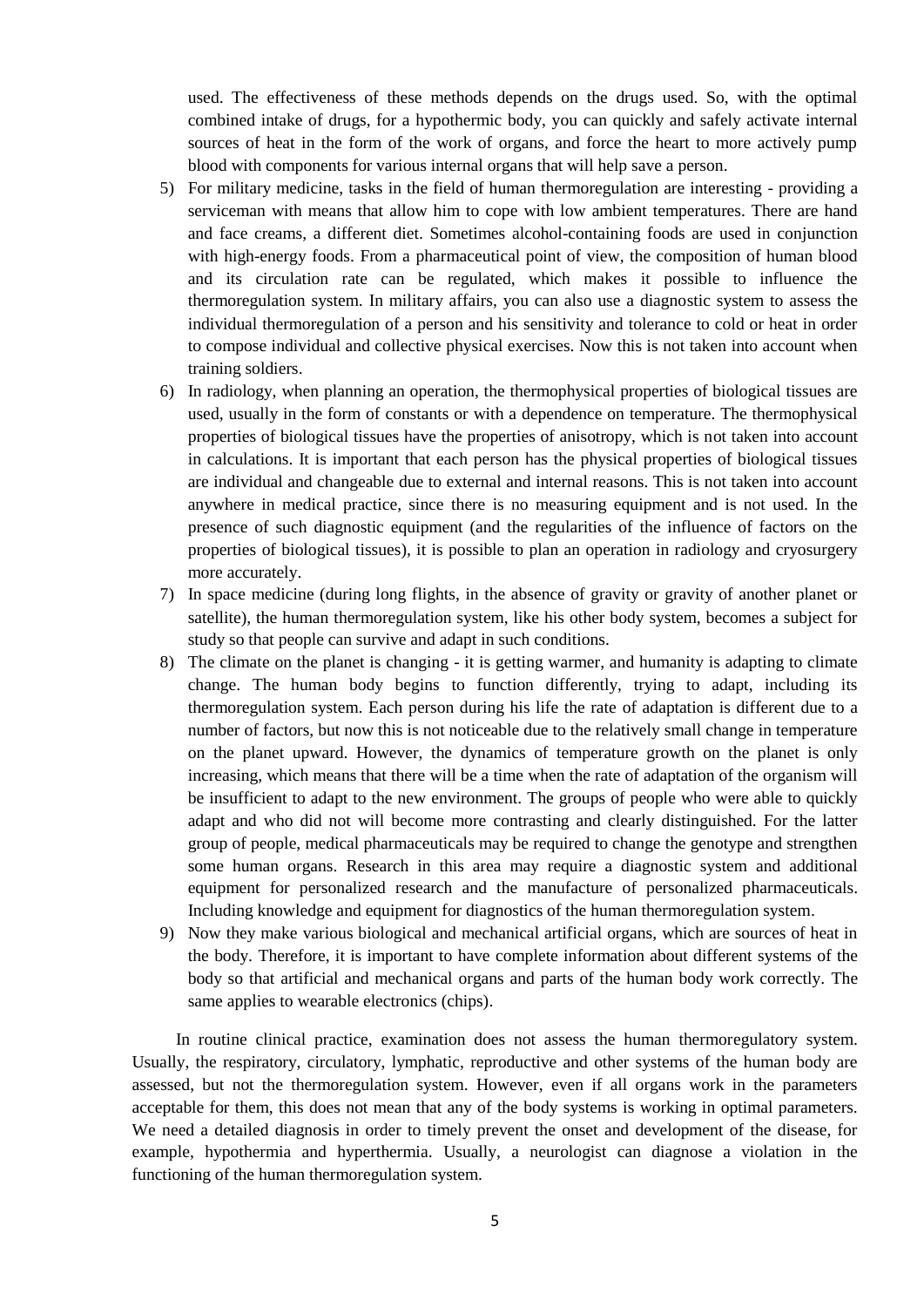To date, a lot of monitoring and diagnostic equipment and research methods have been created. They continue to develop and improve, new ones appear. If there is a hardware and software complex with additional measuring equipment for diagnosing the human thermoregulation system, it will be possible to diagnose other diseases, in addition to hypothermia and hyperthermia.

In the future, it is possible to create a new generation of hardware and software complexes and the principle of action for studying the systems of the body. As a result, this will lead to the diagnosis of the organism at the cellular level, which is currently unattainable due to limitations in the computing power of technology, the equipment used and the lack of some knowledge. The proposed classification of factors of the human thermoregulation system is intended to systematize and highlight these gaps in knowledge. The accumulated knowledge in the future will make it possible to create a program (computer model) of the state of the systems of the human body, at first as separate, and in the future of the whole organism at the cellular level, which now looks like fantasy.

# **1.2 Review of general mathematical models and observations, which now partially reflect the human thermoregulation system and heat and mass transfer processes at different levels of description of biological systems.**

Let us consider the thermophysical aspects in their general form, and will be described in more detail below.

- 1) A group of people. They mainly use statistical methods for research.
	- 1.1) For a group of people and even the population of a city or region in many countries, studies have been and are being carried out on the average body temperature in different anatomical sites depending on gender and age. And also for such groups of people, they explore the dynamics of the zone of comfortable sensations under the influence of climate change and living conditions.
	- 1.2) In sports medicine, comparative analyzes of the indicators of the functioning of the athlete's body are made with the average figures of a healthy person, taken from the literature. For example, the content of subcutaneous fat, the volume of exhaled air, the energy of muscle contraction, body surface temperature, etc.
	- 1.3) The study of human metabolism was carried out in different age groups, during sleep and wakefulness, fluctuations were established throughout the day.
- 2) The human body. Part of the work, especially in physiology, was carried out by statistical methods. For the last quarter of a century, various empirical and semi-analytical models have been actively used, including the use of computer modeling, describing the heat-physiological and energy processes of the body.
	- 2.1) Many heat-related physiological models have been created for the human body, of which about 8 are considered relevant. Polysegmental and neurophysiological models with physiological feedback with modeling of the body's responses to receptors in the skin for thermoregulation of the human body appear.
	- 2.2) To simulate the thermal effect of the environment on a person, various approaches have been developed for calculating the effective exposure temperature, which take into account air movement, humidity, atmospheric pressure, and thermal radiation. The most universal is the indicator of the complex environmental impact on the whole human body - UTCI, which was created by a group of organizations on a large sample of people, and its peculiarity is that it predicts the behavior of the state of the body (physiological reactions of the body) to changes in environmental parameters [19].
	- 2.3) The mechanisms of human adaptation to cold and hot constant environmental conditions are studied. The physiological reactions of the body are studied by comparative analysis.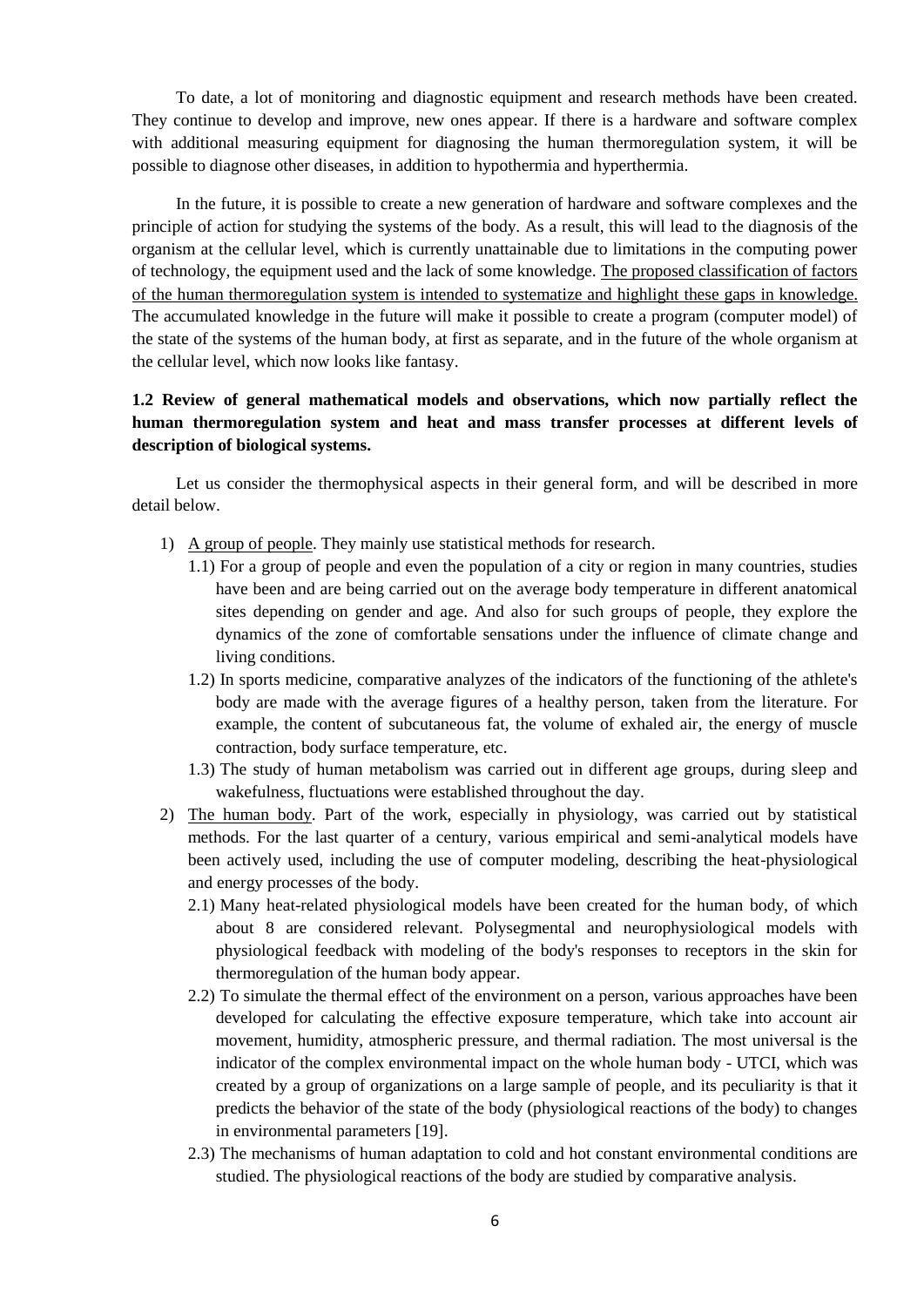- 2.4) There is an estimate of the body's energy expenditures for performing a certain work, as well as empirical dependences of different indices, for example, the ratio of body weight to skin area, have been established.
- 3) An organ or part of the body. In modeling, three-dimensional objects are used, including real geometry from medical images (DICOM files), and numerical modeling is often performed in COMSOL Multiphysics, ANSYS with connected special libraries for numerical calculation methods. Heat and mass transfer processes, energy, are modeled, phase transformations and radiative heat transfer are taken into account. Sometimes the phenomena of osmosis, pressure and velocity in blood vessels, air velocity in the lungs and on the surface of the skin are taken into account.
	- 3.1) Radiology calculates the radiation dose to the tumor and a safe way to supply such energy so as not to harm healthy tissues.
	- 3.2) In PET (SPECT) studies, areas of location and volume of tissue that have ceased to function are studied.
	- 3.3) Older human skin models that did not take into account its features were used to assess heat loss or thermal / cold injury.
	- 3.4) Breast cancer can be diagnosed both by the thermophysical properties of the skin (increased coefficient of thermal conductivity), and by thermometric methods with the localization of the lesion and an assessment of its volume. The tumor has an increased cell metabolism, which contributes to the total heat flow in a local area of the human body.
	- 3.5) Muscle energy is a factor in the heat production system during movement. This is an additional heat flow during physical exertion, which comes from the muscles during their contractions..
	- 3.6) Thermal imagers and thermal imaging systems by the method of microwave radiothermometry record infrared radiation of the temperature background of the human body, which is invisible to the human eye, which reflects the pathological processes occurring in the body. Microwave radiothermometry is used for early diagnosis of a tumor [188]. During the COVID-19 pandemic, individual and streaming measurements of human temperature have increased to identify people with possible illness. Previously, they were popular in the diagnosis of cancer, but due to the characteristics of the body (nervous system) of the patient, they could give an incorrect examination result and are now used as auxiliary means of diagnosing various diseases, giving indirect information about disorders of the functioning of internal organs by their thermal field.
	- 3.7) Thermal stimulation of the congestion of nerve endings. You can act on the throat from the inside in a certain place with a cold object in order to cause cold stimulation of the body's immune system to fight viral diseases (Kochenov V.I.) [169]. The method of pulsed heat exposure (thermal pulsation) on the reflexogenic zone of the face has proven itself well in the treatment of neuroses and neurosis-like states of various nature. (Timoshenko D.A. and D.D.) [103].
	- 3.8) Cold stimulation of the human body surface in order to activate the immune system is used in cryosauna procedures. Thermal stimulation of the surface of the human body in the bath is aimed at warming up the body and accelerating the course of internal processes that stimulate various physiological systems. Conditions such as a bath (prolonged heat exposure) or cryosauna (short cold exposure) stress the body and make it activate the internal mechanisms of survival in extreme conditions, which can favorably affect the general state of the human body after the procedure.
- 4) Organ tissues.
	- 4.1) Modeling the liver and lungs as a porous material is necessary when studying the absorption coefficient of gases and liquids to assess their condition and diagnose the disease.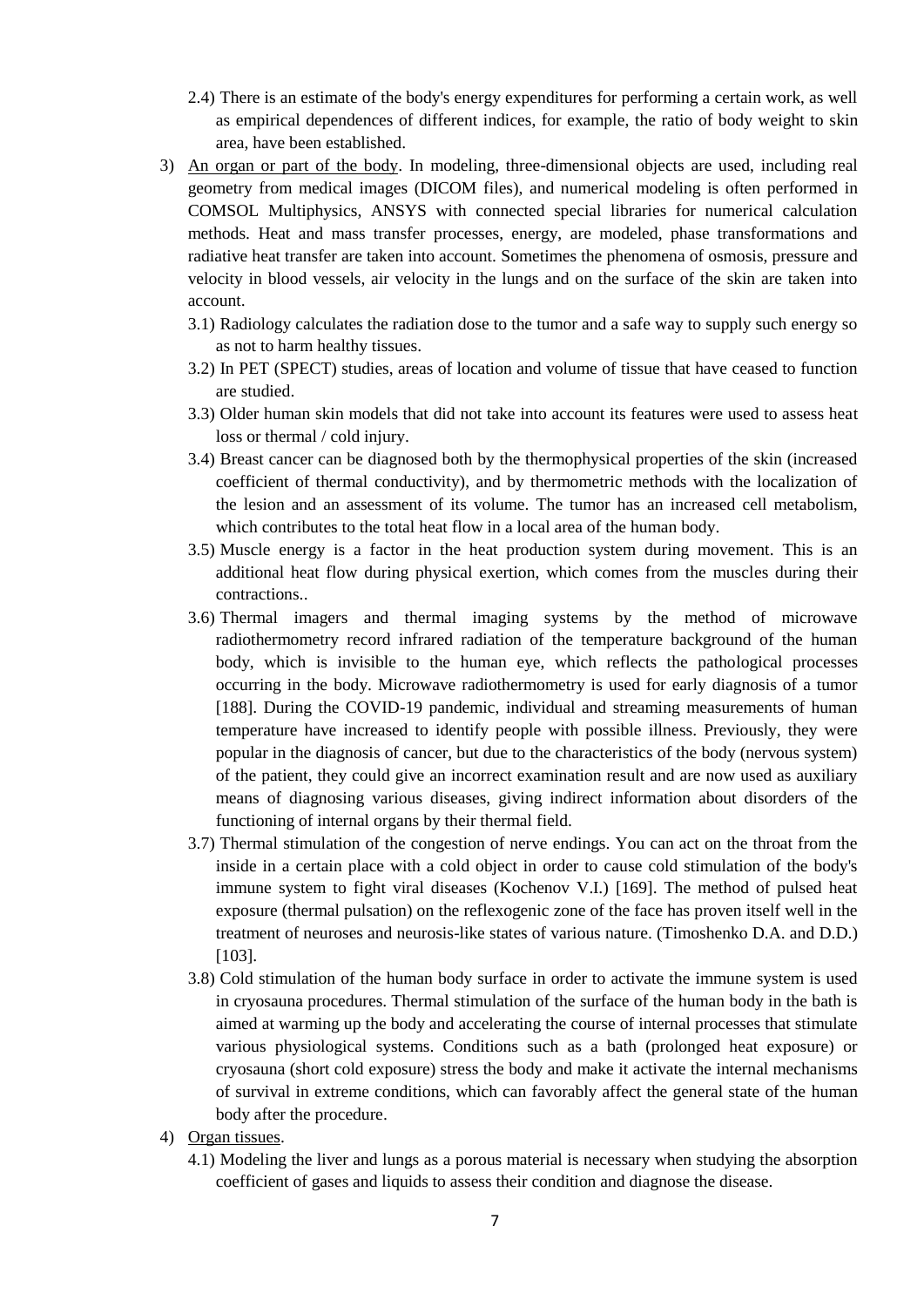- 4.2) Cryodestruction of tumors of different localization is performed with cryodestructors of different geometric shapes and cooling rates. A microwave field is often used for faster and deeper freezing of large volumes of pathological malignant tumors. Less commonly, special ointments (cryoprotectants) are used. Most cryo-operations are done precisely due to the experience of the doctor, who in practice knows the approximate zone of necrosis.
- 4.3) Thermal ablation is a widely used method for treating tumors in organs such as liver, kidneys, etc. It is an alternative method of cryodestruction, where you also need to know the modes of heating thermodes and heating biological tissues. [184, 202]
- 4.4) Thermal stimulation of targeted nerve circuits using remotely controlled nanotransducers: therapy for neurodegenerative disorders. (Neurodegenerative disorders, such as Alzheimer's and Parkinson's, are signal abnormalities in neuronal cells. Deep brain stimulation (DBS) is the traditional treatment for Parkinson's disease.) [170]
- 4.5) Modern models of human skin describe well the models of bioheat and the body's response to heat / cold local effects on receptors.
- 4.6) The behavior of anastomosis (arteriovenous shunts) depends on the environmental conditions to which the central nervous system responds.
- 5) Cells of biological tissue. At the cellular level, it is advisable to describe the conducting nervous system of the body, along which the signals for controlling the thermoregulation system go. As well as the mechanisms of humoral and hormonal thermoregulation. When describing systems, biophysical methods are used.
	- 5.1) Heat and cold receptors are located in the skin, internal organs and blood vessels that respond to temperature changes and send signals to the central nervous system (and the spinal cord). It is believed that a 0.1 K change in the temperature at the receptor causes a change in the signal, but this is convenient for modeling.
	- 5.2) From receptors, signals travel to the brain. The main part of the brain responsible for thermoregulation is the hypothalamus. Signals from receptors are processed not only by the hypothalamus, but also by other parts of the brain, the cerebral cortex and the spinal cord. This means that the region of the brain that receives the signal does not necessarily process it and produces a return signal.
	- 5.3) Outgoing signals from the brain in the thermoregulation system can be divided into behavioral (conscious mechanisms in the somatic nervous system) and internal nervous ones in the form of the sympathetic and parasympathetic nervous systems (autonomic nervous system) to regulate muscle tone and heart function. These signals trigger the internal and external mechanisms of heat production and heat transfer. The main tasks are the study of biochemical reactions, their interrelationships, identification of signals, their characteristics, methods of signal processing in the brain, and, as a consequence, different energy processes in different parts of the body. [171]
	- 5.4) The hormonal mechanism of human thermoregulation uses hormones from the pituitary, thyroid and adrenal glands. These organs produce various hormones that, at low ambient temperatures, enhance oxidative processes in tissues, in particular in muscles, increase heat production, constrict skin vessels, thereby reducing heat transfer; at high ambient temperatures affect the arterioles of the skin, promote their vasodilation, thus participating in the processes of heat transfer. The main tasks are the study of biochemical reactions and their relationship. [171]
	- 5.5) The humoral (neurohumoral) system of thermoregulation occurs due to mechanisms regulated by the sympathetic nervous system (oxidative phosphorylation, glycogenolysis, glycolysis in the liver and lipolysis in brown fat) and by the somatic nervous system (regulates contractile muscle thermogenesis). The main tasks are the study of biochemical reactions, their relationship and the energy of muscle contraction. Not all of the generated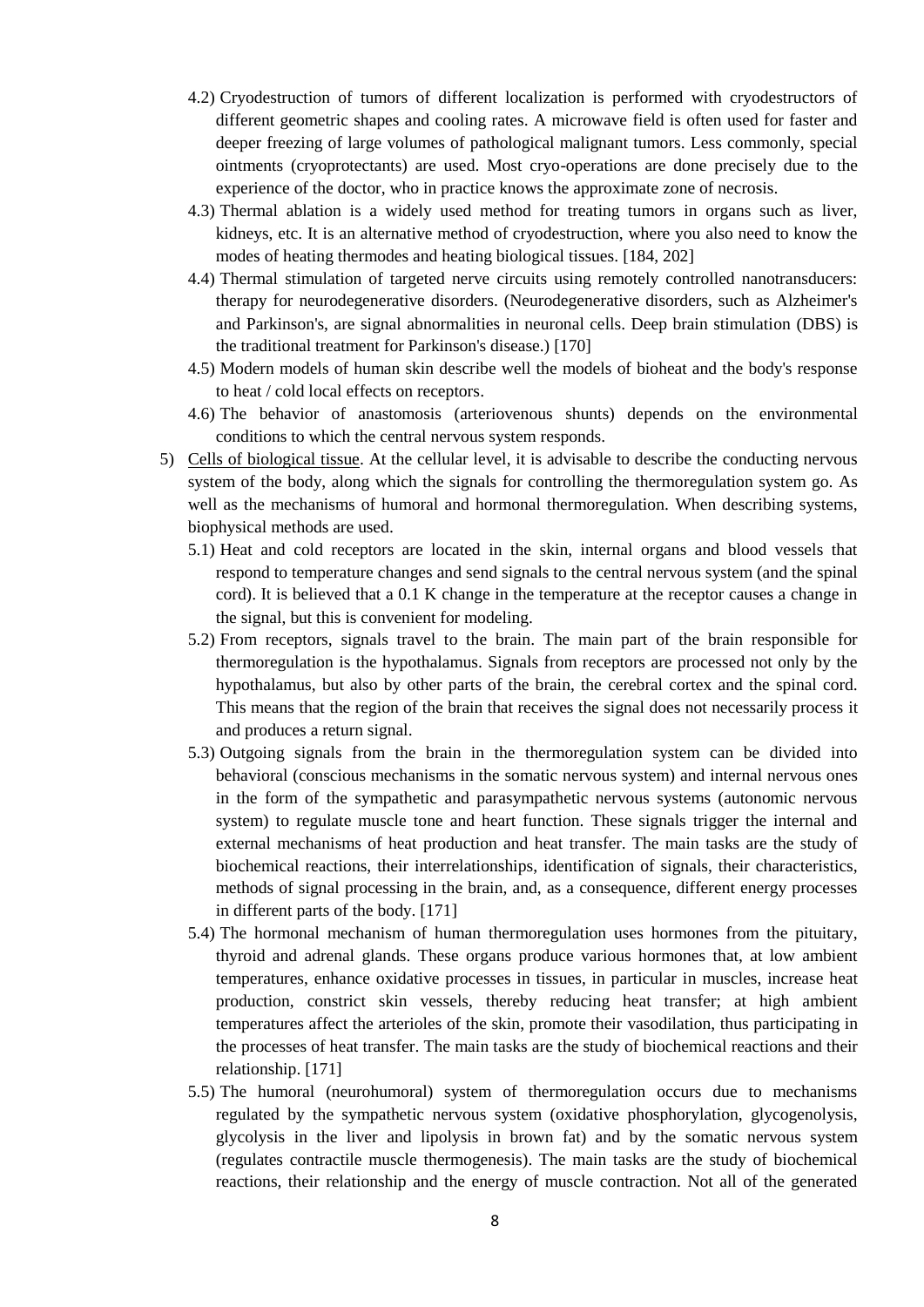energy is converted into macroenergetic bonds, and in these reactions more is converted into heat. [171]

- 6) Molecules of biological tissue cells. [37]
	- 6.1) Hydronium ions  $H_3O +$  in glucose injections into the tumor during irradiation promote a more rapid accumulation of energy and, as a result, the destruction of tumor cells occurs.
	- 6.2) The electromagnetic field in a computational experiment using the molecular dynamics method has shown that it can change (reorient) the dipole moment of protein molecules and thereby change its secondary structure, which contributes to denaturation.
	- 6.3) When a living cell is frozen, water molecules can be incorporated into amino acid residues (complex proteins). And for deep freezing of proteins, cases are possible when free water does not freeze in the intercellular fluid, probably due to the balancing of van der Waals forces and hydrogen bonds between molecules in the crystal.
	- 6.4) Depending on the rate of cooling, the mechanisms of rupture of the cell membrane (ice crystals from the cell or intercellular fluid) are distinguished.
	- 6.5) The mechanisms of cell destruction are apoptosis (normal, programmable) and necrosis from temperature (physical or chemical effects).
	- 6.6) The breaking of hydrogen bonds prevents the nucleation of ice crystals, which lowers the crystallization temperature. This reduces the number of water bonds in cells and increases the thermal conductivity of the medium. This is used in cryosurgery as a mechanism to increase the volume of cryodestruction of pathological biological tissues.
	- 6.7) The role of free water molecules in globular proteins is very important. Water on biological surfaces rearranges hydrogen bonds and exhibits a number of specific properties. Biological water can be divided into 3 types: free, bound and having one hydrogen bond with polar groups of macromolecules.
	- 6.8) A decrease in temperature triggers the synthesis of "heat shock proteins" (sometimes called heat stress proteins and cold shock proteins), which maintain cell homeostasis (compensate for a decrease in the rate of metabolic reactions).
	- 6.9) The mechanisms of protein denaturation under the influence of high and low temperatures.
	- 6.10)Properties of cell membranes: permeability, osmosis, potentials, extended liquid mosaic model in modeling, phase transitions, the effect of specific proteins on the state of the membrane, nucleation, dehydration of membranes and cells, membrane lysis (destruction), activation energy, simulated cell shape, mechanisms of ice formation and its melting inside and outside the cell, the influence of cryoprotectants (substances).

Many computer programs for visualization of human organs, blood vessels and nerve fibers and other structures have been created. The most famous are such programs for 3D visualization: 3D-Body Adventure (USA), Advantage Windows (USA), ADAM (UK), Corps Human (France), Body Voyage (USA), DUCT (UK). [172]

Modeling of individual human organs has recently become a trend, including the thermophysical state in health and disease. A huge number of bio-heat models have been created for the skin, among the latter are combined models that take into account radiation heat transfer, anisotropy of the medium, convective flows of mass and energy inside the medium, as well as bio-heat models take into account the reverse biological reaction by receptors.

Mathematical models of the lungs and liver, as porous media, and other human organs have been created in the computer programs COMSOL Multiphysics, ANSYS and others to plan their treatment. Thanks to the diagnostic technique, it is possible to visualize the bloodstream of the whole organism, including the capillary bed in the internal organs, as well as visualize hard and soft biological tissues, which is especially necessary for radiological planning of surgery.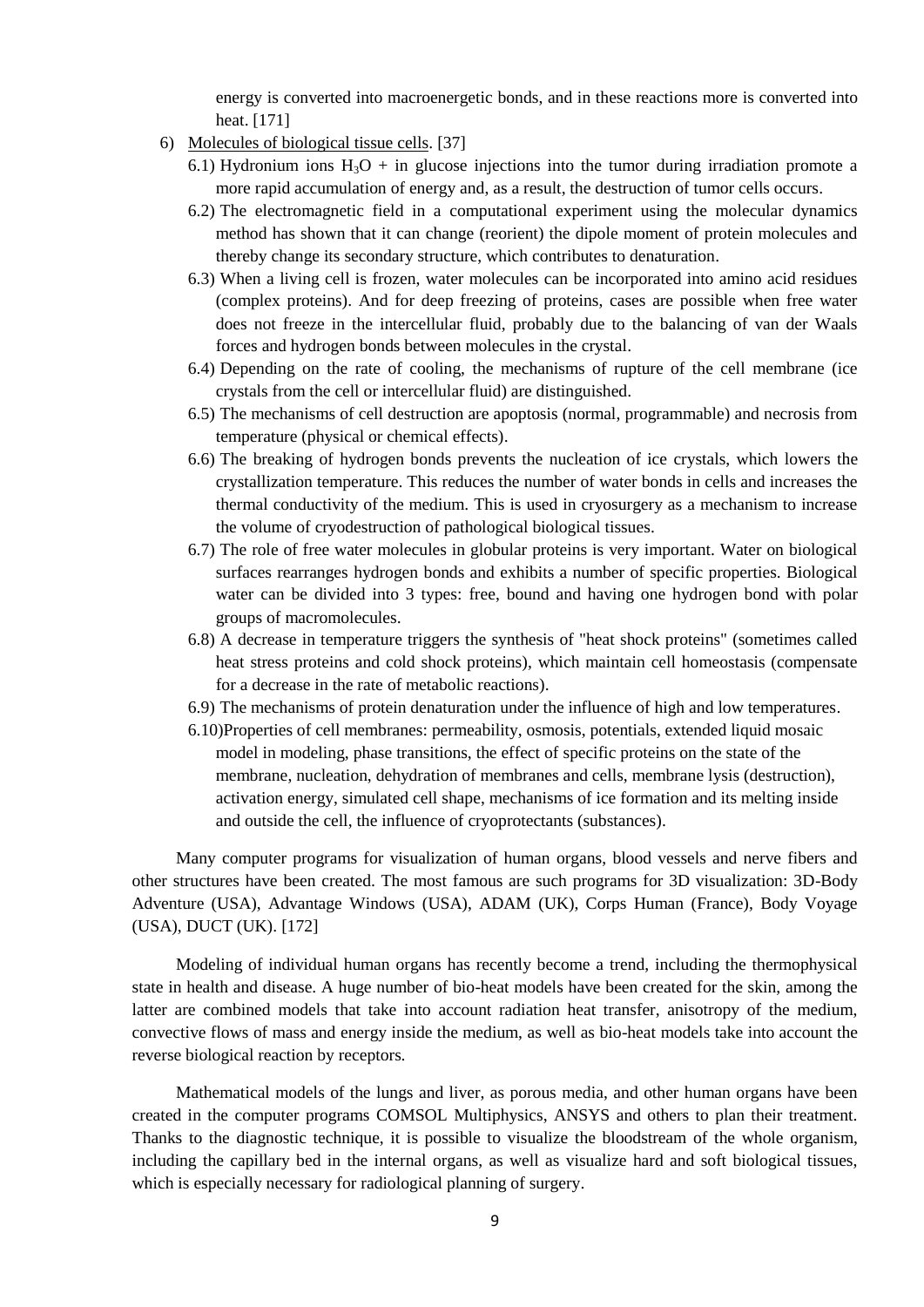## **1.3 Criticism of existing mathematical models of thermoregulation systems and thermophysical aspects of a person.**

The main disadvantages and weaknesses in modeling heat and mass transfer processes for the human body can be grouped according to the level of description of biological systems. Any mathematical model has strengths and weaknesses. The more complex the mathematical model, the more unknown variables and coefficients in it, as well as the presence of relationships between variables. General disadvantages of biological mathematical models describing real processes at different levels are: the accuracy (uncertainty) of measurements is higher than 3%, the reverse biological factors and the presence of diseases are little taken into account, data verification is practically impossible, there is no personalized approach (a set of specific factors for one person).

In accordance with the given thermophysical aspects for humans, the disadvantages of the models can be listed.

- 1. A group of people. The individual characteristics of a particular person and his disease are not taken into account. There is no large sample for statistical analysis. The peculiarities of groups of people living in different climatic zones or employed in the same profession are not taken into account. It is not correct to make statistical models on Europeans and then give these data for practical use for residents of the Asian region, since people live in different climatic zones. It is not correct to make generalizations from an incorrectly formed sample of people, since such people have many biological characteristics that are generally not taken into account in the standards for labor protection and ensuring comfortable conditions for a person in the workplace. A number of scientific articles confirm this obvious fact. For example, in [23] it is shown that the statistical model PMV (or PPD approach) for the Chinese, when replicating the experience, gives different generalized numerical values in the design engineering formulas than for the Europeans. And the division of people by race is not correct from the point of view of describing physiology or genotype, it is often politicized. Division by race is a social construction that has nothing to do with the natural sciences [137].
- 2. The human body. It is often modeled as a multi-layer cylinder or a group of cylinders that does not reflect the real geometry of the human body. Biotissue coefficients are universal and are constant values, which does not correspond to reality. Physiological factors are practically absent everywhere. In empirical formulas, correction factors are used that take into account one of the physiological factors, but not their total complex (effect) and the dynamics of change over time. In empirical formulas, correction factors are used that take into account one of the environmental factors, but not their total complex (effect) and the dynamics of change over time.
- 3. An organ or part of the body. While many models have been created for the skin that take into account many physical and biological factors, including combined models, this has not been done for other organs. If in CAD systems approximate models of different morphologies of internal organs are created, then there are still no physical (and physiological) models that take into account the functioning of organs in the body with biological feedback (receptors, hormones, the nervous system). Operation planning systems (cryo-, surgery, radiology, thermal ablation, ultrasound) are just developing (except for radiology, where medical physicists have long been calculating the radiation dose in computer programs).
- 4. Organ tissues. The porosity and anisotropy of biological tissues, their nonlinear dependence of properties on temperature, mechanisms with vascular reactions are not always taken into account; change in heat production under the influence of human behavior (behavioral conscious mechanism of thermoregulation), under the influence of hormonal and humoral thermoregulation or other physiological mechanisms of thermoregulation in humans.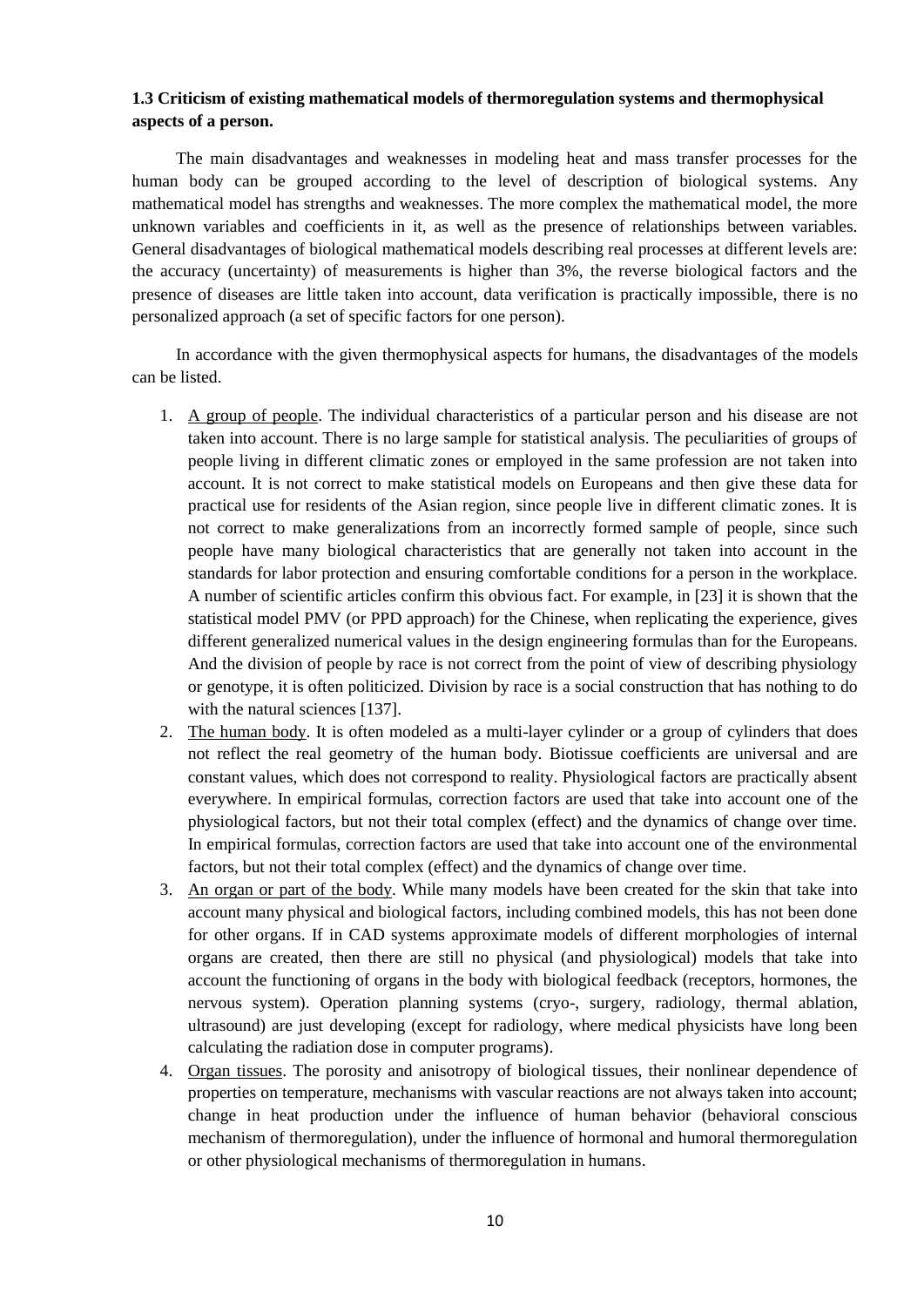- 5. Cells of biological tissue. During freezing and thawing, it is difficult to determine the state of ice and its transitions to other states (now 20 types of ice have been discovered). Different cryoprotectants (by injection or ointment) interact in different ways with the cell membranes of different organs and blood vessels of the bloodstream. Redox reactions proceed differently in different organs due to the presence of a number of factors. It is not possible to measure specific parameters of the environment in a specific person at the moment (the coefficients are taken from experiments in simulated environments and from computer modeling using molecular dynamics methods). Each cell has a life cycle and it is not yet possible to assess the composition and its components by cell age to take this into account in cell models. Modeling the ice front and its composition for an ensemble of cells does not take into account macroeffects and the energy of phase transformation of one type of ice into another. Computer modeling uses different potentials on the cell surface, but there is no common understanding and transition of models from a small characteristic scale with a short process time to larger models with sizes and times, taking into account energy fluctuations in large systems (a group of cells).
- 6. Molecules of biological tissue cells. Protein denaturation under the influence of temperature occurs in several stages, and it is now problematic to estimate the exact values of the amount of proteins that have survived, partially converted or destroyed. The processes of ATP formation are of a stochastic nature, and during the decay of ATP, it is difficult to know exactly what energy has gone into heat and what energy has gone into macroenergetic bonds. When modeling proteins on a computer, it is not always possible to take into account all the long-range and short-range forces that keep the molecules in the same chain with the tails. With different physical processes (phase transitions of ice into different states during freezing and thawing; during thermal burns; when pumping energy from ionizing radiation or ultrasound), it is not always possible to determine: a part of the energy that untwists the main protein filament and breaks the tails in this chain (macroenergetic communication); part of the energy that breaks down protein chains; part of the energy that converts into heat (radiant / radiative heat transfer); part of the energy that is converted into macroenergetic bonds during redox reactions and during the synthesis or rearrangement of macromolecules; part of the energy that is converted into photons. The coefficients in such complex mathematical models are selected from experiments "in vitro", either indirectly, or by methods of comparative analysis, which, although difficult, can differ by significant values in a real experiment. The motion of electrons and hydroxyl groups in modeling is very important, but for each specific particle or portion of energy (when simulating systems using quantum mechanics methods) it is impossible to trace, and these processes are described by operators and statistical observable functions. But so far there are too few operators for the transition from microscopic models to more complex ones so that the observed phenomena in macroscopic models would be taken into account.

### **2. Formulation of the problem.**

It is proposed to divide the human thermoregulation system described in physiology into parts and analyze it at different levels. Using the inductive approach when classifying the factors of thermophysical aspects, show the places where additional research is needed.

### **OBJECTIVES OF THE WORK**:

- 1. Combine information on thermophysical aspects of a person from different branches of science, especially the system of human thermoregulation.
- 2. For the system of standardization of different countries to show the need to formulate, measure, calculate, select criteria and apply environmental (climate) data differently.
- 3. Show specialists from different fields of science different biological factors when modeling temperature (and other) processes.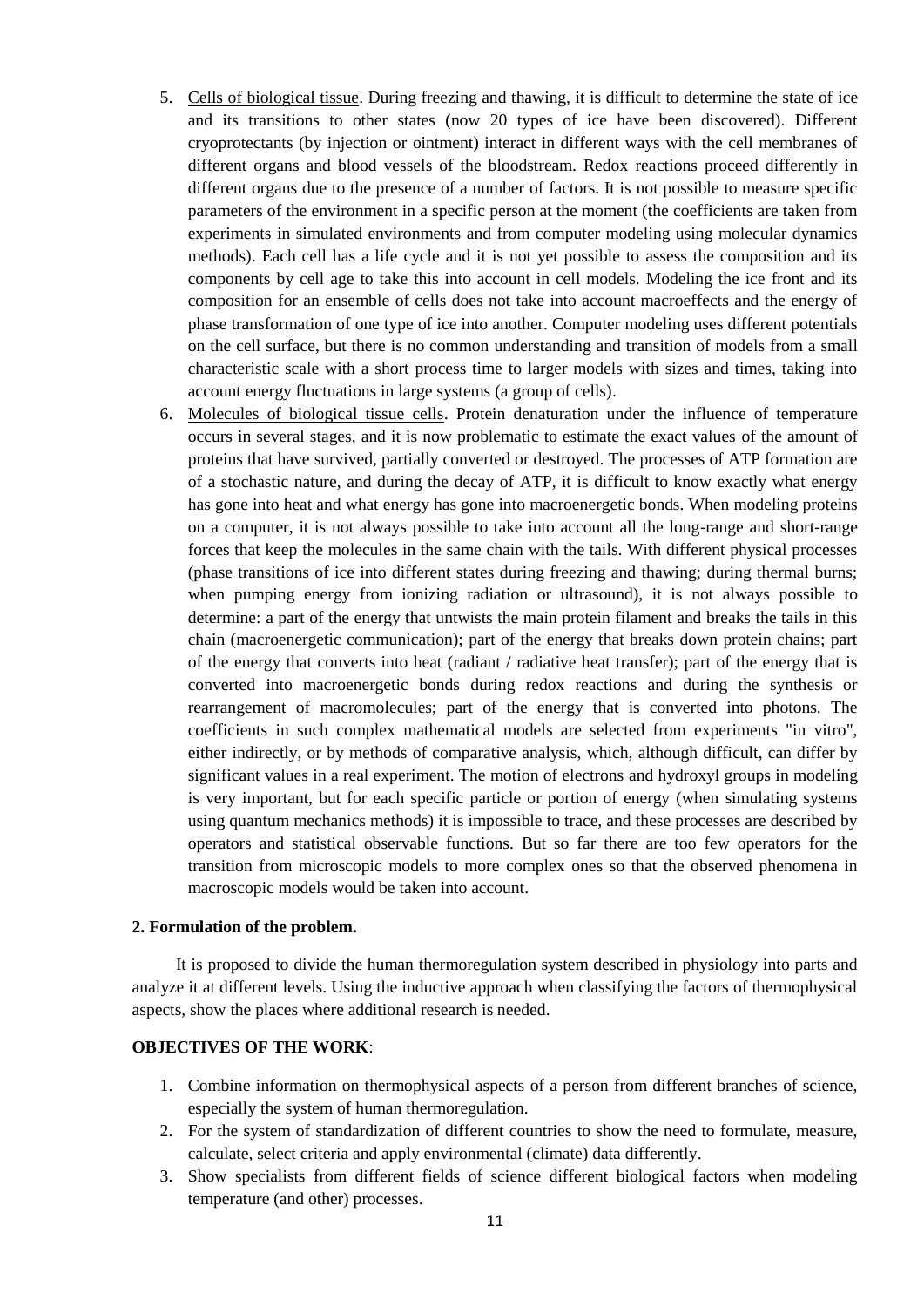4. To propose a classification system for thermophysical problems for humans for the future further multifactorial model for predicting the state of an organism or its part.

### **Methodology.**

The search for scientific publications was carried out in the following scientific data bases on the Internet: Science Direct (Scopus), Web of Science (cel.webofknowledge.com - no), PubMed, Researchgate, and eLIBRARY.RU. Different combinations of words were used. The search was conducted by reviewing journals written in English on human research. The search included literature that the author had encountered earlier (the method of "personal knowledge" or academic and personal contacts). "Accidental discoveries" occurred while studying patents and doctoral dissertations. In addition, the list of references includes works available in the Lenin Library in Moscow Russia. A feature of the current state of scientific bases is that one and the same journal is indexed in several bases at once, and this facilitates the search for scientific papers.

The main criterion by which the works included in this article were selected was their completeness of the review on the selected topic (review articles) or specific works that are rarely mentioned, but are directly related to the topic under study, capable of significantly improving the understanding the heat balance of a person and its extreme values.

An additional criterion was the novelty of the articles, especially from 2016. Articles should cover the whole range of temperatures - from cryogenic to burns (ICD 10: T20-T25, T27, T29-T31, L55) and describe phenomena at different levels of complexity by different research methods, but mainly by engineering and physical techniques with mathematical models and dependencies. For tissues and cells, in vivo studies were chosen, and in vitro studies were not generally considered.

#### **2.1 Technical part. Factor classification system.**

Thermophysical aspects of thermoregulation and other thermal phenomena in the human body are studied and described in various sciences - general biology, physiology, biophysics and biochemistry. In the classical sense, any system has its own characteristic size (L) and process time (t), from the point of view of physical description. The article deals with thermophysical aspects in the human body, in particular, its thermoregulation system. Therefore, temperature (T) will be included in the main parameters in the mathematical description of the human body system. In order to systematize various factors of the external environment and internal processes, it is proposed to make a division according to the principle from a larger biosystem to a smaller one, namely, to single out such groups with the symbol "S": a group of people (S1), the body of one person (S2), part of the human body (S3), tissue (S4), cell (S5) and molecule (S6). Each of this group has its own scale (L), process time (t) and characteristic temperature (T). Schematically, the systematization logic can be presented in the form of Table 1.

|                | <b>Biosystem</b> | Branch of        | Typical system                | The characteristic     | Temperature       |
|----------------|------------------|------------------|-------------------------------|------------------------|-------------------|
|                | size $(S)$       | science          | size $(L)$ ,                  | time of the process in | divisions $(T)$ , |
|                |                  |                  | L1 < L2 < L3                  | the system (t),        | T1 < T2 < T3      |
|                |                  |                  |                               | t1 < t2 < t3           |                   |
|                | Group of         | General biology. | $L1<1m$ this is S3            | t1<1 hour this is $S2$ | $T1<32$ °C        |
|                | people $(S1)$    | Statistics.      | $L2=1-2,2m$                   | $t2=1-24$ hours        | $T2 = 32 - 37$ °C |
|                |                  |                  | L3>2,2m this is $\varnothing$ | $t3>24$ hours          | $T3>37$ °C        |
| $\overline{2}$ | Human body       | General biology. | $L1$ <1m это S3               | $t1<5$ min             | $T1<32$ °C        |
|                | (S2)             | Physiology.      | $L2=1-2,2m$                   | t $2=5$ min -12 hours  | $T2 = 32 - 37$ °C |
|                |                  | Statistics and   | L3>2,2m this is $\varnothing$ | $t3>12$ hours this is  | $T3>37$ °C        |
|                |                  | Bioengineering.  |                               | S1                     |                   |

Table 1. Characteristic parameters of biosystems (S, L, t, T)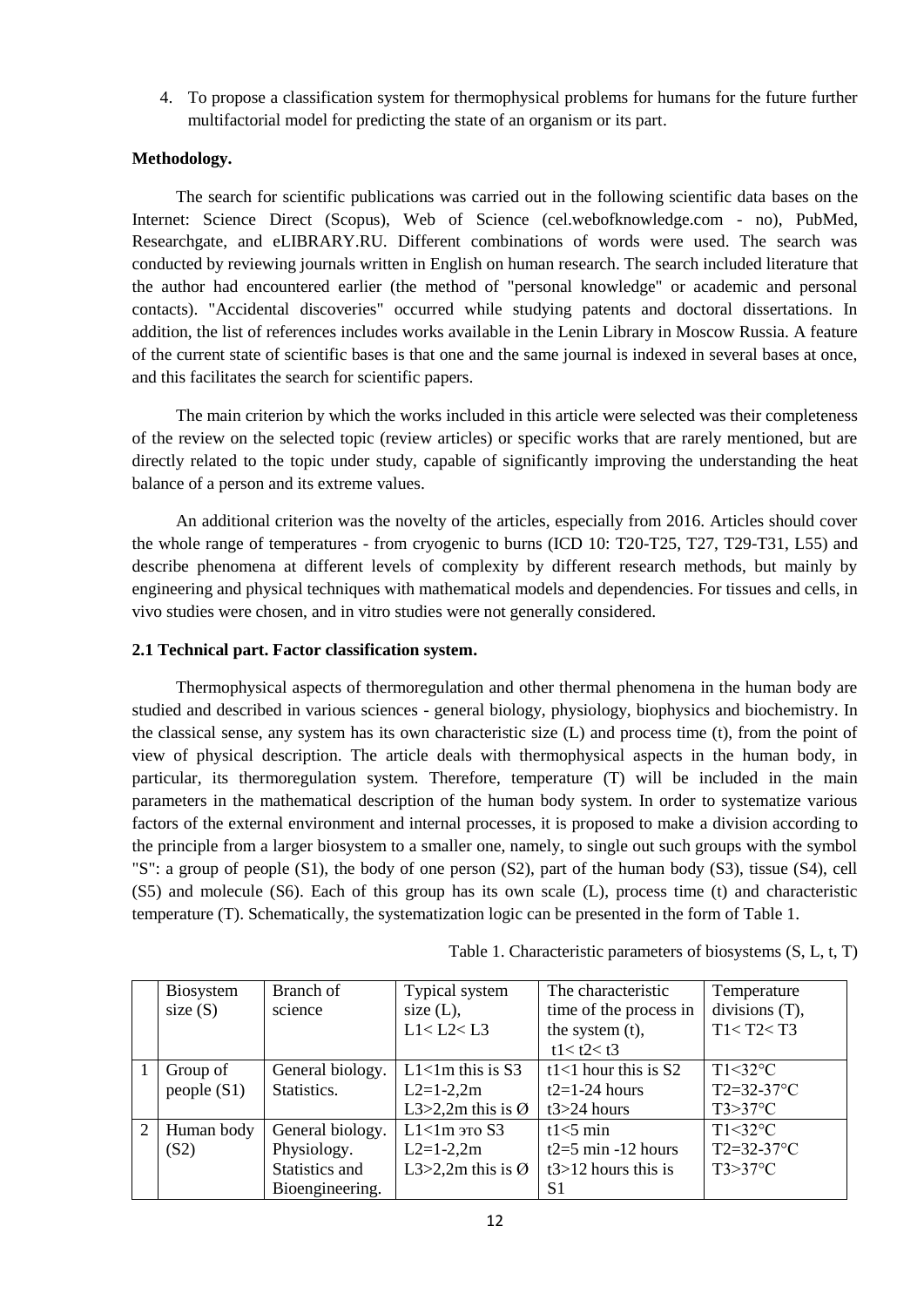| 3              | Body part<br>$(organ)$ (S3) | Physiology.<br>Medical<br>physics.                                               | $L1 < 3$ cm this is S4<br>$L2 = 3 - 100$ cm<br>L $3>100$ cm this is                                                      | t1<5 min this is $S4$<br>t $2=5$ min -12 hours<br>$t3>12$ hours this is                                 | $T1 \leq 0^{\circ}$ C this is S4<br>$T2=0-45$ °C<br>$T3>45^{\circ}$ C this is |
|----------------|-----------------------------|----------------------------------------------------------------------------------|--------------------------------------------------------------------------------------------------------------------------|---------------------------------------------------------------------------------------------------------|-------------------------------------------------------------------------------|
|                |                             |                                                                                  | S <sub>2</sub>                                                                                                           | $S2$ или $S1$                                                                                           | S <sub>4</sub>                                                                |
| $\overline{4}$ | Fabric (S4)                 | Physiology.<br>Biophysics.                                                       | $L1<0,005$ mm this<br>is $S5$                                                                                            | t1<0,5 min this is $S5$<br>$t2=0,5-30$ min                                                              | $T1<0$ °C<br>$T2=0-45$ °C                                                     |
|                |                             | Medical<br>physics.                                                              | $L2=0,005-30$ mm<br>$L3 > 100$ mm this is<br>S <sub>3</sub>                                                              | $t3 > 30$ min this is S3                                                                                | $T3>45$ °C                                                                    |
| 5              | Cage $(S5)$                 | Biophysics.<br>Biochemistry.<br>Medical<br>physics.                              | $L1<0,005$ mm this<br>is S6<br>$L2=0,005$ mm<br>$L3>0,005$ mm this<br>is S4                                              | $t1<1s$ this is S6<br>$t2=1-30s$<br>$t3 > 30s$ this is S4                                               | $T1<34$ °C<br>$T2 = 34 - 38$ °C<br>$T3>38$ °C this is<br>S6                   |
| 6              | Molecule<br>(S6)            | Biophysics.<br>Biochemistry.<br>Quantum<br>Physics and<br>Chemistry<br>$(QPC)$ . | L1<10 $^{-10}$ m this is<br><b>QPC</b><br>$L2=10^{-10}$ m<br>L3>10 <sup>-10</sup> <sub>m</sub> this is<br>S <sub>5</sub> | $\overline{t1}$ <10 <sup>-12</sup> <sub>s</sub> this is QPC<br>$t2=10^{-12} - 1s$<br>$t3>1s$ this is S5 | $T1<0$ °C<br>$T2=0-45$ °C<br>$T3>45$ °C                                       |

Each figure has its own rationale in Table 1. There are no strict rules and it is necessary to understand the general logic when compiling this table. An explanation of each parameter is provided here. For a group of people (S1), the typical size is the average height of a person, including children. The Ø sign is an empty set, or "dead end" (Russian word) of the study. If the object of research in S1 and S2 is less than 1 meter, then this is already a part of the body and it should be considered in research S3, that is, when describing the object, models and description of its functioning are already used in terms of the field of science that corresponds to its size. If a group of people is studied for less than 1 hour, then it is more correct to describe physiological changes, rather than adaptive mechanisms to climate change, which are developed and observed for a much longer time of exposure to external factors on the human thermoregulation system. For a small group of people, for example, athletes, it is possible to build statistical models limited to days, since most of the processes in the body are periodic with different cycles, mainly for general biology this is a day in terms of human heat production. In a long period of time in general biology, the adaptive mechanisms of the human thermoregulation system to the environment are studied. The temperature of the human "core" is  $37 \text{ °C}$  and is constant. Under comfortable conditions, the temperature on the surface of human skin is about 32 °C, although this value is different for the indigenous people of different climatic zones. At temperatures below 32 °C, signals on thermoreceptors begin to go on the skin surface and various biological and behavioral responses to the (effective) temperature of the environment in the human thermoregulation system arise. If the temperature exceeds 37 °C, diseases can occur in the internal organs. If a person is in uncomfortable conditions for more than 1 day, then in some cases this system can be considered in terms of general biology, for example, workers in the context of labor protection or athletes of the chosen discipline in the context of changes in their body for a long time. The characteristic size of an organ or body part is approximately 3- 100 cm. Modeling a part of the body (arm, leg) of a person in the tasks of designing clothes or modeling an internal organ for surgery (cryo-, radiology, thermal, ultrasound, or other) to optimize external exposure and contraction the time of the procedure is performed with a characteristic size of up to 1m in computer programs. Usually, the procedure or surgery takes about 5-30 minutes. The time order for the 12 o'clock body part is chosen as work shift or service time. If the external heat / cold effect is aimed at irreversible destruction of tissue for the organs of a living person, then its temperature goes beyond the range of 0-45 °C, since when exceeded, irreversible denaturation of the protein (many proteins) occurs, and below it, ice is formed that can disrupt the membrane cells. Any biological tissue consists of cells, the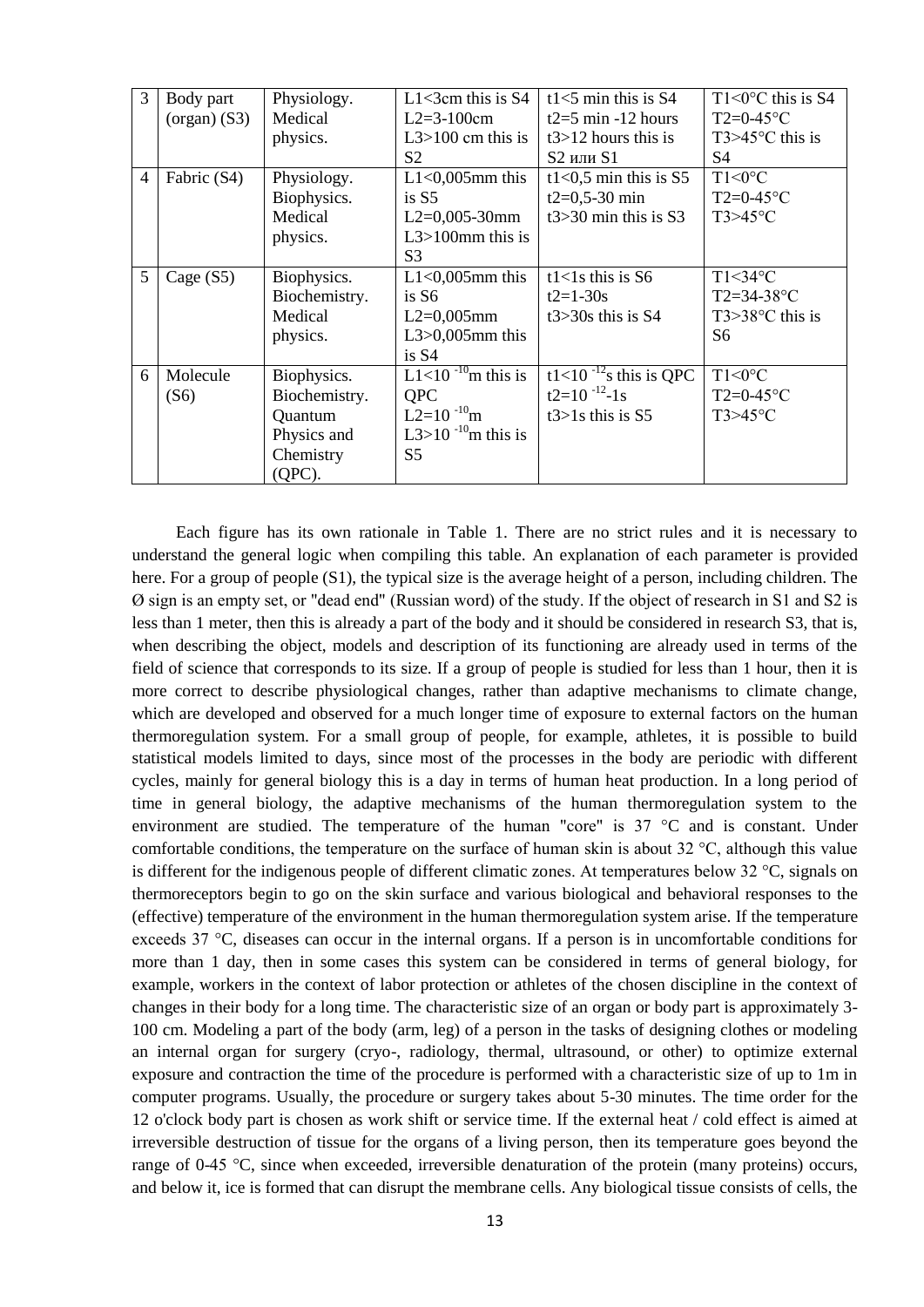characteristic size of which is 0.005 mm, although there are cells of different sizes even in the blood. The destruction of cells is facilitated not only by temperature, but also by its rate of supply or removal from the cryodestructor or thermode. There are other factors, within the framework of the use of high and low temperatures in medicine, for the destruction of pathological formations, for example, microwave radiation during cryo-operations. All these procedures of thermal exposure to diseased biological tissues last no more than half an hour on average per session. On average, within about 30 seconds from a shortterm exposure to high or low temperatures, a danger signal is generated by neurons and measures are taken to minimize this temperature effect on the body due to the thermoregulation system - its various mechanisms (behavioral, vascular reactions, others). At the cellular level, at temperatures below 34 °C and above 38 °C, the process of redox reactions begins, aimed at maintaining the body's homeostasis, and energy is also released during the breakdown of ATP in the form of heat. The cellular level of the description of temperature processes is considered in the context of a living person, and not in vitro testtube studies of cells. When the cells are cooled to the formation of ice, the sodium pump is disrupted and the cell swells; the phase state of lipids of cell membranes changes and the activity of membrane enzymes is disrupted, the pH of solutions inside the cell and in the intercellular fluid changes. The characteristic time of protein synthesis is about 1 second, and in 30 seconds it is possible to describe an ensemble of cells (in fact, biological tissue) with macroeffects, for example, a wavy (not Fourier) flow of heat waves. With a characteristic time of 30 seconds or more, biosystems are considered within the framework of molecular biology, and it is better to describe these problems by methods of general cell biology, for example, in the search for aging mechanisms. This has little to do with thermophysical aspects and problems and is not considered in the context here. At the molecular level of the description of thermophysical aspects, the characteristic size of a water molecule is  $10^{-10}$  m and the vibration time of bonds in biostructures is  $10^{-12}$  s, where the thermal vibration of molecules with a characteristic time of  $10^{-12}$  $9 -10^{-12}$  seconds is taken into account. Regardless of the type of nucleation (homogeneous or heterogeneous), crystallization centers begin to appear at a temperature of about 0 °C. At a temperature of about 45 ° C, proteins unfold with a decrease in the order of their structure (some from 4 to 3 and from 3 to 2), amino acids lose their tails, and under the action of an increasing hydrogen bond due to the release of "bound water", the main chain links begin to break. This is facilitated by short-term exposure to high temperatures, the decomposition products of amino acids and proteins, and at a time of the order of several seconds at low temperatures, the humoral and hormonal systems of thermoregulation act, which, through neural connections, trigger the synthesis of proteins and other biostructures or "uncouplers" (such as thermogenin) for the breakdown of ATP.

Using the methods of elementary combinatorics, it is possible from Table 1 to obtain the System F  $(S, L, t, T) = Fi$ ,  $i = 1 ... 21$  within the framework of the criterion of scale, time and temperature for systematizing tasks and aspects of temperature effects on humans. In this case, the rule must be observed that the macro level of the description of a lower system in terms of the size of the biosystem (S) must reflect the features of the description of a higher level system. That is, when describing at the macro scale (S5), must satisfy the description of the system (S4), and so on. The criteria under which a biosystem from one level should be described and modeled by methods from another biosystem are also taken into account. For example, if the size of biological tissue is more than 100 mm, then it is better to describe and consider it as an organ. If the time of thermal effect on biological tissue is less than 0.5 minutes, then due to transient processes it is difficult to judge its state after a short-term interaction and it is more logical to describe and consider this system at the cellular level in order to better understand the processes. To go from one level of the description of a biosystem (S) to another, it is enough that only one of the characteristic parameters (L, t, T) goes beyond the indicated framework. This is not a strict sentence, but a logical step in creating a future expert analytical computer system for individual calculation of the body's thermophysical reactions to external influences in understanding the human thermoregulation system and other local thermophysical aspects in planning and treatment or recovery from illness, as well as for labor protection tasks ... It should also be borne in mind that there are biorhythms of the whole organism,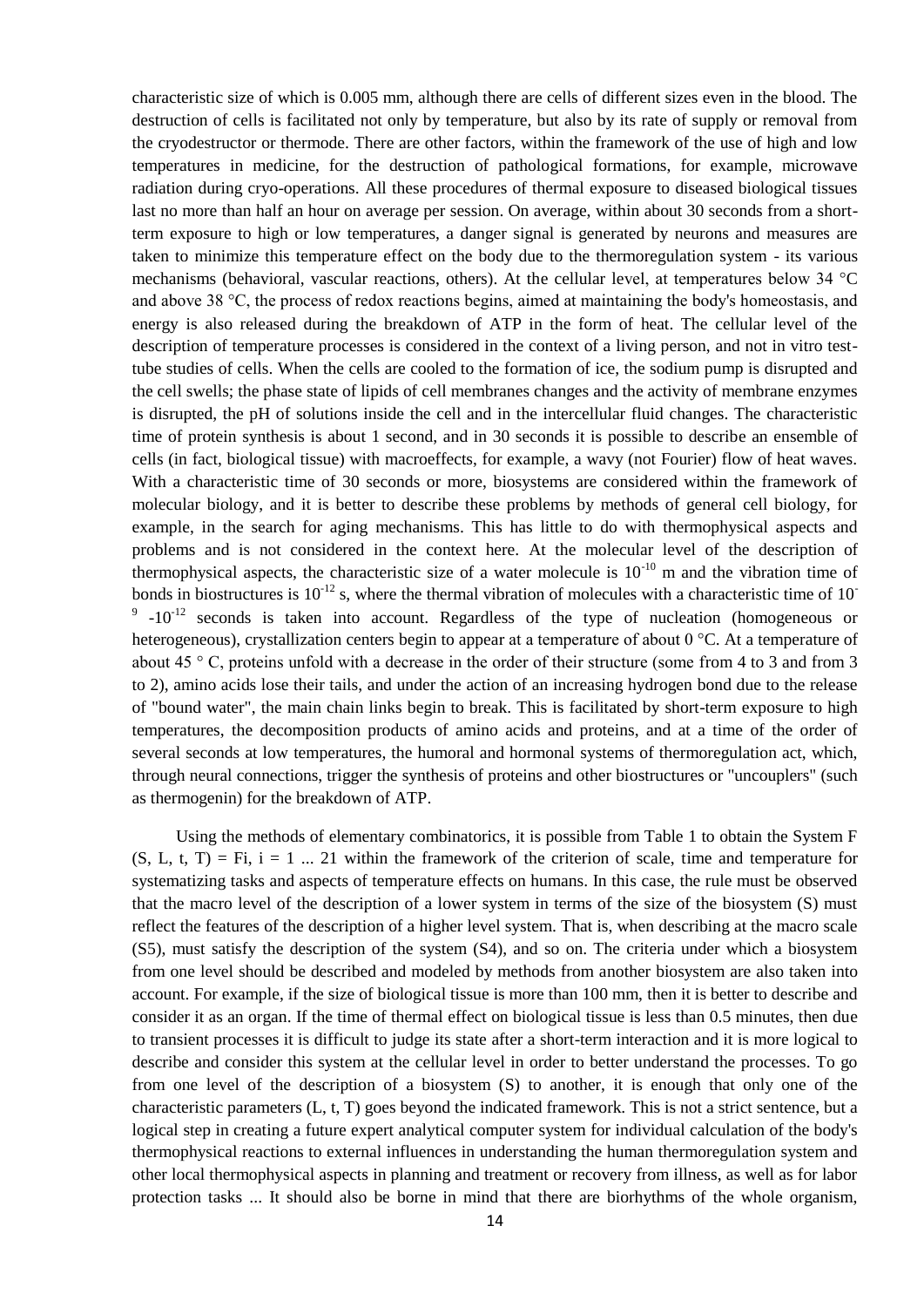organs and cells of which it consists. These rhythms are developed by the evolution and the daily rhythm of the planet. Biorhythms are especially important in studies of human physiology for deep space flights.

From Table 1, the classified groups of tasks are obtained:

- 1. A group of people is exposed to cool and low temperatures for a short time up to 1 day, periodic studies are possible for up to 1 month.  $F(S1, L2, t2, T1)=F1$
- 2. A group of people is in a comfortable temperature for a short time up to 1 day, periodic examinations are possible for up to 1 month. F (S1, L2, t2, T2) = F2 - this does not apply to thermophysical studies.
- 3. A group of people is exposed to high temperatures for a short time up to 1 day, periodic studies are possible for up to 1 month.  $F(S1, L2, t2, T3)=F3$
- 4. A group of people is exposed to cool and low temperatures for a long time more than 1 day, periodic studies for up to 1 year or studying the dynamics of adaptation of a generation or more are possible.  $F(S1, L2, t3, T1)=F4$
- 5. A group of people is in a comfortable temperature for a long time more than 1 day, periodic studies are possible for up to 1 year or the study of the dynamics of adaptation for a generation or more. F (S1, L2,  $t3, T2$  = F5 - this does not apply to thermophysical studies.
- 6. A group of people is exposed to high temperatures for a long time more than 1 day, periodic studies for up to 1 year or the study of the dynamics of adaptation for a generation or more are possible. F(S1, L2, t3, T3)=F6
- 7. A person is exposed to cool and low temperatures for a short time up to 5 minutes, periodic examinations are possible for up to 1 month.  $F(S2, L2, t1, T1)=F7$
- 8. A person is in a comfortable temperature for a short time up to 5 minutes, periodic examinations are possible for up to 1 month.  $F(S2, L2, t1, T2) = F8$  - this does not apply to thermophysical studies.
- 9. A person is exposed to high temperatures for a short time up to 5 minutes, periodic examinations are possible for up to 1 month.  $F(S2, L2, t1, T3)=F9$
- 10. A person is exposed to cool and low temperatures for up to 1 day, periodic studies are possible for up to 1 month. F(S2, L2, t2, T1)=F10
- 11. A person is in a comfortable temperature for up to 1 day, periodic examinations are possible for up to 1 month. F(S2, L2, t2, T2)=F11
- 12. A person is exposed to high temperatures for up to 1 day, periodic studies are possible for up to 1 month. F(S2, L2, t2, T3)=F12
- 13. A part of the human body (or organ) is at a temperature of 0-45 ° C for up to 12 days, periodic studies are possible for up to 1 month.  $F(S3, L2, t2, T2)=F13$
- 14. Biotissue is subject to destruction by low temperature within 0.5-30 minutes, several cycles of freezing and thawing are possible.  $F(S4, L2, t2, T1)=F14$
- 15. Biotissue is in a living state at a temperature of 0-45 ° C for 0.5-30 minutes. F(S4, L2, t2, T2)=F15
- 16. Biotissue is subject to destruction by high temperature within 0.5-30 minutes, several heating cycles are possible. F(S4, L2, t2, T3)=F16
- 17. The cell is exposed to low temperatures for 1-30 seconds, several cycles of freezing and thawing or reversible processes are possible. F(S5, L2, t2, T1)=F17
- 18. The cell is at a temperature of 34-38 ° C for 1-30 seconds, the processes in the cell are reversible and it is alive.  $F(S5, L2, t2, T2)=F18$
- 19. The molecule is exposed to low temperatures for 10 -12-1 seconds. The balance of retention of the chain of molecules is disturbed due to the increase in the influence of hydrogen bonds. F(S6, L2, t2,  $T1$ )=F19
- 20. The molecule is part of a liquid medium at a temperature of 0-45 ° C for 10 -12-1 seconds. Hydrogen bonds in the chain of molecules are balanced by van der Waals forces. F(S6, L2, t2, T2)= F20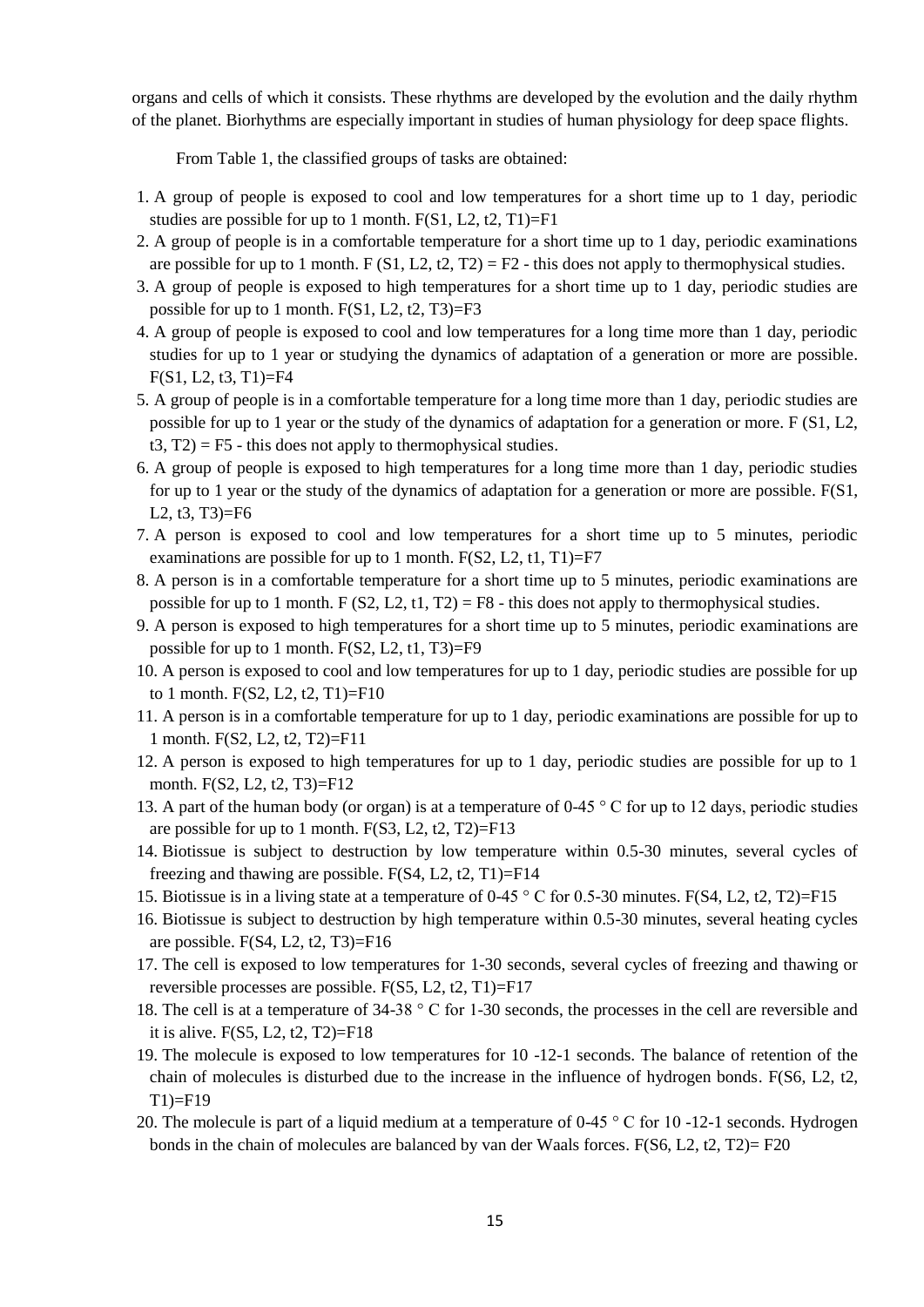21. The molecule is exposed to high temperatures for 10 -12-1 seconds. The balance of retention of the chain of molecules is disturbed due to the increase in the influence of hydrogen bonds. F(S6, L2, t2,  $T3 = F21$ 

Of the 21 options considered, which did not include quantum processes, 18 options belong to the field of thermal physics. When describing the state of any complex system, a group of external factors and influences and a group of internal processes and relationships are distinguished. According to this principle, Table 2 can be drawn up. Understanding all the factors influencing a person will allow us to determine his current state and assess the future state of the body. This will allow you to diagnose diseases and the state of the body before treatment.

|                | Biosystem size | <b>External factors</b>               | Internal factors                             |  |  |
|----------------|----------------|---------------------------------------|----------------------------------------------|--|--|
|                | (S)            |                                       |                                              |  |  |
| $\mathbf{1}$   | Group of       | 1)<br>environmental impact            | 1)<br>diseases                               |  |  |
|                | people (S1)    | (physical)                            | 2)<br>age                                    |  |  |
|                |                | behavioral (lifestyle)<br>2)          | adaptive mechanisms of survival and<br>3)    |  |  |
|                |                |                                       | mutation                                     |  |  |
| $\overline{2}$ | Human body     | 1)<br>environmental impact            | 1)<br>diseases                               |  |  |
|                | (S2)           | (physical)                            | 2)<br>age                                    |  |  |
|                |                | behavioral (lifestyle)<br>2)          | Gender (sex)<br>3)                           |  |  |
|                |                | 3)<br>food composition                | individual characteristics of the body<br>4) |  |  |
|                |                |                                       | (weight, physical fitness, features of       |  |  |
|                |                |                                       | organs and their functioning, etc.)          |  |  |
| 3              | Body part      | environmental impact<br>1)            | diseases<br>1)                               |  |  |
|                | $(organ)$ (S3) | (physical)                            | 2)<br>age                                    |  |  |
|                |                | the presence of foreign bodies<br>2)  | 3)<br>individual characteristics of the body |  |  |
|                |                | (prostheses, biochips)                | (weight, physical fitness, features of       |  |  |
|                |                |                                       | organs and their functioning, etc.)          |  |  |
| 4              | Fabric (S4)    | 1)<br>environmental impact            | 1)<br>diseases                               |  |  |
|                |                | (physical)                            | 2)<br>individual characteristics of the body |  |  |
|                |                | the presence of foreign bodies<br>2)  | (weight, physical fitness, features of       |  |  |
|                |                | (prostheses, biochips)                | organs and their functioning, etc.)          |  |  |
|                |                | artificial influence (physical)<br>3) | functioning of the circulatory system<br>3)  |  |  |
|                |                |                                       | in and near tissue                           |  |  |
|                |                |                                       | functioning of the nervous system<br>4)      |  |  |
|                |                |                                       |                                              |  |  |
| 5              | Cage $(S5)$    | environmental impact<br>1)            | diseases<br>1)                               |  |  |
|                |                | (physical)                            | 2)<br>age                                    |  |  |
|                |                | artificial influence (physical)<br>2) | rate of biochemical reactions<br>3)          |  |  |
|                |                |                                       | 4)<br>membrane properties                    |  |  |
|                |                |                                       | the ability of nuclei in cells<br>5)         |  |  |
| 6              | Molecule (S6)  | artificial influence (physical)<br>1) | rate of biochemical reactions<br>1)          |  |  |
|                |                | 2)<br>natural impact (physical)       | 2)<br>restructuring rate of macromolecules   |  |  |
|                |                |                                       | 3)<br>presence of viruses                    |  |  |

Table 2. Main external and internal factors for different biosystems

From the point of view of thermal physics, the classification presented in Table 1 according to the level of description of biosystems (S) can be divided into groups of specific tasks and problems not according to the classification system  $F(S, L, t, T)$ , but according to the principle of division of sciences (C), highlighting basic: general biology (C1), physiology (C2), medical physics (C3), biophysics and biochemistry (C4). Each scientific approach (C) can be divided into groups of tasks. And then it is more convenient to represent this division in the form: general biology (C  $(N1, i)$ ), physiology (C  $(N2, k)$ ), medical physics (C (N3, 1)), biophysics and biochemistry (C (N4, m)). In each section of science, one can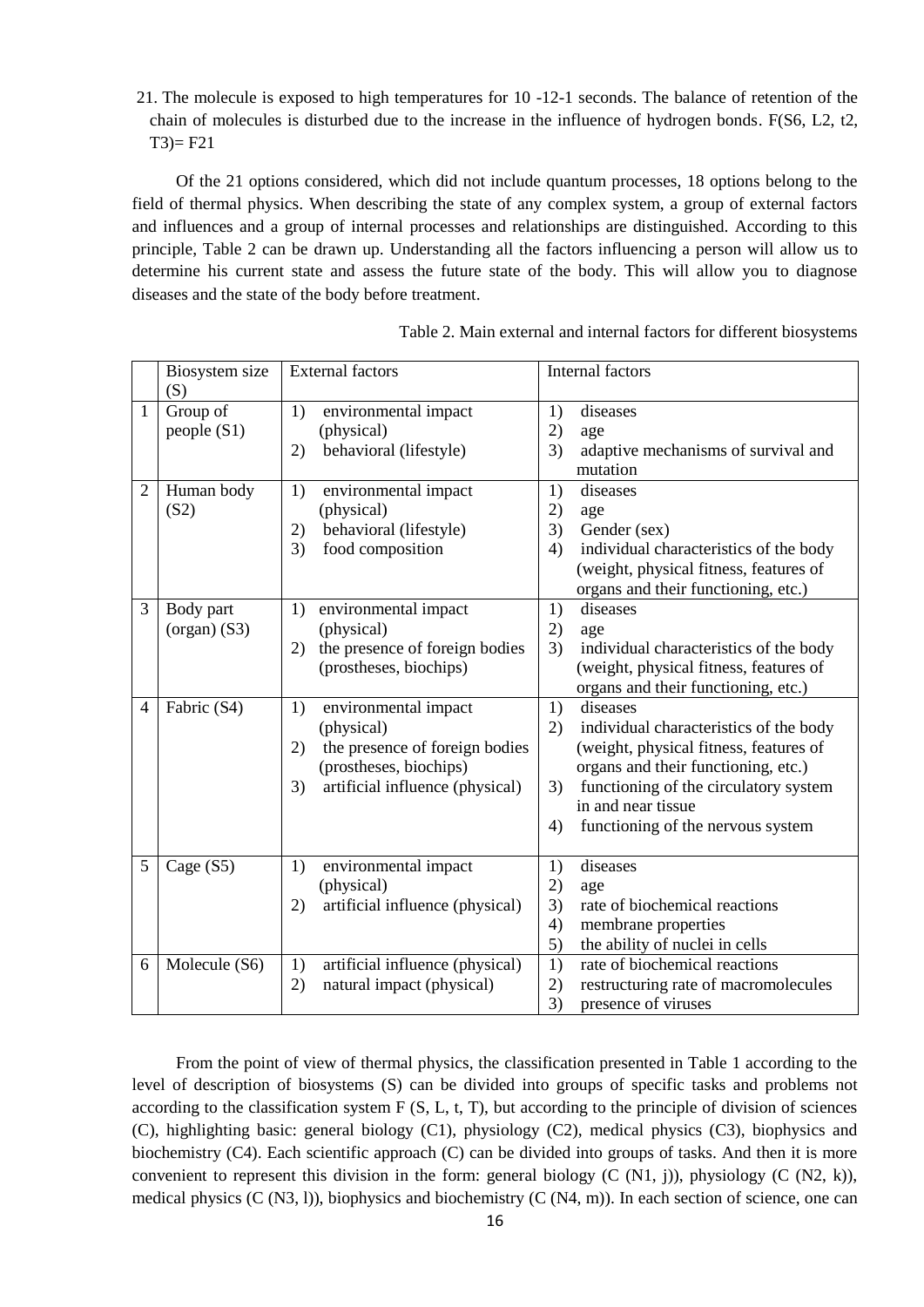single out the main tasks related to the study of thermoregulation and thermophysical aspects in the human body. And also to highlight other sciences and directions in them, but this will only complicate the narration and classification of this work in the understanding of multidimensionality. It is proposed to indicate only the main directions of studying thermoregulation in the classification C (N  $(1, j)$ ), C (N  $(2, j)$ k)), C (N  $(3, 1)$ ), C (N  $(4, m)$ ) for visualization directions of research of thermoregulation in science.

For general biology C (N  $(1, 1)$ ),  $j = 1,2,3$  ... for problems of studying a group of people (S1):

- 1. Climatic zone.
- 2. Profession (active and passive activity).
- 3. Acclimatization.
- 4. Weightlessness.

For physiology C (N  $(2, k)$ ),  $k = 1, 2, 3$  ... for tasks of studying the human body (S2):

- 1. Body systems (respiratory, circulatory, nervous and others).
- 2. Gender, age.
- 3. Thermal regulation mechanisms in the nervous system.
- 4. Physical mechanisms of heat release.
- 5. The reaction of the bloodstream to temperature changes.

For medical physics  $(C (N3, 1))$ ),  $l = 1,2,3$  ... for tasks on the study of organs (S3) and tissues (S4):

- 1. Physical 3D computer models of organs and body parts.
- 2. Physical properties of biological tissues.
- 3. Bioheat and mechanisms of heat transfer in biological tissues.
- 4. The rate of freezing and thawing of biological tissue.
- 5. Thermal burns. Tissue necrosis from cold.

For biophysics and biochemistry  $(C (N4, m)))$ ,  $m = 1,2,3...$  for the tasks of studying cells (S5) and molecules (S6):

- 1. Diseases are different (classification by ICD is possible).
- 2. Composition of cells and intercellular fluid.
- 3. Oxidative mechanisms, conduction of nerve channels, activators of chemical reactions, membrane potentials, reaction rates.
- 4. Individual sensitivity (psychophysics or sensing, genetics).
- 5. Phase processes, osmosis, nucleation, quantum processes.

It is possible to further refine the classification of  $C(N (1, i))$ ,  $C(N (2, k))$ ,  $C(N (3, 1))$ ,  $C(N (4, m))$ and possible tasks that can be attributed immediately into two or more subgroups in such a classification, or develop more precise criteria for describing the subclasses  $N(1, j)$ ,  $N(2, k)$ ,  $N(3, l)$  and  $N(4, m)$ .

### **2.2 The solution of the problem.**

# In this paper, it is proposed to superimpose the classification model  $C(N (1, j), C(N (2, k)), C(N (3, j))$ **l)), С(N (4, m)) on the classification model F(S, L, t, T) in the form of clarifying approaches to the study of thermophysical aspects and the system of thermoregulation in humans.**

It is worth noting that the **combined F[C] model** has dead-end areas of common sense research. For example, they do not study a person's prolonged stay in extreme temperatures that are incompatible with life (even in the field of disaster medicine, the percentage of affected skin, the degree of burns is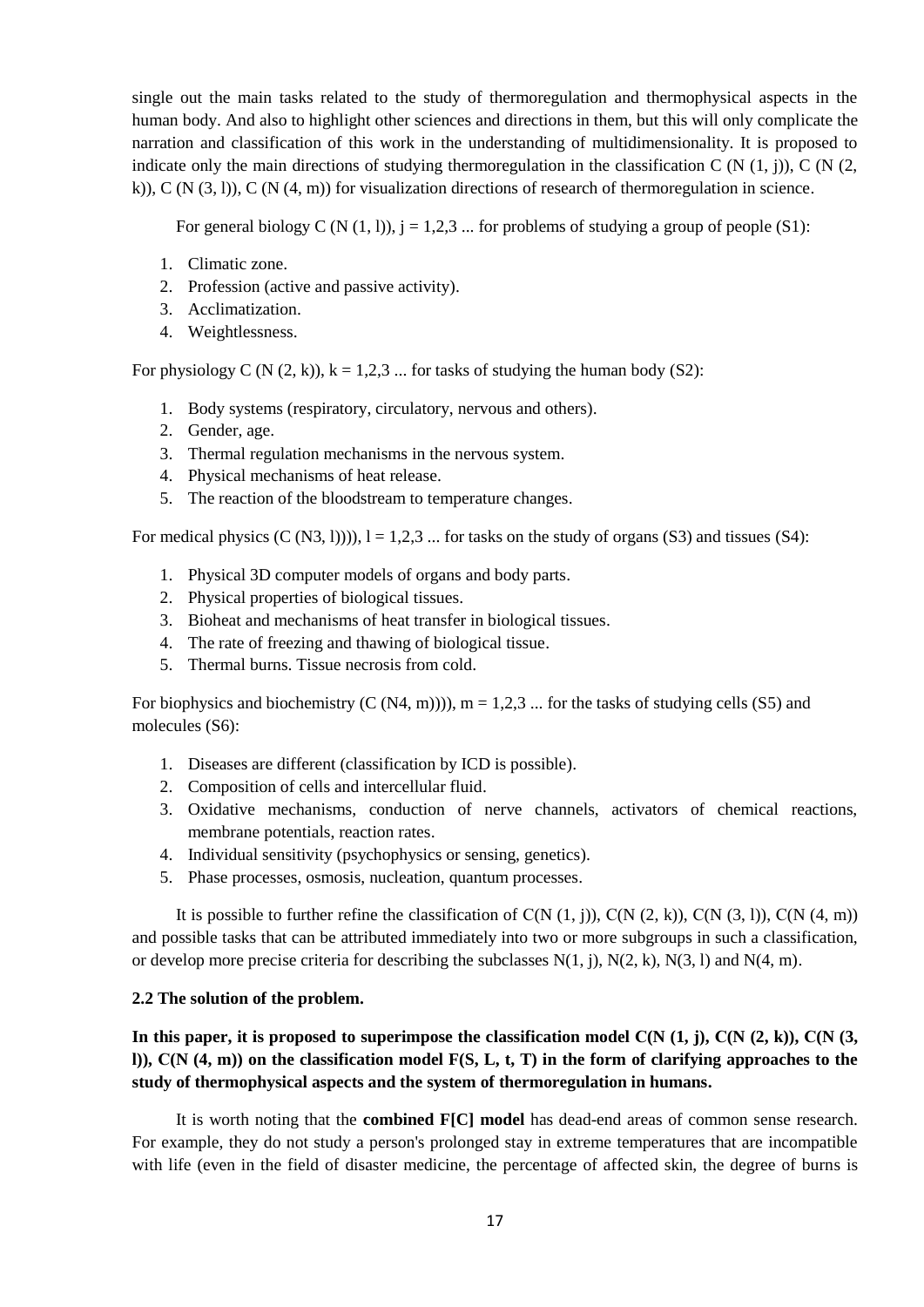established, and the question of the time of the remaining life is not studied, according to the "Hippocratic Oath" and the "Nuremberg Code").

A review of the most significant scientific literature can be performed by completing Table 3 ―Generalized model for the classification of thermoregulation and thermophysical aspects for humans‖ for the combined model **F[C]**.

|              | N(1,j)      | $j=1,2,3$ | N(2,k)      | $k=1,2,3$ | N(3,1)      | $1=1,2,3$ | N(4,m)             | $m=1,2,3$ |
|--------------|-------------|-----------|-------------|-----------|-------------|-----------|--------------------|-----------|
| F(S1, L2,    | [], [], []  |           |             |           |             |           |                    |           |
| $t2, T1)=F1$ | (review     |           |             |           |             |           |                    |           |
|              | article)    |           |             |           |             |           |                    |           |
|              |             |           |             |           |             |           |                    |           |
|              |             |           |             |           |             |           |                    |           |
| $\cdots$     | $[]$ , $[]$ |           | $[]$ , $[]$ |           | $[]$ , $[]$ |           | $[]$ , $[]$ , $[]$ |           |
|              |             |           |             |           |             |           |                    |           |
|              |             |           |             |           |             |           |                    |           |
|              |             |           |             |           |             |           |                    |           |
|              |             |           |             |           |             |           |                    |           |
| F(S6, L2,    |             |           |             |           |             |           | [], [], []         |           |
| $t2, T3=$    |             |           |             |           |             |           | (review            |           |
| F21          |             |           |             |           |             |           | article)           |           |
|              |             |           |             |           |             |           |                    |           |
|              |             |           |             |           |             |           |                    |           |

Table 3. "Generalized model of classification of human thermoregulation" for the combined model **F[С]**.

The purpose of this work is not to fill in Table 3 "Generalized model for the classification of human thermoregulation" with all scientific articles. Any scientific direction develops iteratively - from simple models to complex ones, complex models are combined into systems, systems into general multicriteria nonlinear problems that are solved using computer technology and artificial intelligence. Table 3 serves as a way to systematize the classification of thermophysical problems for humans.

To compose a more complex system of equations describing human thermoregulation, it is necessary to have a large amount of experimental data. For this, it is necessary to improve the measuring technique and measurement methods to study various physical properties of the skin and the general condition of the body. Thanks to the systematization of knowledge, it is possible to identify unexplored areas and unite specialists from different sciences to solve the identified urgent problems in interdisciplinary modern science. In this case, the mathematical rules for physical modeling of natural phenomena (processes) on models can be taken from [205].

# **2.2.1 Factors according to the classification F [N1] (group of people: general biology).**

Attempts to study the impact of a changing climate on the planet have pushed researchers and engineers in recent decades to study the impact of climate on humans. This has found practical application in labor protection tasks with a description of the conditions for a comfortable state of a person. Committees from different structures of one country and a number of countries were created to study the impact of Earth's climate change on humans. The engineering approach suggests calculating the comfort zone for a person using an online calculator with the issuance of results how the body will behave in response to weather changes, the forecast of which is carried out by the meteorological service. This could predict special measures in enterprises to protect workers from overheating or hypothermia. Understanding the response mechanisms in the human body to changes in the environment and the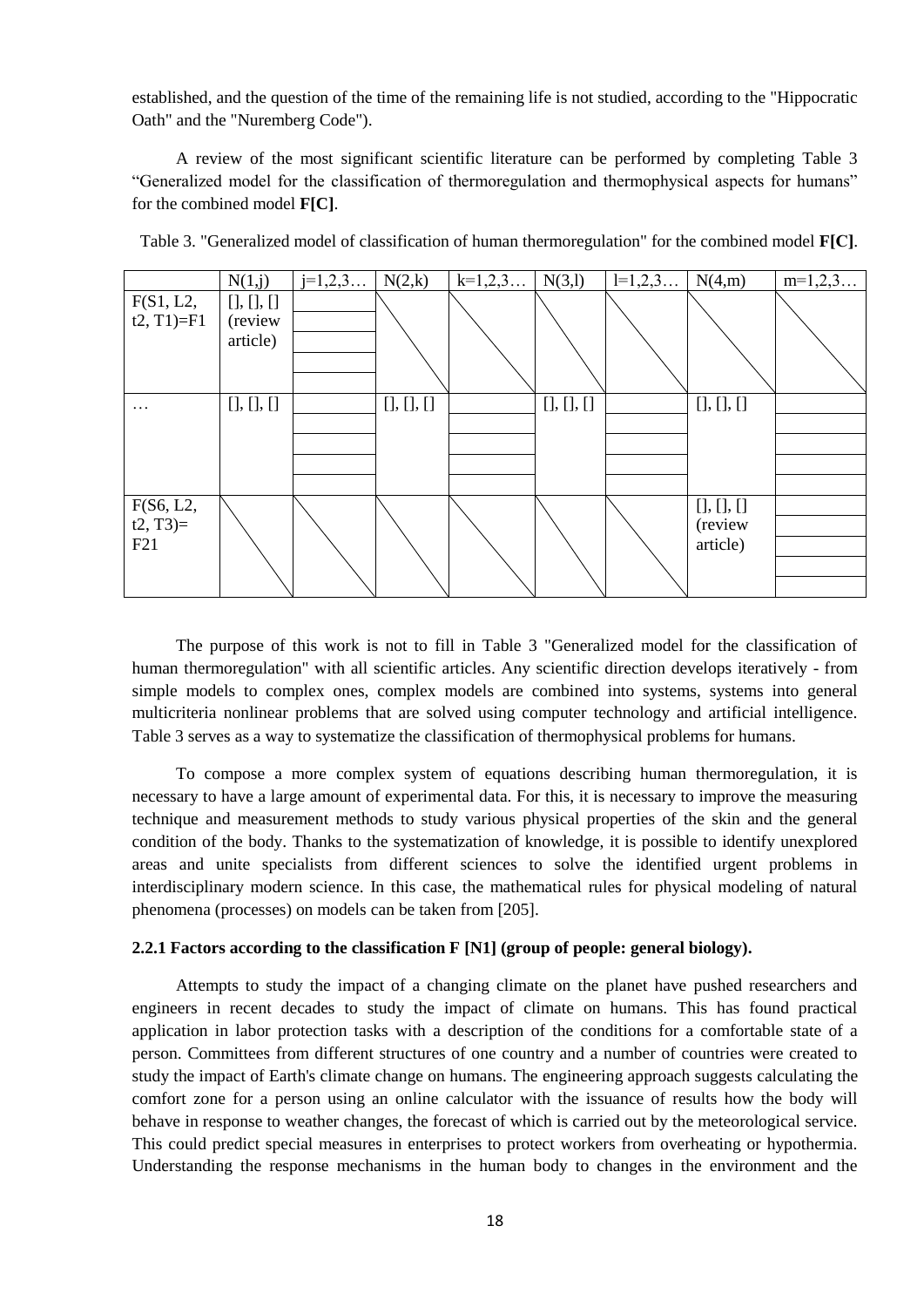automation of calculations of effective environmental indicators based on the data of the meteorological service requires further development.

An important study of the comfort zone [23] was carried out in China, which shows a significant difference in the systems of thermoregulation of people living in different climatic zones.

In [196], the mechanisms of human acclimatization to a cold environment are described in detail, comparisons are made by sex, age, and reference literature is given.

Classification F [C], proposed in the work, shows the need to take into account in detail all external environmental factors and detailed information about the internal mechanisms of the human body. The most interesting tasks in the F [N1] direction are shown in Table 4.

Table 4. F [N1] factors

|                   | $F[N1]$ factors                                               | Literature    |
|-------------------|---------------------------------------------------------------|---------------|
|                   | Influence of the nature of work (stress)                      | 143           |
|                   | Influence of climatic zones of residence on human physiology  | 140, 141      |
| $\mathbf{\Omega}$ | The speed and degree of adaptation to a new climate in humans | 138, 139, 142 |
| $\overline{4}$    | Interspecies differences                                      | 10, 11        |
|                   | Effect of aging on heat transfer in the human body            | 213, 214      |

### **2.2.2 Factors according to the classification F [N2] (human physiology).**

From the general course of physiology of human heat production [2 or 232], the following is known about the thermoregulation system. For the normal functioning of the human body, it is necessary to maintain homeostasis - a constant body temperature. Allocate the "core" of the body, which the central nervous system (CNS) maintains at a constant temperature due to the mechanisms of thermoregulation. The central nervous system receives signals from cold and heat receptors, which are located in the skin in different layers, as well as heat receptors located in internal organs and even blood vessels. The main part of the brain responsible for thermoregulation is the hypothalamus (the central link in thermoregulation), although impulses with a signal about temperature changes come to other parts of the brain and to the cerebral cortex. The main outgoing signals from the hypothalamus regulate heat transfer and heat production in the human body, but there are other parts of the brain and cerebral cortex, from which certain signals can emanate for the formation of human thermoregulation mechanisms. Thus, it was found that the parts of the spinal cord give signals for muscle contraction (cold muscle tremor - "tremor"). The hypothalamus itself, in terms of physiology, is divided into different zones that are responsible for different mechanisms of thermoregulation in the body. The posterior hypothalamus is the center of heat production and, with the help of the sympathetic nervous system (an efferent link of thermoregulation), increases the tone of the body by increasing catabolism. The anterior hypothalamus is the center of heat transfer and acts with the help of the parasympathetic nervous system on the heart rate, reducing its work due to anabolism. The central nervous system sends specific signals for the three main mechanisms of human thermoregulation, which in turn are divided into subsystems.

- 1. Conscious human actions determine his **behavioral system of thermoregulation**.
- 2. **Mechanism with vascular reactions.** Between the arteriole and the venule there is a regulated blood vessel - astamosis (arteriovenous shunt), located close to the capillary bed. With an external cold environment, there is no blood in the capillaries, it passes through astamosis, the diameter of which at this time is increased in comparison with a comfortable state.
- 3. **Hormonal and humoral systems of thermoregulation.** Humoral thermoregulation is carried out at the expense of the endocrine glands (mainly thyroid and adrenal glands), whose hormone production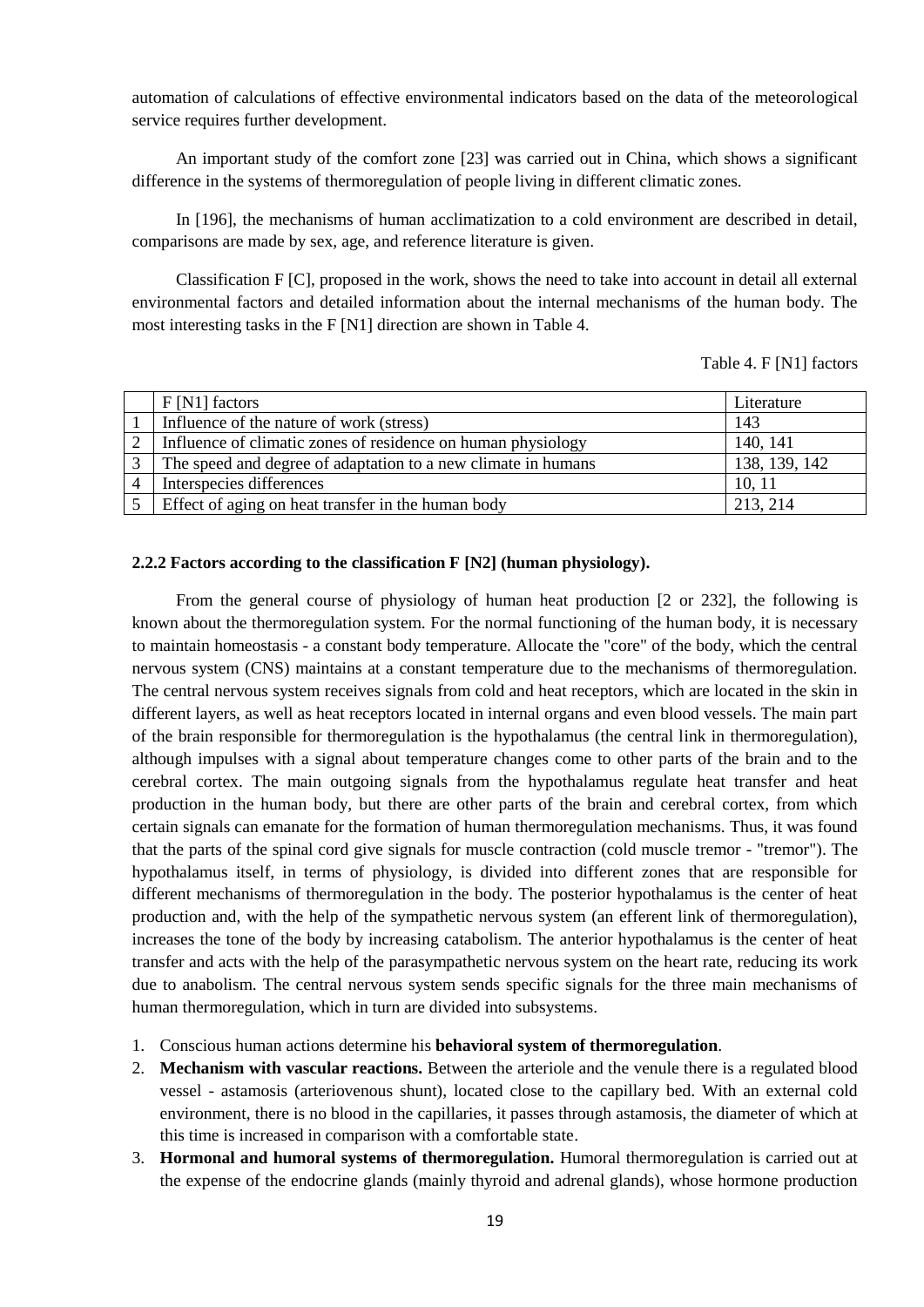is regulated by the nervous system. Thyroid hormones increase the body's metabolism. The adrenal glands produce adrenaline, which enhances oxidative processes in tissues, increases heat production and constricts blood vessels, reducing heat transfer.

### 3.1. Heat production mechanisms.

- 3.1.1. Contractile thermogenesis.
	- 3.1.1.1. Voluntary muscle contraction.
	- 3.1.1.2. Thermoregulatory tone. Muscle tone is increased due to the extrapyramidal system. Increases total heat production by 20-40%.
	- 3.1.1.3. Cold muscle shivering. A more intense increase in heat production, since nonsynchronous muscle shivering release energy, which is mainly heat.
- 3.1.2. Non-contractile thermogenesis.
	- 3.1.2.1. Changes in the intensity of general cell metabolism.
	- 3.1.2.2. Increased heat production from internal organs through which blood flows. This is mainly the liver.
	- 3.1.2.3. Dissociation of redox reactions (RR). In mitochondria, ATP is usually formed in the electron transfer chain. Under the influence of various "uncouplers" (such as the protein thermogenin), ATP breaks down and the released energy turns into heat.
	- 3.1.2.4. When decaying, brown fat releases a lot of energy, which turns into heat. There is a lot of brown fat in babies, but in an adult it is almost nonexistent.
	- 3.1.2.5. Specific dynamic action of food. Energy consumption for the digestion of food products increases.
- 3.2. Heat transfer mechanisms.
	- 3.2.1. Physical mechanisms. Radiation (radiation transfer) heat transfer dilates blood vessels and heat transfer in the body increases; takes about 60% of the total heat transfer. Evaporation occurs at the expense of the sweat (and sebaceous) glands on the skin, which are controlled through sympathetic innervation (acetylcholine is released, which acts on the glands through the m-choline receptors); takes about 15-20% of the total heat transfer. When in contact with solid surfaces, heat is released due to thermal conductivity and is about 5-10% of the total heat transfer. In a liquid or gas, heat transfer occurs by a convective mechanism. These physical mechanisms work both for heat transfer and heat transfer to a person from hotter bodies.
	- 3.2.2. In the heat, the metabolic rate of the whole organism decreases.
	- 3.2.3. Loss of heat in feces and urine.

The temperature of the "core" of the human body is also subject to change. Hypothermia has several meanings. Hypothermia as a disease (exogenous nature). When a person is in a hot environment for a long time, where his thermoregulation system could not withstand the load and the temperature of the "core" rises. It is treated with medication. Hypothermia as a controlled process. The doctor lowers the temperature of internal organs in order to increase the resistance of tissues to hypoxia, that is, so that the tissues would live longer in the absence of oxygen (they are used in organ transplantation). Temperature control of body tissues is done using ice or the administration of muscle relaxants to reduce contractile thermogenesis, or substances (such as chlorpromazine) that act on the thermoregulatory center (hypothalamus). Hypothermia as a disease, fever (endogenous nature). With fever, the hypothalamus perceives signals about the external temperature with a decrease in their actual values. The body triggers the mechanisms of heat generation and thus a person has a fever, and he feels cold. Fever occurs due to pyrogenic substances: endogenous pyrogens (such as cytokines) affect the factors of the immune system; exogenous pyrogens (such as lipopolysaccharides, components of bacteria) affect the overall metabolism of cells. Pyrogens eventually shift the set point in the hypothalamus from the normal temperature perception by receptors.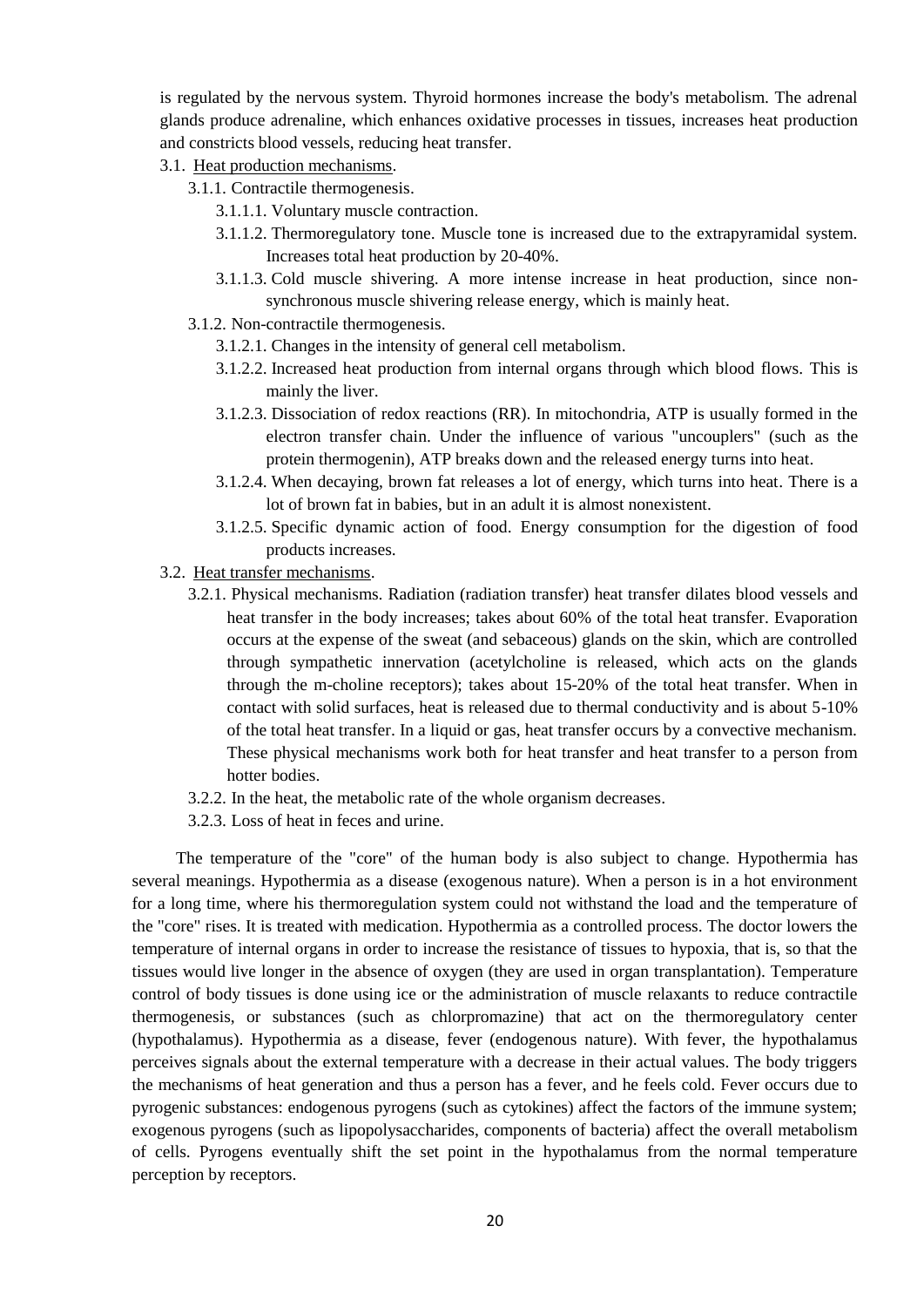The metabolic rate determines the heat production of the body and depends on a number of factors. The individual characteristics of the organism, influencing metabolism, related to its main general parameters - gender, age, weight, height, body surface area and the ratio of mass to surface area - were revealed. In newborns, heat transfer is higher than in adults due to intense blood circulation and evaporation from the skin surface. With age, the thermoregulation of an adult acquires the ability for contractile thermogenesis, reflex mechanisms are developed as a response to environmental changes. In old age, the human thermoregulation system regresses. [3] At the same time, with a decrease in the ambient temperature, thermogenesis increases, as with intensive muscle work. The nature of the diet (quality and quantity) affects thermogenesis. The emotional state of a person increases heat production and a person tolerates greater cold. Hypoxia lowers the thermogenic threshold of the hypothalamus and thermal sensitivity. [173] The intensity of heat production decreases in the dark and under intense ultraviolet irradiation. [2]

In the online lecture of Professor Hanaa, in tabular form in English, the human thermoregulation system is available and briefly described from a physiological point of view. [12]

In the ScienceDirect system, at the request of "Metabolic Heat Production", a page is formed with a selection of information on heat production with abstracts of articles [\(https://www.sciencedirect.com/topics/engineering/metabolic-heat-production\)](https://www.sciencedirect.com/topics/engineering/metabolic-heat-production), where such works as [6] and a number of works to determine thermal comfort and the effect of clothing on human heat production. The review work [6] investigates thermoeffective reactions during heat stress, as well as the mechanisms of thermoregulation. Aspects related to non-thermal modulators of thermoeffective reactions are explored and the effects of body composition, aerobic fitness, heat acclimatization, gender, age, chronic diseases (eg diabetes), hydration and cardiovascular function on the body's ability to dissipate heat are discussed.

In the PubMed database, you can search for similar articles by the identifier of a specific article in the PMID system. The query "comfort" contains many articles on OSH that provide different empirical indicators (HSI, ET, CET, ET \*, P4SR, WBGT, UTCI). Of these models, it is worth highlighting the UTCI thermo-climatic indicator, created by eight organizations from different countries, as the most generalizing in this area of research and the most universal temperature indicator. The UTCI mathematical model predicted a thermoregulatory response in accordance with thermal equilibrium conditions under different environmental conditions. This model defines a universal indicator of climatic conditions, since the air temperature in "reference", baseline conditions (simulated) produces the same response as real conditions. The UTCI mathematical model does not take into account environmental conditions, but the physiological response to them. An online UTCI calculator was created [\(http://www.utci.org\)](http://www.utci.org/) [19]. The work [20] compared the universal temperature climatic index (UTCI) with the selected thermal indices / environmental parameters for 12 months a year.

In recent years, scientific research has been devoted to climate change and its impact on humans. Review work [113] is devoted to this topic in the context of global warming.

The tasks for section F [N2] physiology have already been sufficiently studied and described in the scientific literature from different countries, but they have not been combined into a single base. The creation of such a base is a promising task for creating a personalized thermoregulation system and other areas in the future. The most interesting quantitatively dependences for understanding the human thermoregulation system according to the F [N2] classification can be distinguished in Table 5.

Таблица 5. F[N2] факторы

| $F[N2]$ factors                                                    | Literature |
|--------------------------------------------------------------------|------------|
| The presence of hair on the body, its unevenness, polymotor reflex | 112, 114,  |
|                                                                    |            |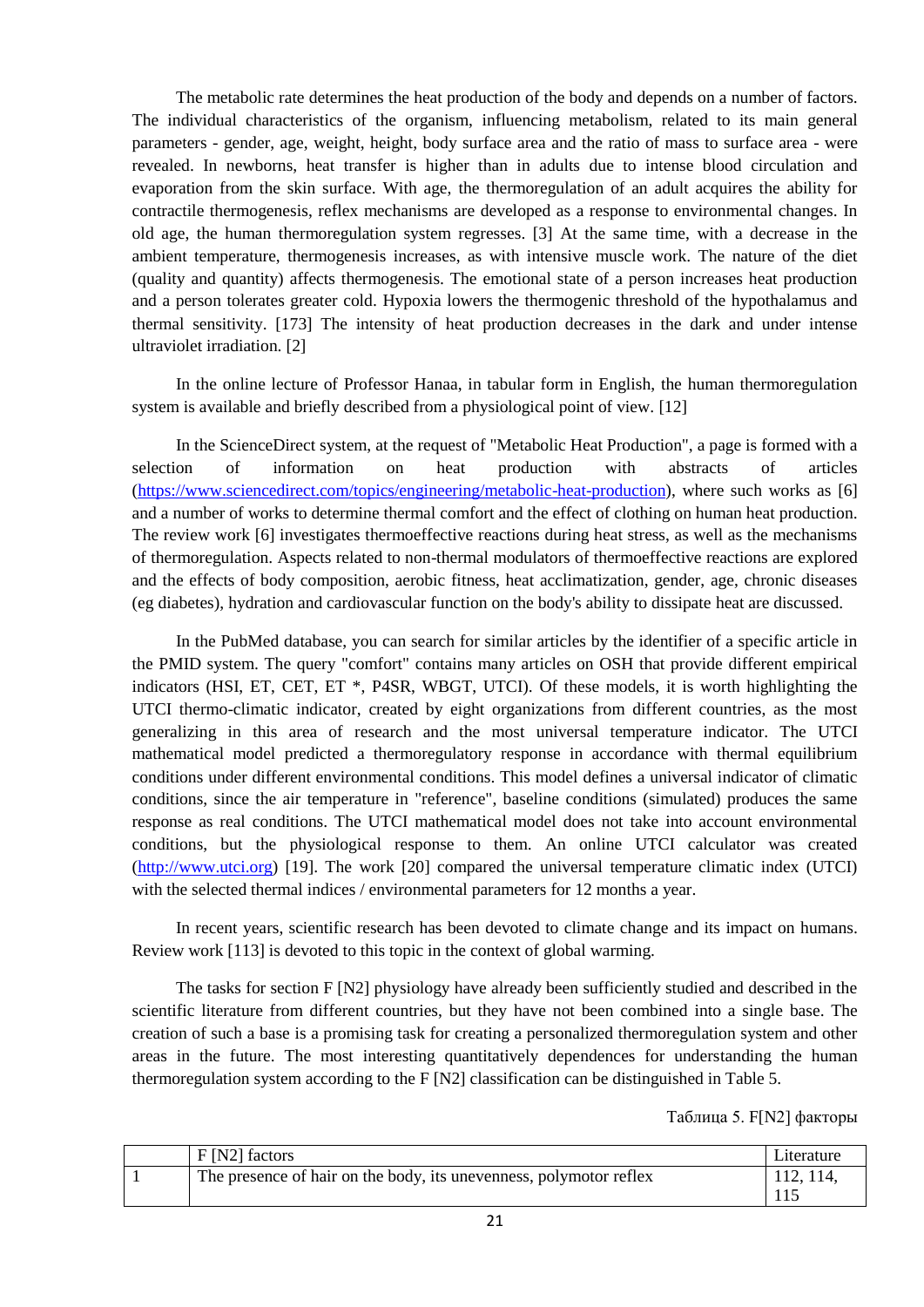| $\overline{2}$ | Atmosphere and humidity                                                        | 119, 120,     |
|----------------|--------------------------------------------------------------------------------|---------------|
|                |                                                                                | 121, 122,     |
|                |                                                                                | 123, 124      |
| 3              | Assessment of heat generation from hypodermis at low temperatures in different | 125, 126,     |
|                | anatomical regions of the human body                                           | 127           |
| $\overline{4}$ | Assessment of heat generation from the work of different muscles of the human  | 128, 129      |
|                | body                                                                           |               |
| 5              | Fluctuations in human body temperature during the day or more                  | 130           |
| 6              | Dependence of the thermal emissivity on skin color                             | 60            |
| 7              | Study of the influence of extreme factors on changes in the physiological      | 174, 175,     |
|                | functions of the body                                                          | 178, 193      |
| 8              | Mathematical relationship of the thermoregulation system with other systems in | 6, 131, 132,  |
|                | the body                                                                       | 134           |
| 9              | Taking into account the acid-base properties of skin and blood. Accounting for | 109, 110      |
|                | lipid composition.                                                             |               |
| 10             | Heat production of human organs and muscle energy.                             | 7, 8, 9, 144, |
|                |                                                                                | 145           |
| 11             | The effect of sleep on the state of heat production                            | 25, 117       |
| 12             | Assessment of local effects on the state of comfort on an individual basis     | 26            |
| 13             | Transitional blood temperature from the ambient temperature gradient           | 40            |
| 14             | The influence of the genotype on receptors and more                            | 86            |
| 15             | Influence of age                                                               | 116, 118      |
| 16             | Respiratory intensity and work patterns (mental and physical) at high and low  | 135, 136      |
|                | temperatures                                                                   |               |
| 17             | Age-related changes in the thermoregulation system                             | 215, 216,     |
|                |                                                                                | 217, 218      |

Local and general thermophysiological models were created for humans, which eventually became multi-segment models in computer modeling. The following thermophysiological models of a standard human body are best known. The 1970 Stolwijk model [146] divided the human body into 5 cylindrical segments, each of which was divided into four concentric layers connected by blood flow. The 1999 Fiala model [147] divided the human body into 15 spherical or cylindrical elements. In 1971, the two-node models Gagge [148] and Givoni and Goldman [149] were proposed, representing the human body as a cylinder with a core. In 1977 Azer and Hsu proposed a two-node model [150]. In 1992, Jones and Ogawa proposed a two-node transient model [151]. In subsequent multi-layered models, the human body was divided into 5 layers: skin, fat, muscle and core or bone. Layered models: Wissler 1985 [152]; Ring and Dear 1990 [153]; Smith 1991 [154]; Fu 1995 [155]; 1968 Wyndham and Atkins [156]; Berkeley Comfort Model [157, 158] 2001; Huizenga et al. 2001 [159]; Tanabe 2002 [160]; Salloum et al. 2005 [161]; Al-Othmani et al. 2008 [162]; Thermo SEM 2012 [163], JOS-2 2013 [164]. Thermal Models Simulating Human Body Parts: Worrall 2012 [165]; Deshpande 2007 [166]; Ferreira 2012 [167]; Shitzer 1997 [168]. There appeared polysegmental models of the human body, created by a team of scientists: a voxel model in 2009 [132, 219] and a multisegmental model in 2018 [4]. A multisegmental model taking into account the circulatory system was compiled in 2015 [187], anastomoses accounting (AVA) was made in the model [220] in 2014. The newest neurophysiological human thermal model based on the reactions of thermoreceptors was compiled in 2020 [17]. More specific review articles are published in scientific journals, mainly on thermal comfort [5].

Modern work in the study of «Heat exchange between the human body and the environment: A comprehensive, multi-scale numerical simulation»[201]. More details about the thermoregulation system of the human body are written at the level of physiology and neurophysiology in the book [232].

### **2.2.3 Factors according to the classification F [N3] (medical physics for tissues and organs).**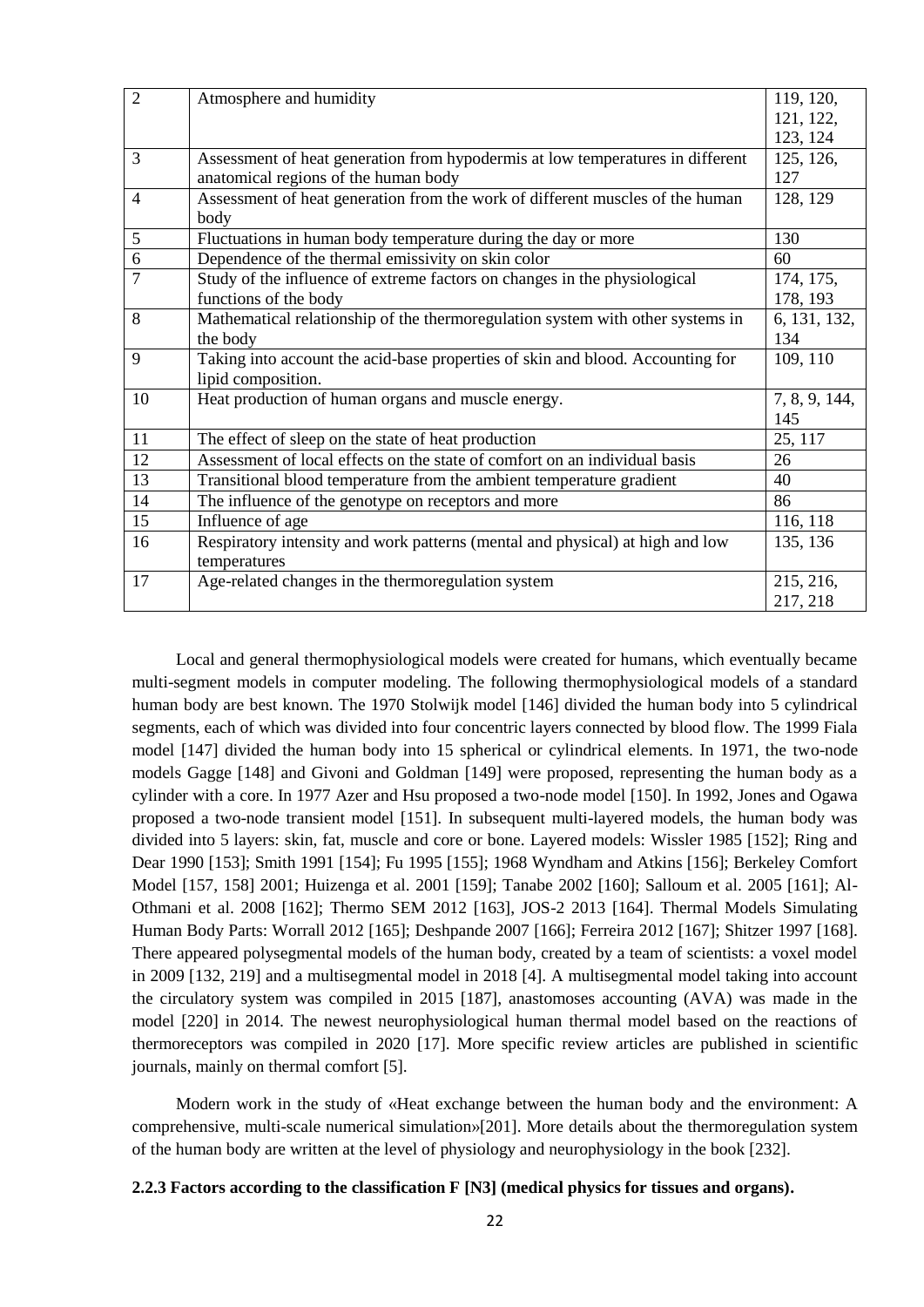For a more detailed study of heat and mass transfer processes and aspects in the human body, it is possible to single out a number of tasks from the description of the thermoregulation system according to C (N2) (physiological) and consider them in more detail. The C (N3) classification will include a number of tasks from medical practice and labor protection.

Within the framework of medical physics, bioengineering and other interdisciplinary approaches in the study of the state of the body, its reaction to external and internal factors, physical and mathematical models are created for the purposes of medicine and labor protection. 3D models of human organs with different morphologies appeared, made in different software environments for training students, doctors, as well as for planning and optimizing treatment techniques (mainly surgical intervention). From the point of view of thermophysics, it is important to know the structure of biological tissue at the tissue level of the description of the system, since the propagation of heat can proceed along a parabolic (Fourier) dependence and along a hyperbolic one - by waves (not Fourier). In porous media (liver, lungs), heat and mass transfer has its own characteristics. Within the framework of local problems in thermomechanics, problems of the speed of the freezing front, its temperature, as well as the distribution of the heat front under thermal effects of different nature (hot metal objects, laser, medical accelerator) are often solved. Within the framework of labor protection, one can distinguish thermal phenomena that occur for a short time (up to about 5 minutes), for a long time and sometimes a periodic effect on parts of the human body.

In local problems of thermophysics of organs and tissues, it is important to take into account the individual physical characteristics of biomatter; its metabolism (cell division); heat production from muscle and fat; different responses of the body in the system of thermoregulation according to C (N2).

The main characteristic studies for F [N3] are shown in Table 6.

Table 6. F [N3] factors

|                | F [N3] factors                                                                    | Literature   |
|----------------|-----------------------------------------------------------------------------------|--------------|
| $\mathbf{1}$   | Influence of external (atmospheric and artificial) pressure                       | 52           |
| $\overline{2}$ | Influence of moisture and perspiration                                            | 78, 116      |
| $\overline{3}$ | Thermomechanical and mechanical parameters                                        | 44, 48, 49,  |
|                |                                                                                   | 50, 63, 64,  |
|                |                                                                                   | 65, 66, 67,  |
|                |                                                                                   | 68, 69, 76,  |
|                |                                                                                   | 77, 104,     |
|                |                                                                                   | 106          |
| $\overline{4}$ | Taking into account the n-dimensionality of mathematical models                   | 101, 102     |
| 5              | Assessment of the influence of constant and alternating electromagnetic fields    | 84, 85, 94,  |
|                |                                                                                   | 95, 96, 183  |
| 6              | Accounting for ionizing and non-ionizing radiation of different power and         | 51, 98, 105, |
|                | secondary radiation, as well as laser heating                                     | 108, 134     |
| $\overline{7}$ | Anisotropy of physical properties and their dependence on temperature and other   | 54, 55, 56,  |
|                |                                                                                   | 34           |
| 8              | Correct calculation of the size of the measuring cell for blood perfusion, taking | 70           |
|                | into account the temperature of venous and arterial blood                         |              |
| 9              | Accounting for turbulent air / liquid flows for the heat transfer coefficient     | 97,60        |
|                | between the body and air / liquid                                                 |              |
| 10             | Complication of polysegmental general models of the human body towards            | 28, 27, 4,   |
|                | fragmentation into smaller parts for the analysis and prediction of problems of   | 185, 186,    |
|                | modeling the thermal response to changes in external and internal factors         | 187          |
| 11             | Consideration of the location of the bloodstream                                  | 29, 30, 31,  |
|                |                                                                                   | 59, 204      |
| 12             | Complications of receptor response models due to their uneven location on the     | 32, 62       |
|                | body, even at different depths of one part of the body                            |              |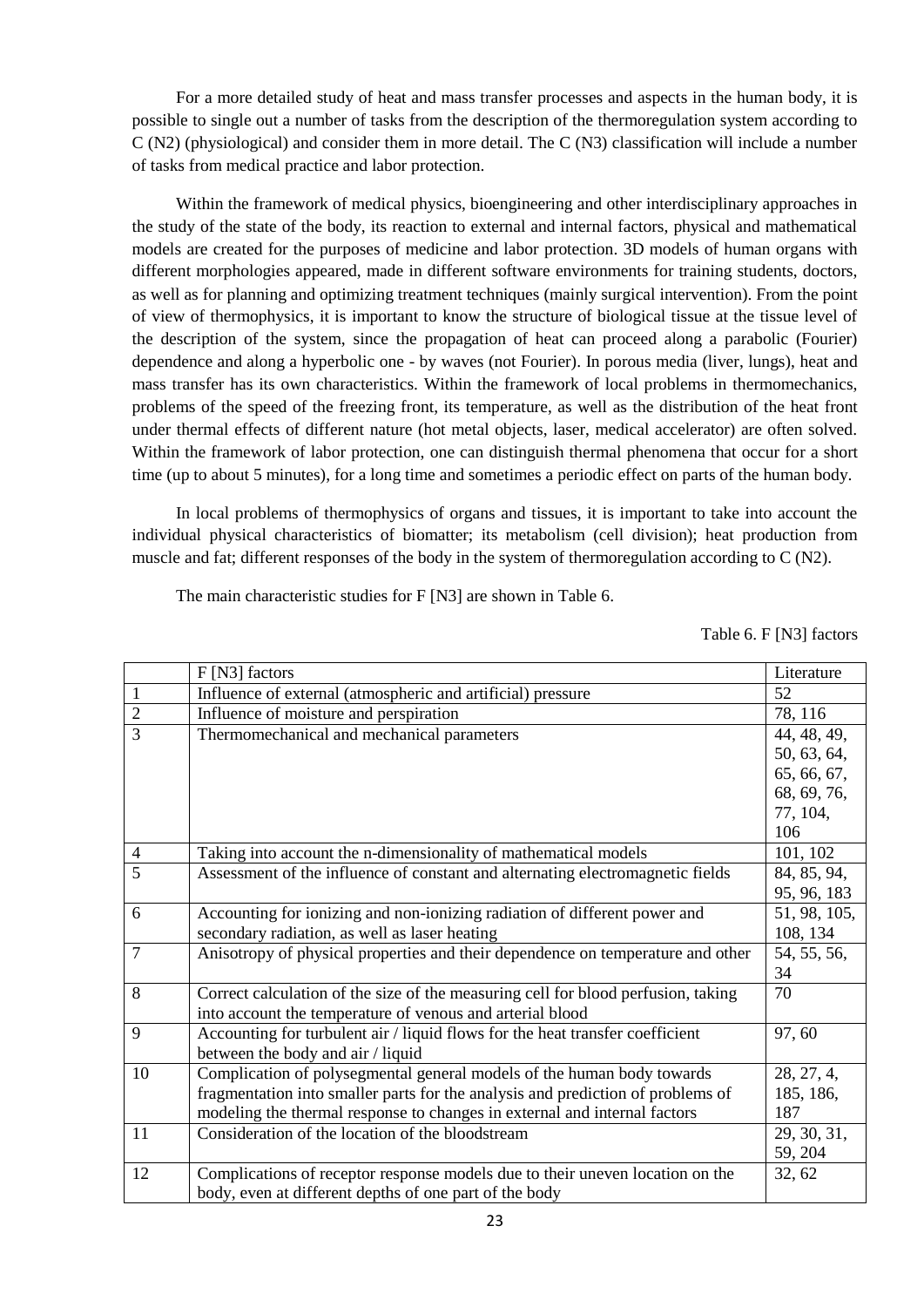| 13 | Studying the characteristics of signals from thermo- and cold receptors        | 32, 33, 57, |
|----|--------------------------------------------------------------------------------|-------------|
|    |                                                                                | 103         |
| 14 | Study of the rate of temperature change in tissue during cryodestruction       | 34, 35, 36  |
| 15 | Physical foundations of cryobiology                                            | 37, 39      |
| 16 | Phase transitions at low temperatures                                          | 38, 41, 42, |
|    |                                                                                | 43, 46, 47, |
|    |                                                                                | 48          |
| 17 | Vascular tree models                                                           | 45          |
| 18 | Radiative heat transfer coefficients, as well as natural and forced convection | 60          |
|    | coefficients.                                                                  |             |
| 19 | Taking into account the effect of clothing on the heat balance                 | 61, 179,    |
|    |                                                                                | 180, 181,   |
|    |                                                                                | 182         |
| 20 | Thermal burns                                                                  | 78, 80, 81, |
|    |                                                                                | 82, 83, 89, |
|    |                                                                                | 90, 91, 92, |
|    |                                                                                | 100, 107    |
| 21 | Contact resistance between body and solid object                               | 198         |

It is especially worth noting a number of works of a general nature, which collect modern ideas about a particular thermophysical aspect or features of thermoregulation in the human body. Below are these works with their brief description.

The review "Thermophysiological models and their applications: a review" [5] presents the historical development of thermophysiological models of a local area of the skin, analyzes and compares the models with each other. Investigations of thermophysiological models of isolated body parts are presented. Several applications of the models are given, the most important issues for discussion are presented in detail. Review papers have been published earlier - "Thermal comfort models: a review and a numerical study" [24]. In further studies [4], the Pennes equation was solved for 16 body parts, taking into account the corresponding physiological properties for each segment. The Pennes equation control system was added using the thermoregulation mechanisms of the 65-node Tanabe (65MN) model.

In [58], a review of bioheat models for 2013 is given, which take into account various external and internal factors that are present in the heat exchange of human skin with the environment.

It is important to take into account the mechanical properties of biological tissues during thermal phenomena. This is the subject of work on the mechanical and thermomechanical properties of biomedical objects. The work [68] gives an overview of thermomechanical models of biological tissues for 2009, as well as in the work of 2018 "Mechanical properties and modeling of the skin: a review. Proceedings of the Institute of Mechanical Engineers ‖[75]. This knowledge is necessary not only in traditional areas such as cosmetology, but also in new ones - the "man-machine" environment, when sensors are implanted, internal organs are replaced, and neurointerfaces are connected [71, 72].

The effect of cryogenic temperatures on a medical and biological object is considered in the work of A. I. Zhmakin "Physical foundations of cryobiology" [37], which describes physical phenomena at the molecular, cellular levels, at the level of tissues and organs in biological objects during freezing and thawing. Optimal values of the temperature of the cooling gaseous heat carrier and the duration of its interaction with the surface of the object of cooling (human body) have been found for devices of general cryotherapy effect [53]. A review of cryotherapy techniques and methods of their exposure to humans is given in the review [176].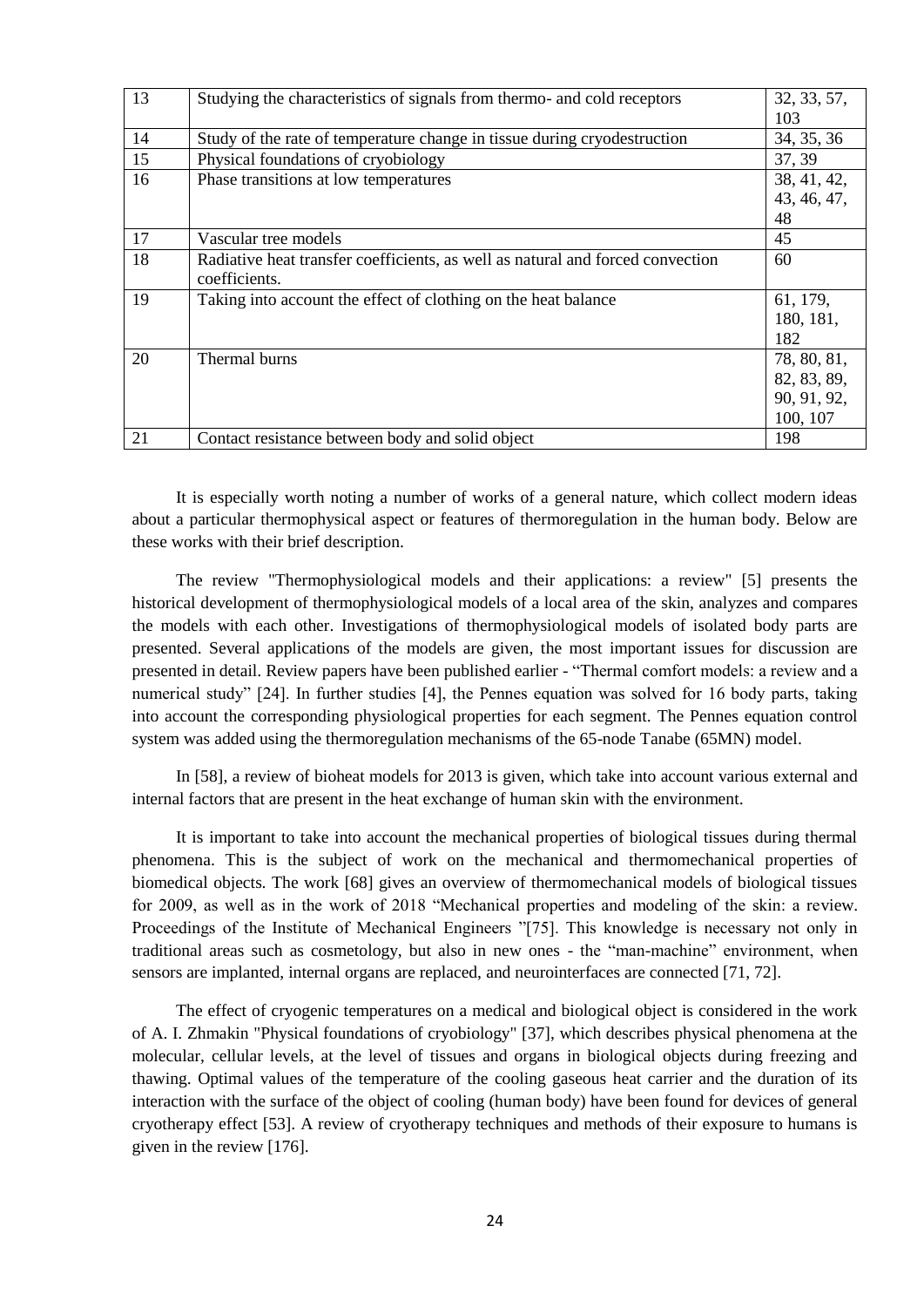The work [82] describes in detail the mechanisms of the onset of pain from exposure to high temperatures. Thermal burn modeling is usually calculated using the Arrhenius model, no analytical three-dimensional solutions have been found, and the numerical solutions and models are different, similar to the solutions of heat conduction problems without phase transformations. Another approach to predicting a thermal burn for a local part of the human body is given in [89], where the problem was solved numerically by the method of a matrix of heat transfer lines. The heat balance equation is written as the Pennes equation, and the rate of irreversible protein denaturation (thermal burn) was calculated using the Arrhenius model. A two-dimensional matrix model of the transmission line was used to predict the effects of the impact.

Critically analyzed a review of the evidence linking temperature and time to cell death and the depth of burn injury. This is necessary, according to the author, for a better understanding of information on time-to-temperature relationships across a wide range of industry standards, burn prevention literature, and medical judgment. [93]

In [102], a detailed analysis of the Pennes equation (bioheat) is given, and the study of temperature dependences on various parameters in the modern formulation of the bioheat equation is given: on the influence of blood flow, a different nature of external influence, on various kinds of boundary conditions. The problem is solved in the Cartesian coordinate system in space (3D). The main value of this work, according to its authors, is the solution of the bioheat equation for various kinds of external influences, which are most often encountered from practical examples in various fields of medicine.

In medicine, the laser is increasingly used for treatment. Models were created for heating the skin from such radiation. On the one hand, this is a thermomechanical task, and on the other hand, it is a special external influence. Such problems are solved numerically and the solution is visualized by a graph for a local area of human skin, as, for example, in [105].

Different types of sensors are used to locally study human skin. A recent review of the most commonly used sensors for studying the properties of the skin is given in [99].

Among the latest works, it is worth noting the doctoral dissertation of 2019 "Mechanical and biochemical response of human skin to various load conditions." [74]

### **2.2.4 Factors according to the classification F [N4] (biophysics and biochemistry of cells and molecules).**

The mechanisms of heat generation in the body are more associated with physicochemical processes in cells, in the intercellular fluid and mechanisms at the molecular level. Thanks to signals from the central nervous system through the nervous system, the mechanisms of humoral and hormonal heat production and heat maintenance in the body are triggered due to the synthesis of enzymes, proteins, amino acids. And those, in turn, due to the reactions that are studied by the methods of molecular dynamics and quantum physics, affect the functioning of organs, the abilities of tissues, cell metabolism and other mechanisms, releasing energy in the form of heat.

Molecular dynamics (MD) methods *per se* and others are now the main tools for studying biophysical problems. They model molecules of proteins, nucleic acids, study nucleation, the growth of ice crystals and its shape, the processes of melting and thermal denaturation of proteins, osmosis. Different potentials on cell membranes and potentials of water in subcellular structures are simulated by computer.

MD methods are often needed to study not only the mechanism of physicochemical at the micro level, but also to calculate the coefficients necessary for the macroscopic description of heat and mass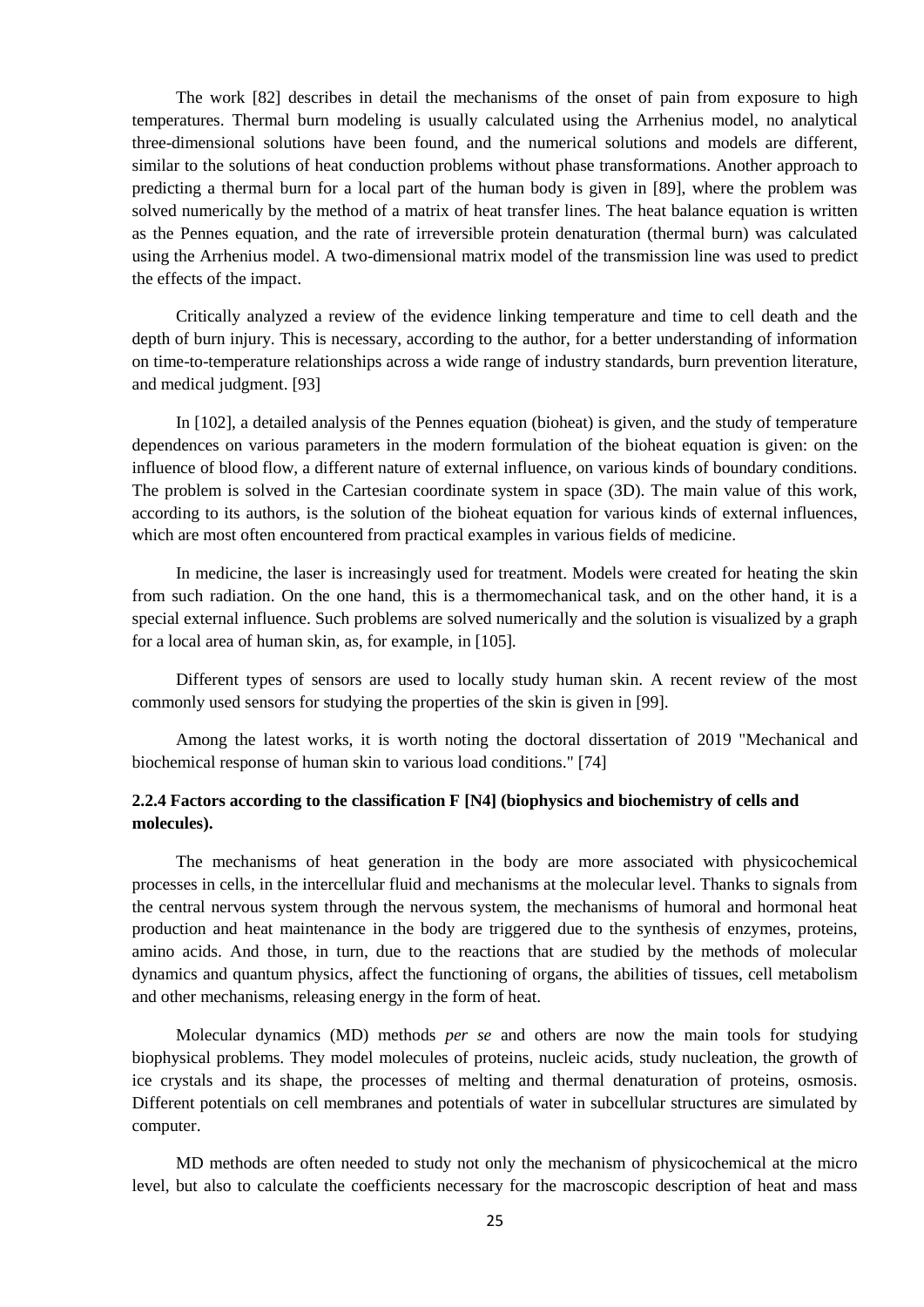transfer in biological systems at the level of cells and tissues. For this, macromolecules are described as flexible chains. Hybrid methods are being developed for describing a group of molecules and the bonds between them at once [189], which makes it possible to simulate more complex effects. In practical terms, this gives, for example, the choice of the most suitable cryoprotectant (solution) for cryo-operations.

A review of works on modeling bilipid membranes at room temperature by MD methods performed before 2000 is given in [190], another review of lipid membranes is presented in 2015 [191]. Much research has been done to study ion channels and their collective dynamics for physical modeling of transport in biological structures. This is important when creating cryoprotectants (injections and ointments) for cryo-operations on various human organs.

When describing biological systems, different models are used that differ in the characteristic size and time of the modeled process. There are not always operators of the transition from smaller and shortterm models to larger models with their fluctuations at the macroscopic level and effects at the macroscopic level. For example, simulation models of ice propagation at the cellular level.

The most difficult task is to describe the mechanisms of influencing factors according to the classification F [N4]. Such factors include diseases, the effects of drugs, poisons, pregnancy, the presence of foreign bodies, the influence of bad habits, and more. There is no mathematical model to describe quantitatively the relationships between the systems of the body, when one of its systems begins to work in the mode of illness / recovery and illness. Physicomathematical problems in the biophysics of subcellular structures are complex in their mathematics, and their practical application has not yet been found for wide use in the field of describing the individual system of thermoregulation for humans, but is more used in dermatology and in the scientific and theoretical direction.

It is especially worth noting a number of works of a general nature, in which modern concepts of various biophysical and biochemical mechanisms at the level of cells and molecules that are involved in the processes of thermoregulation in the human body are collected. Below are these works with their brief description.

The mechanism of sensitivity to temperature at the molecular level is based on a change in the ionic conductivity of channels formed by special proteins. The spike frequency of neurons depends on the ionic conductance of the channel, which, in turn, depends on the temperature. In recent decades, several proteins from the TRP (transient receptor potential) family have been discovered, whose temperature response profiles cover the entire physiological temperature range. These proteins are considered the most likely candidates for the role of molecular temperature sensors [14]. However, it is assumed that there are other, as yet unknown molecular mechanisms of thermal sensitivity [15], and research in this area continues and new mechanisms of signaling to the brain from receptors are being discovered (a new phylogenetic pathway that transmits high-precision cutaneous thermal sensory activity in the form of "marked lines") [16]. A new neurophysiological human thermal model based on the reactions of thermoreceptors was compiled in 2020 [17].

Mechanoreceptors are reviewed in the work of A.V. Zeveke. "On the theory of skin sensitivity" [21], which shows the mechanisms of formation of codes for cold, pain, touch and heat only on the basis of skin mechanoreceptors. Further work of the author and his school can be found in publications, for example [22]. The rest of the work is a more detailed study of biophysical mechanisms at the subcellular level. It should be noted that there are different receptors in the skin and internal organs and they have different amplitude-phase characteristics in time upon activation. The activation mechanisms are different and different signal transmission pathways for each type of receptor with different frequency characteristics of signal transmission to the central nervous system. Not many experiments have been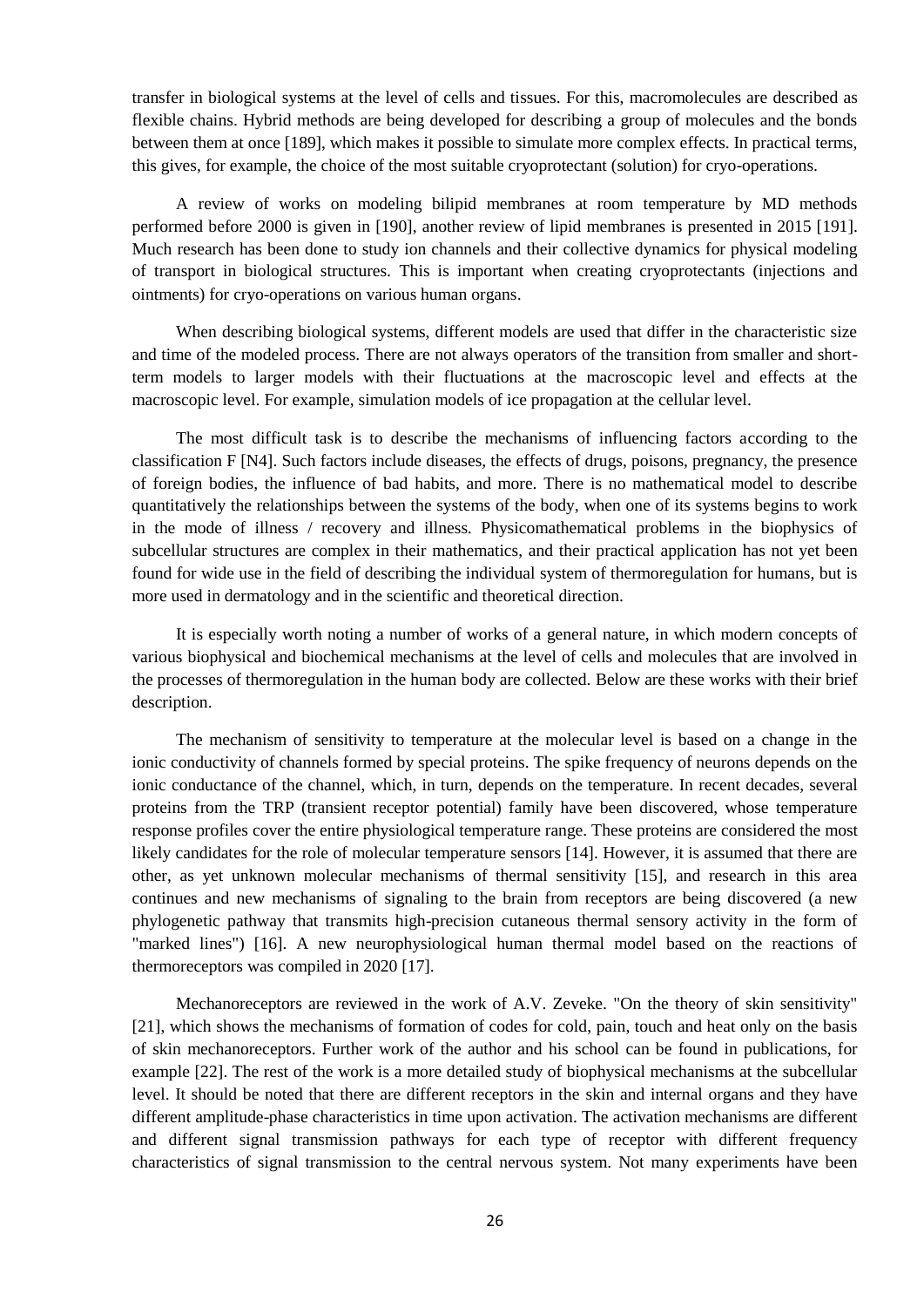carried out in this area on humans to observe the evolution of receptors from age, habitat (climatic zone) or human genotype, and other factors.

It is also necessary to take into account the biophysical basis of pain sensations [87], which differ depending on the genetic type of a person [86]. Modeling the onset of pain from high temperature is shown in [88].

In work [37] "Physical foundations of cryobiology" a large review of models, including biophysical ones, is given. In work [73] "Mathematical and computational modeling of skin biophysics: a review. Proceedings of the Royal Society "provides biophysical foundations of modeling and basic concepts in the system of thermoregulation for human skin.

The paper [197] "Methods of molecular dynamics for modeling physical and biological processes" provides an overview of the current state of research in the field of computer modeling of physical and biological systems using molecular dynamics methods. The features of computer modeling of molecular and atomic systems based on parallel and vector systems are considered.

Basic textbooks in the study of biophysics of molecular and submolecular biological structures can be divided into 2 books, where the material is most fully and structurally presented - "Methods in Molecular Biophysics: Structure, Dynamics, Function" [199] and "Biophysics. Textbook in 2 volumes ‖[200]. There is a huge number of books and monographs on separate sections of biophysics for further more detailed study of the material. For example, computational cell biology is described in the book [206].

A better understanding of the processes inside the cell will require knowledge of biological chemistry. Modern books [207, 2008] are written in the form of encyclopedias, reflecting modern ideas in this area of knowledge.

The role of the brain (CNS) in the work of thermoregulation is discussed in the work "Central Mechanisms for Thermoregulation" [231].

The main characteristic studies for F [N4] are shown in Table 7.

Table 7. F [N4] factors

|                             | $F[N4]$ factors                                                    | Literature |
|-----------------------------|--------------------------------------------------------------------|------------|
|                             | Role of cytokines                                                  | 194        |
| $\mathcal{D}_{\mathcal{L}}$ | Mechanism of hypothermia and pathophysiology at the cellular level | 195        |
| $\mathcal{R}$               | Heat dissipation by convection and evaporation                     | 221        |
| $\overline{4}$              | <b>Biophysical Basics of Thermoregulation</b>                      | 52, 222    |
|                             | <b>Acclimatization: Protein Reactions</b>                          | 223, 227   |
| 6                           | The effect of disease on thermoregulation                          | 224, 229   |
|                             | Impact of pregnancy on thermoregulation                            | 225, 226   |
| 8                           | Influence of hormones                                              | 228        |
| Q                           | Central mechanisms of thermoregulation                             | 231        |

#### **2.3 Problems and solution alternatives**.

The designated problem of studying complex biological systems of the human body, in particular its thermoregulation system, is now being solved by particular problems from various fields of science. Attempts are made to combine approaches in the study (active and passive systems of thermoregulation), use polysegmental models, describe in quantitative terms the reactions of human thermogenesis mechanisms depending on a set of environmental factors as one system with predictable responses of the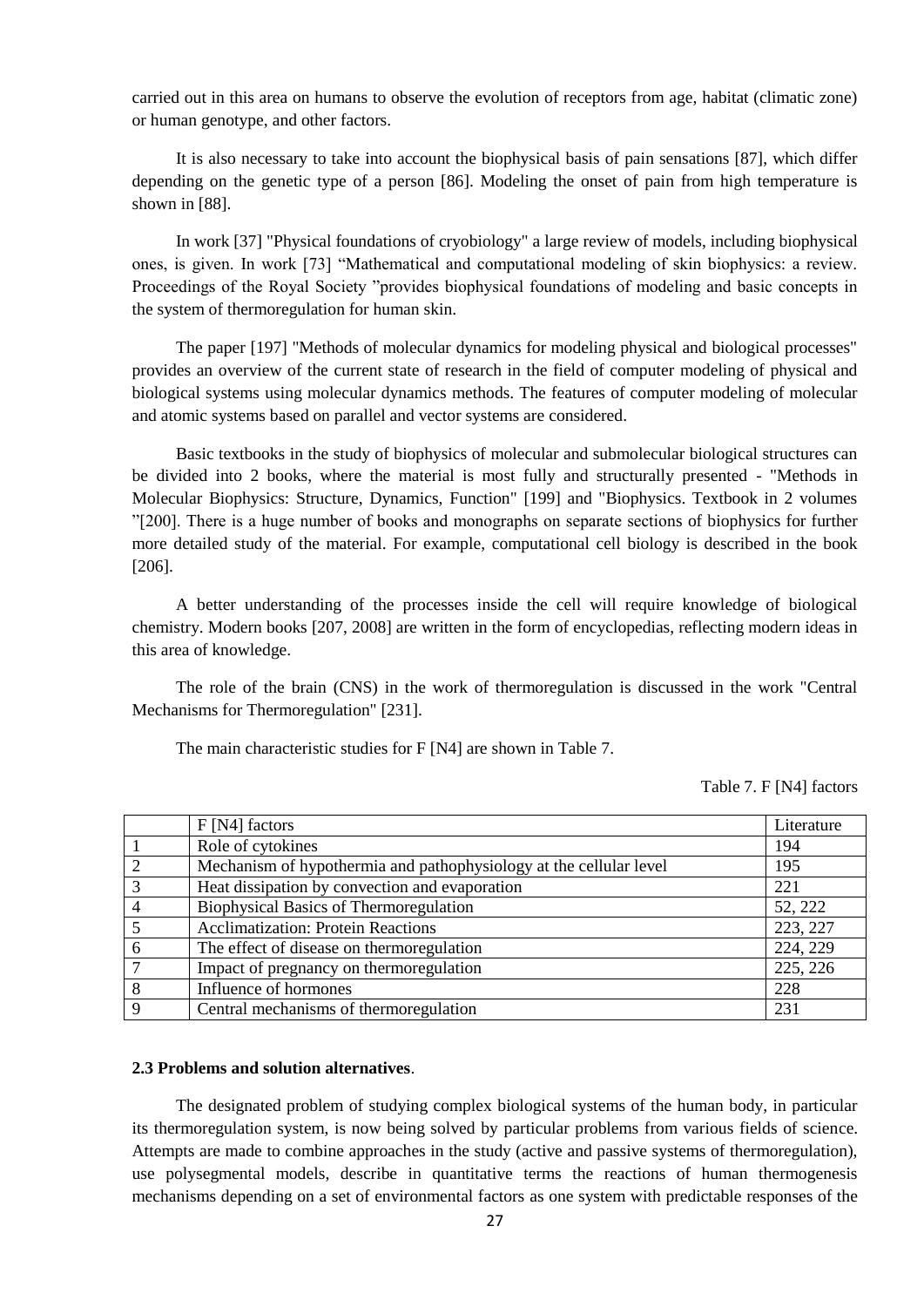body. If a complex system cannot be solved immediately, it is solved iteratively through special cases this is the approach now. All special cases can be systematized, showing what else needs to be studied. On the basis of the collected experimental results, it is possible to construct a tree for predicting the state of the human thermoregulation system in a quantitative ratio as a multifactorial solution to the problem. In this work, a multifactor model, or a tree of tasks for predicting the state of a person, is proposed, but some research teams now look sharply negatively at such an approach in solving. Multivariate models are now being solved by special computing centers (using optimization criteria, taking into account the relationship between input data, intermediate patterns). The classical approach in the form of constructing ROC curves with an equation from variables is not applicable here as a method, as well as statistical methods of trees with different options for constructing them. Mathematical models for describing a complex living system (human) have not yet been created at the cellular and intracellular levels, which would make it possible to model the state of the body in diseases. But this does not mean that in the near future mathematical models will not be created for describing the organism as a whole (a person with its systems) at the tissue level as simulators for testing treatment tactics, diagnosing a disease or other application (military use - protection against chemical, biological, nuclear , information and psychological weapons and the creation of the soldiers of the future).

In order to obtain a practical result from the thermophysical aspects, it is necessary to be able to predict the state of the modeled system at different levels of its description. Forecasting is based on the following principles: dynamics of development of an organism, diseases, external factors of influence.

At the moment, each science builds its own physical and mathematical models to describe specific problems and effects that have their own limitations in modeling. Generalized principles and software systems have not yet been created to describe all the observed thermophysical aspects in the human body. In particular, the human thermoregulation system has not been fully described, and scientific discoveries in the field of biophysics of proteins, which are responsible for the synthesis of more complex bonds in the body, continue. In addition, the central nervous system has not yet been deciphered - where and which parts of the brain receive signals, how these thousands of signals of different amplitude-frequency characteristics are distinguished; how the brain "calculates" the signals that must be issued as an outgoing signal to control not only the thermoregulation system, but also other systems in the body. Thanks to these outgoing signals, certain compounds begin to be produced in the organs, which support the body in a multicriteria optimal state.

The classification of tasks is built in the form of packing some studies into others, thereby obtaining a multifactor predictive model of the thermal state of a person and his local part of the body. It is a statistical method for solving complex problems. There are semi-analytical methods for describing complex biological systems. A short review [204] provides a mechanism for generating simple models from complex ones (asymptotic decomposition, self-organization, the reduction principle, etc.). The reverse process of building a complex model by stage-by-stage complication of some initial set of simple models is also considered, as well as the deployment of a hierarchy of models of varying degrees of complexity.

There is a tendency to systematize knowledge in certain fields of science, or rather in interdisciplinary research. If earlier these were single books, review articles with a huge list of references, now there is a systematization of knowledge in the form of specialized encyclopedias. For example, Elsevier publishes materials on ScienceDirect and the list includes many "Reference Materials", which can be found at <https://www.digento.de/titel/102260.html> . On the topic of this work, a number of encyclopedias can be distinguished as additional literature - [207-212]. It is assumed that over time, such knowledge bases in certain areas will be made by artificial intelligence in order to more quickly form relevant knowledge.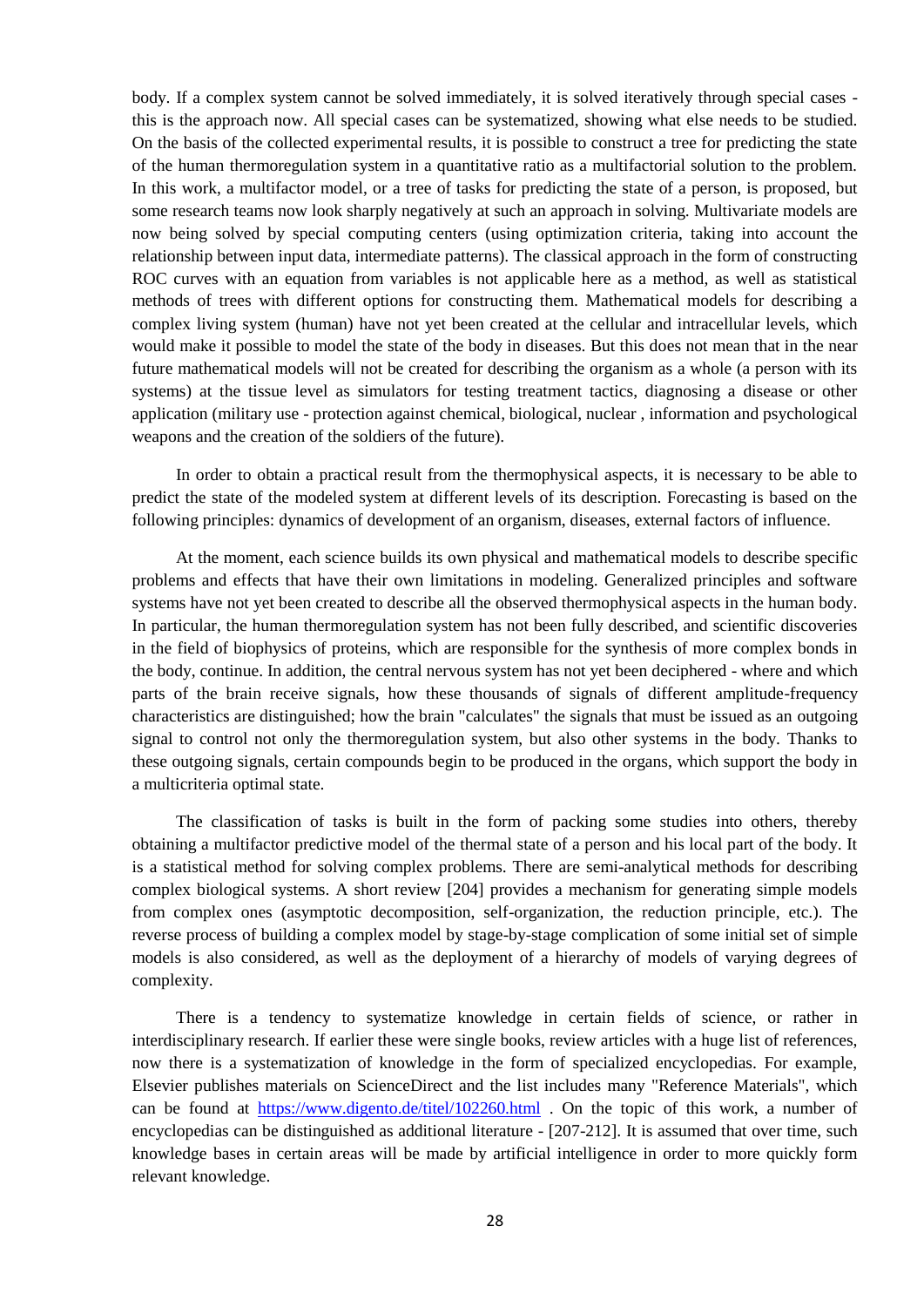### **3. RESULTS AND DISCUSSION**.

The main weaknesses of the proposed multivariate approach are:

1) the forecasting model of the human thermoregulation system does not contain enough data from the open literature to predict its state due to the lack of experimental and theoretical data.

2) not revealed all the relationships, their nature in the form of functions (dependencies) in the proposed classification of factors of the functioning of the human thermoregulation system.

3) the classical and simple approach to the study of one of the systems of the human body presented in this work can be applied to other systems, living organisms.

4) there are other approaches to the study of multifactorial biological systems.

For example, molecular dynamics methods, genetic algorithms (biology) used to study the organism are not used for the embryo from the moment of its conception. In the near future, this is not possible due to the lack of the necessary specialists, legal framework and the presence of ethical standards for conducting such experiments on artificial organisms.

The proposed solution is not complete, since even in the classification itself there is not enough experimental and theoretical data in order to more correctly model both the thermoregulation system itself and the local biological processes of the body on the action of high or low temperatures at the molecular and cellular levels.

A feature of modern research in the field of sports medicine and disaster medicine is the lack of taking into account the individual characteristics of the organism. Sometimes the results are generalized, claiming new limits of the human body, although these are particular individual cases. From the point of view of thermophysical aspects and the functioning of the thermoregulation system of the human body, these features are studied in other sciences (medical physics, biophysics and biochemistry).

In the regulatory documents and documents on labor protection, there are also a number of restrictions associated with physical activity on a person, their duration and environmental parameters. These limits are derived from statistical processing of observed physiological experiments and health criteria. Taking into account the individual characteristics (not only thermophysical) of a person can more accurately determine labor productivity, whether it is possible to continue work or service in such conditions and for how long for each specific person.

In further studies of the individual human thermoregulation system, it is proposed to use systems of internal and external control of influencing factors. For internal control of the human body, a system with blood test sensors can be used as an example of an existing monitoring system. To monitor the environment and predict its changes, there are national and international meteorological services, according to which it is possible to determine, for example, the effective temperature UTCI or more specifically measured parameters of the environment affecting humans.

National systems of standards for assessing the comfortable state of a person for his work activity take into account statistical models and semi-empirical data that were obtained during the experiment, but generalized to populations. This is not the correct approach, even from the point of view of experiment planning, and the interpretation of the results for larger samples of people and consolidation in industry government standards is not acceptable at all. However, associations and NGOs came to the rescue, which began to study thermal comfort already according to different basic principles, relying more on taking into account climatic factors and a person's response to climate. The article proposes to go another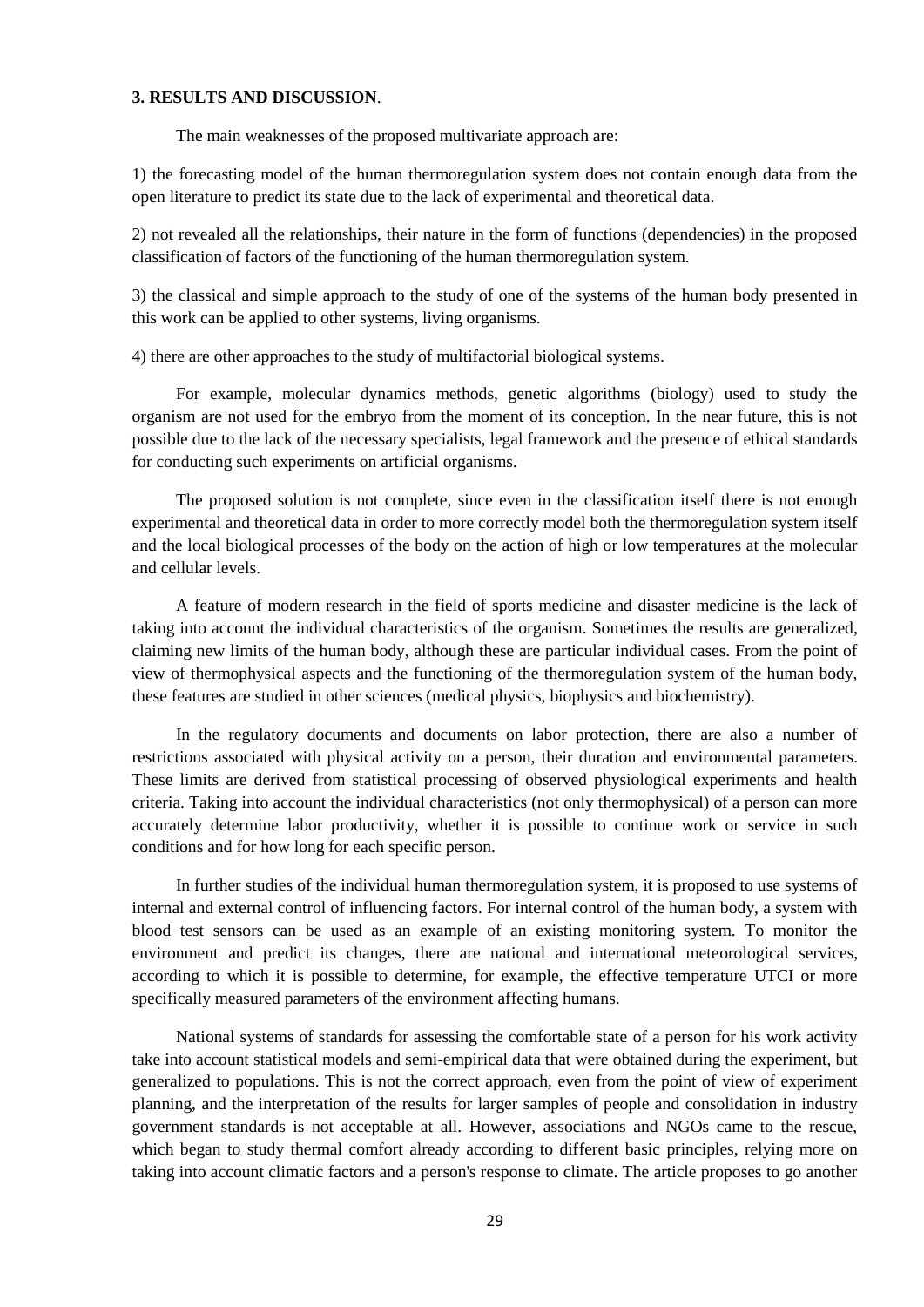way of forming standards for assessing the state of the body, taking into account the accumulated scientific experience in the field of thermoregulation and thermophysical aspects.

It is important to correctly generalize from private experiments to a general group of people in any country. At present, this is not observed, or the results of experiments are incorrectly generalized. An example would be technical standards from the industrial sector, designed to regulate the temperature on the surfaces of work units and mechanisms, with which a worker comes into contact with no means or with protective equipment. Another example would be standards for defining comfortable working conditions for workers. Although a huge number of experiments have been carried out and measurement methods have been created, they are all based on subjective sensations, statistical models, engineering empirical formulas that describe the system at a qualitative level, but the quantitative ratios that are given in the standards for ensuring the comfort of workers are already based on statistical samples and empirical observations. This approach can and should be developed from statistical and subjective sensations in the direction of general empirically described patterns, taking into account the individual characteristics of a person, which can be obtained experimentally and quickly.

#### **4. CONCLUSIONS.**

A lot of experimental data have been accumulated, methods for studying biological systems in medical physics, biophysics and biochemistry have appeared and developed, which make it possible to more accurately describe in a quantitative ratio and find new relationships in biological processes in the body, as well as the relationship between the systems of the human body.

There is no personalized method for predicting the functioning of the human thermoregulation system for medical purposes and in the field of labor protection. Existing approaches to protecting the health of workers are little applied and implemented, or are ignored in organizations.

To create a personalized predictive model of a human thermoregulation system, it is necessary to collect a lot of data in order to compose a model problem that simulates a real biological system at all levels of the problem description (cellular, tissue, organ).

For medical purposes, the created general methods for calculating the functioning of the thermoregulation system are not acceptable and cannot be a standardized measurement method, since the experiments were carried out with limitations in the considered simulated problems. This is the most important stumbling block to overcome in the future. It is proposed not to go deductively, but inductively in building a model and methodology for predicting the thermal state of a person in the environment.

The individual characteristics of the human thermoregulation system at the F [C3] level can already be basically diagnosed and calculated, but this is not enough. The main discoveries are concentrated in the field of research F [C4] in biophysics and biochemistry. At present, mathematical methods are sufficiently developed to study body systems at the subcellular and quantum level, thanks to methods from biophysics and quantum mechanics. Measuring technology is still far behind. The computing power of computers is already close to those that are necessary for calculating the systems of the human body at the cellular level, but so far they are busy with more urgent tasks and there are few programmers who can describe tasks for the systems of the body at the cellular level.

The proposed classification of tasks is at the same time a tool for systematizing scientific knowledge and searching for unexplored aspects related to the human thermoregulation system and local heat and mass transfer processes. And in the future, with a set of theoretical knowledge and a large array of experimental data, it can serve as a multivariate model for predicting a person's condition and be a standardized calculation method, including in the form of a software and hardware complex with an online calculator on the Internet.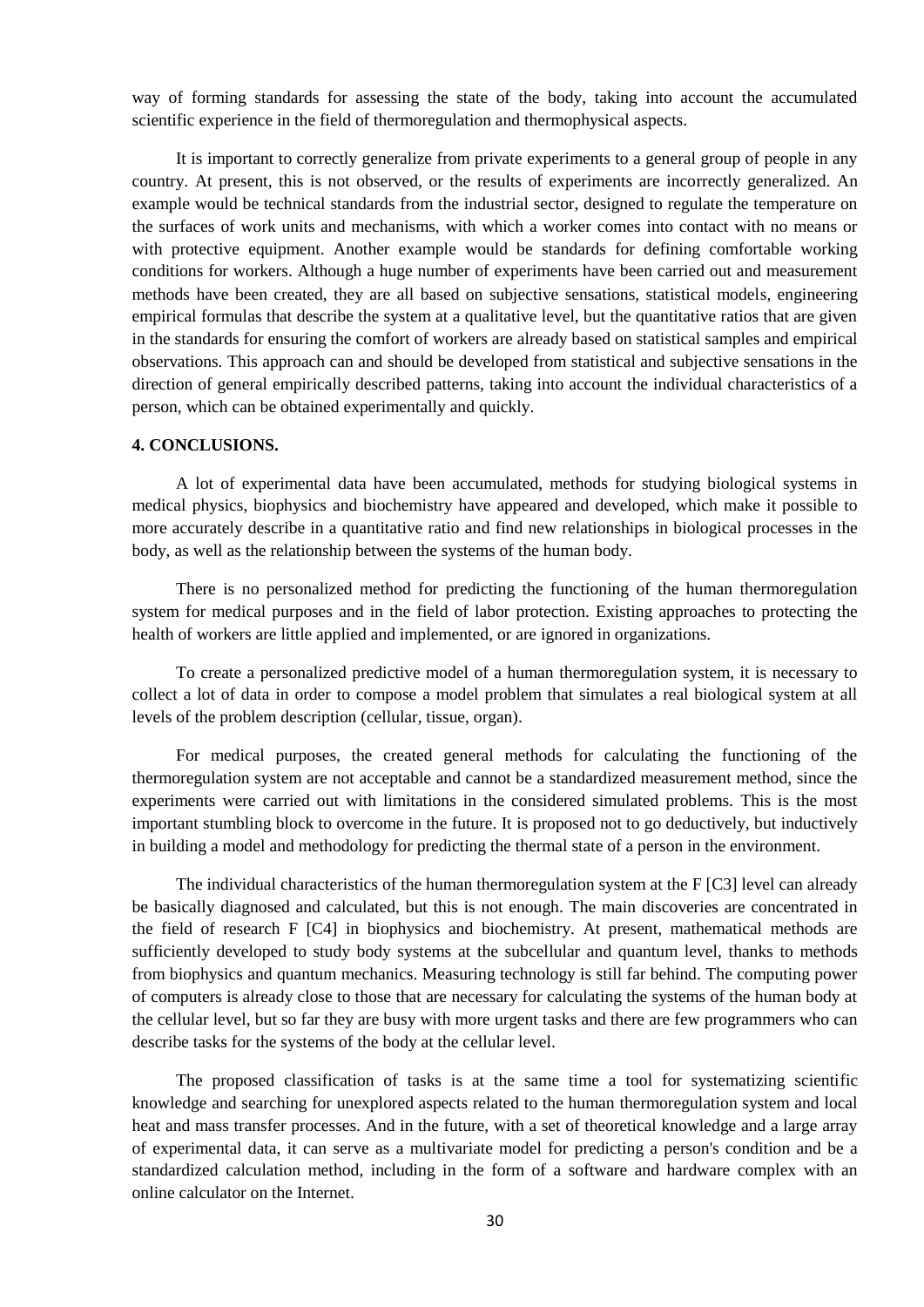The proposed approach to the classification of the study of the individual thermoregulation system makes it possible to form a new basis for the approach to the study of the national characteristics of the system of a person's comfort state, burn injuries and the response biological connection to external environmental influences. The described techniques and methods require further development both in technical and methodological terms, so that the mathematical model of the individual thermoregulation system can be applied to the tasks of medicine and labor protection.

# **4.1 Afterword. Possible stages in the development of modeling of a human thermoregulation system.**

By developing a predictive model, it is possible to give ways of its development in the form of an increase in the number of dependent parameters and factors.

Stages of creating a forecasting system.

1) Statistical ideal model. The number of parameters  $i = 5000$ .

2) Refined model based on scattered data.  $i = 30000$ .

3) Dynamic screening individual model.  $i = 10<sup>8</sup>$ . This is the tissue level. Based on experimental data on a specific person and a complete assessment of the state of the body.

4) Generalized tissue physiological model for medicine of the future.  $i = 10^{20}$ .

5) Biophysical individual model based on theory and new diagnostic techniques. This is at the cellular level. Suitable model for individual planning of pharmacological and other patient care. Very close to the real model, but described by an ensemble of cells, not by each cell.

6) Perhaps, in the study of embryos and artificial humans, the subcellular level of description of the biological system will be applied in the future. The description of biosystems will not become ensembles of cells, but a description of each cell and its development and reproduction in the process of evolution and division from the moment the embryo is conceived.

**Data availability**. The data supporting the findings of this study are publicly available on ejournal websites, indexed journals at http://doi.org, university website, Google Scholar (books) and are obtained from public domain resources.

This study did not receive any specific grant from funding agencies in the government, commercial or non-profit sectors.

#### **Acknowledgments.**

**Conflict of interest:** none.

#### **5. REFERENCE. (Available for download [https://cloud.mail.ru/public/HksN/WJfiL854q\)](https://cloud.mail.ru/public/HksN/WJfiL854q)**

- 1. NIOSH [2016]. NIOSH criteria for a recommended standard: occupational exposure to heat and hot environments. By Jacklitsch B, Williams WJ, Musolin K, Coca A, Kim J-H, Turner N. Cincinnati, OH: U.S. Department of Health and Human Services, Centers for Disease Control and Prevention, National Institute for Occupational Safety and Health, DHHS (NIOSH) Publication 2016-106.<https://www.cdc.gov/niosh/docs/2016-106/default.html> На русском языке: [https://ru.wikibooks.org/wiki/Защита\\_работников\\_от\\_нагревающего\\_микроклимата](https://ru.wikibooks.org/wiki/Защита_работников_от_нагревающего_микроклимата)
- 2. Training Zaitseva, O. V. Belyavsky. (in Russian) <https://do2.vsmu.by/mod/page/view.php?id=32823>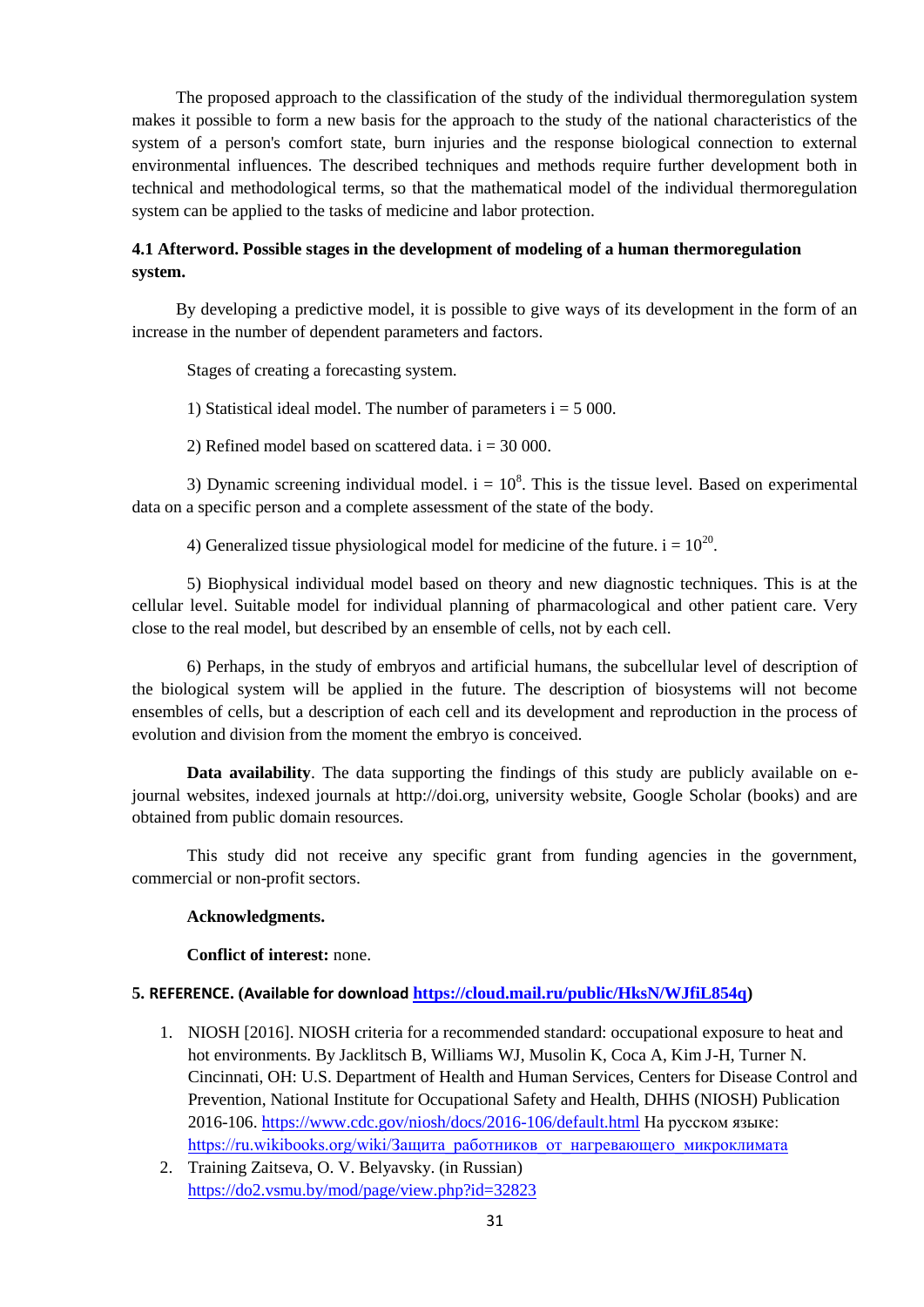- 3. Lyubimova, ZV Age anatomy and physiology in 2 vol. T. 2 musculoskeletal and visceral systems: a textbook for academic bachelor's degree / ZV Lyubimova, AA Nikitin. - 2nd ed., Rev. and add. - Moscow: Yurayt Publishing House, 2019 .-- 372 p. - (Bachelor. Academic course). - ISBN 978-5-9916-3869-2. The electronic version of the first edition is available online: (in Russian) [https://studme.org/268559/meditsina/vozrastnaya\\_anatomiya\\_i\\_fiziologiya\\_t2\\_oporno](https://studme.org/268559/meditsina/vozrastnaya_anatomiya_i_fiziologiya_t2_oporno-dvigatelnaya_i_vistseralnye_sistemy)[dvigatelnaya\\_i\\_vistseralnye\\_sistemy](https://studme.org/268559/meditsina/vozrastnaya_anatomiya_i_fiziologiya_t2_oporno-dvigatelnaya_i_vistseralnye_sistemy)
- 4. Khiavi, N. M., Maerefat, M., & Zolfaghari, S. A. (2018). A new local thermal bioheat model for predicting the temperature of skin thermoreceptors of individual body tissues. Journal of Thermal Biology, 74, 290–302. doi:10.1016/j.jtherbio.2018.04.006
- 5. Katić, K., Li, R., & Zeiler, W. (2016). Thermophysiological models and their applications: A review. Building and Environment, 106, 286–300. doi:10.1016/j.buildenv.2016.06.031
- 6. Kenny, G. P., & Flouris, A. D. (2014). The human thermoregulatory system and its response to thermal stress. Protective Clothing, 319–365. doi:10.1533/9781782420408.3.319
- 7. Heymsfield, S. B., Thomas, D. M., Bosy-Westphal, A., & Müller, M. J. (2018). The anatomy of resting energy expenditure: body composition mechanisms. European Journal of Clinical Nutrition. doi:10.1038/s41430-018-0319-3
- 8. Heymsfield, S. B., Peterson, C. M., Bourgeois, B., Thomas, D. M., Gallagher, D., Strauss, B., … Bosy-Westphal, A. (2018). Human energy expenditure: advances in organ-tissue prediction models. Obesity Reviews. doi:10.1111/obr.12718
- 9. Müller, M. J., Geisler, C., Hübers, M., Pourhassan, M., Braun, W., & Bosy-Westphal, A. (2018). Normalizing resting energy expenditure across the life course in humans: challenges and hopes. European Journal of Clinical Nutrition, 72(5), 628–637. doi:10.1038/s41430-018-0151-9
- 10. Song, L. L. T., Venkataraman, K., Gluckman, P., Chong, Y. S., Chee, M.-W. L., Khoo, C. M., … Khoo, E. Y. H. (2015). Smaller size of high metabolic rate organs explains lower resting energy expenditure in Asian-Indian Than Chinese men. International Journal of Obesity, 40(4), 633– 638. doi:10.1038/ijo.2015.233
- 11. Gallagher D, Albu J, He Q, Heshka S, Boxt L, Krasnow N, Elia M. Small organs with a high metabolic rate explain lower resting energy expenditure in African American than in white adults. Am J Clin Nutr. 2006 May;83(5):1062-7. doi: 10.1093/ajcn/83.5.1062. PMID: 16685047; PMCID: PMC1847651.
- 12. REGULATION OF BODY [TEMPERATURE](https://ohmygoodnessmine.files.wordpress.com/2015/11/regulation-of-body-temperature.pdf) Prof Hanaa <https://ohmygoodnessmine.wordpress.com/2015/11/05/case-5/>
- 13. Encyclopaedia of Occupational Health and Safety, Fourth Edition (4 Volumes) fourth edition by Jeanne Mager Stellman (Editor), part 4, Heat and Cold<http://www.ilocis.org/en/contilo.html>
- 14. Wang Hong, Siemens Jan. TRP ion channels in thermosensation, thermoregulation and metabolism // Temperature. — 2015. — 26 мая (vol. 2). — P. 178—187. — ISSN 2332-8940. doi:10.1080/23328940.2015.1040604
- 15. Palkar Radhika, Lippoldt Erika K, McKemy David D. The molecular and cellular basis of thermosensation in mammals // Current Opinion in Neurobiology. — 2015. — Vol. 34. — P. 14—19. — ISSN 09594388. — doi:10.1016/j.conb.2015.01.010
- 16. ("Bud") Craig, A. D. (2018). Central neural substrates involved in temperature discrimination, thermal pain, thermal comfort, and thermoregulatory behavior. Thermoregulation: From Basic Neuroscience to Clinical Neurology Part I, 317–338. doi:10.1016/b978-0-444-63912-7.00019-9
- 17. El Kadri, M., De Oliveira, F., Inard, C., & Demouge, F. (2020). New neurophysiological human thermal model based on thermoreceptor responses. International Journal of Biometeorology. doi:10.1007/s00484-020-01990-1
- 18. Blazejczyk K, Jendritzky G, Bröde P, Fiala D, Havenith G, Epstein Y, Psikuta A, Kampmann B [2013]. An introduction to the Universal Thermal Climate Index (UTCI). Geographia Polonica (2013) vol. 86, iss. 1, pp. 5-10. doi: GPol.2013.1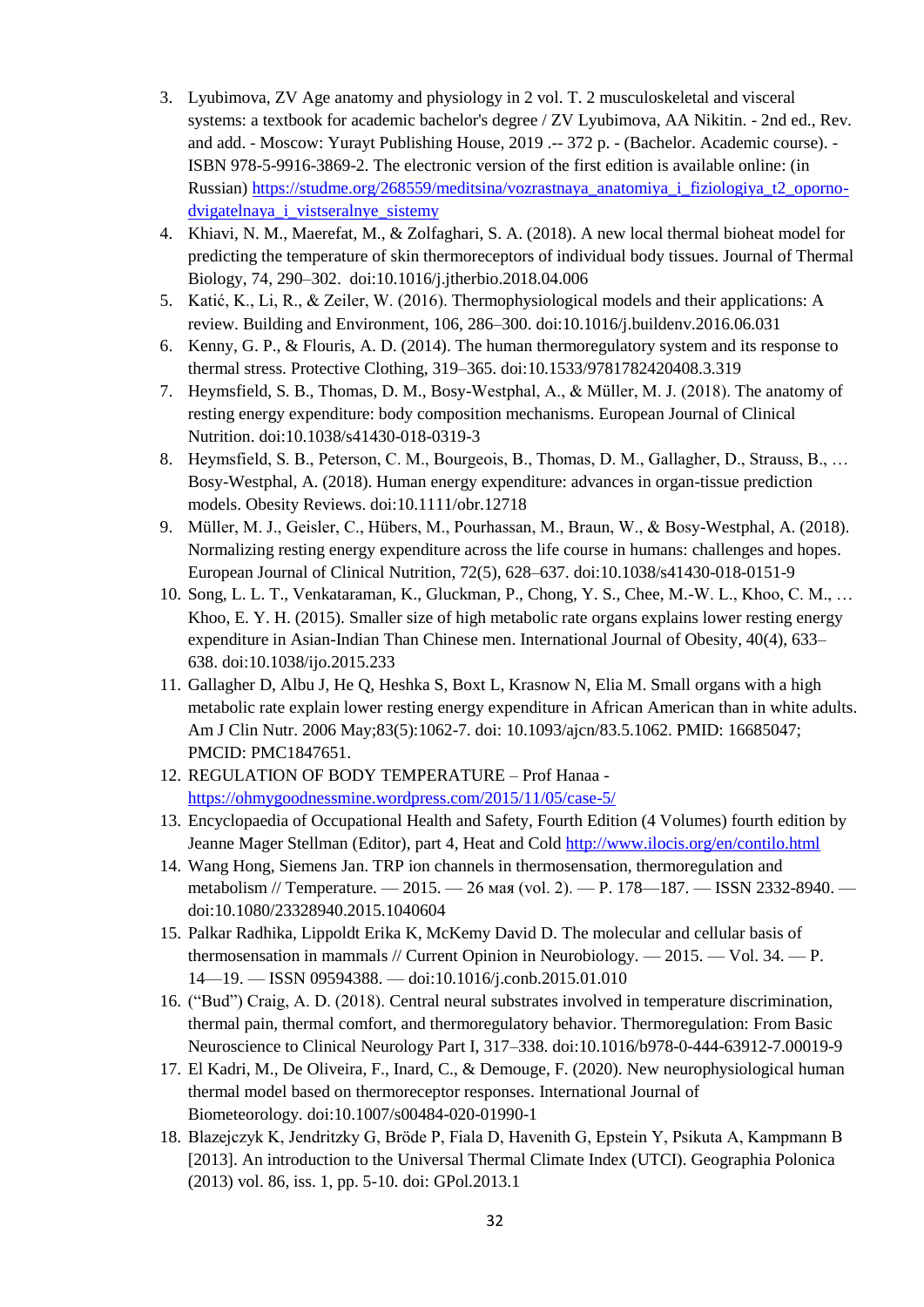- 19. Climate Index (UTCI) (http://rcin.org.pl/igipz/Content/29010/WA51\_46784\_r2013-t86-no1\_G-Polonica-Blazejcz1.pdf) . Geographia Polonica (Institute of Geography and Spatial Organization Polish Academy of Sciences), Vol 86(1) http://www.geographiapolonica.pl/issue/item/86\_1.html), pp. 5–10. DOI:0.7163/GPol.2013.1 ISSN 0016-7282
- 20. Zare, S., Hasheminejad, N., Shirvan, H. E., Hemmatjo, R., Sarebanzadeh, K., & Ahmadi, S. (2018). Comparing Universal Thermal Climate Index (UTCI) with selected thermal indices/environmental parameters during 12 months of the year. Weather and Climate Extremes, 19, 49–57. doi:10.1016/j.wace.2018.01.004
- 21. A. Zeveke. On the theory of skin sensitivity // Sens. sist. 2004. T. 18, No. 1. Pp. 21-30. (in Russian)
- 22. Zeveke A. V., Polevaya S. A. Sensitive skin: specificity of dynamics of spatio-temporal patterns of mechanoreceptor activity instead of "labeled lines" // Izvestiya vuzov. HDPE. 2011.Vol. 19, no. 6.Pp. 51-64. DOI: 10.18500/0869-6632-2011-19-6-51-64 (in Russian)
- 23. Zhou, X., Zhang, H., Lian, Z., & Zhang, Y. (2014). A model for predicting thermal sensation of Chinese people. Building and Environment, 82, 237–246. doi:10.1016/j.buildenv.2014.08.006
- 24. Yuanda Cheng, Jianlei Niu, Naiping Gao (2012). Thermal comfort models: A review and numerical investigation. Building and Environment 47 (2012) 13-22. doi:10.1016/j.buildenv.2011.05.011
- 25. Lan, L., Pan, L., Lian, Z., Huang, H., & Lin, Y. (2014). Experimental study on thermal comfort of sleeping people at different air temperatures. Building and Environment, 73, 24– 31. doi:10.1016/j.buildenv.2013.11.024
- 26. Schellen, L., Loomans, M. G. L. C., Kingma, B. R. M., de Wit, M. H., Frijns, A. J. H., & van Marken Lichtenbelt, W. D. (2013). The use of a thermophysiological model in the built environment to predict thermal sensation. Building and Environment, 59, 10– 22. doi:10.1016/j.buildenv.2012.07.010
- 27. Kobayashi, Y., & Tanabe, S. (2013). Development of JOS-2 human thermoregulation model with detailed vascular system. Building and Environment, 66, 1– 10. doi:10.1016/j.buildenv.2013.04.013
- 28. Zolfaghari, A., & Maerefat, M. (2010). A new simplified thermoregulatory bioheat model for evaluating thermal response of the human body to transient environments. Building and Environment, 45(10), 2068–2076. doi:10.1016/j.buildenv.2010.03.002
- 29. Chen, M. M., & Holmes, K. R. (1980). MICROVASCULAR CONTRIBUTIONS IN TISSUE HEAT TRANSFER. Annals of the New York Academy of Sciences, 335(1 Thermal Chara), 137– 150. doi:10.1111/j.1749-6632.1980.tb50742.x
- 30. A.I. Zherebtsova, E.A. Zherebtsov, A.V. Dunaev, K.V. Apprentices, A.V. Kos'kin, O. V. Pilipenko "Method and device for the diagnosis of the functional state of the peripheral vessels of the upper extremities". Medical equipment / №1, 2017 / pp. 33-37. (in Russian) [http://www.mtjournal.ru/archive/2017/meditsinskaya-tekhnika-1/metod-i-ustroystvo-diagnostiki](http://www.mtjournal.ru/archive/2017/meditsinskaya-tekhnika-1/metod-i-ustroystvo-diagnostiki-funktsionalnogo-sostoyaniya-perifericheskikh-sosudov-verkhnikh-konech)[funktsionalnogo-sostoyaniya-perifericheskikh-sosudov-verkhnikh-konech](http://www.mtjournal.ru/archive/2017/meditsinskaya-tekhnika-1/metod-i-ustroystvo-diagnostiki-funktsionalnogo-sostoyaniya-perifericheskikh-sosudov-verkhnikh-konech)
- 31. Dunaev A. V. А Method and a Device for Evaluating the Functional State of Microcirculatory-Tissue Systems of the Human Body Based on Multiparametric Optical Diagnostics. Journal of the Russian Universities. Radioelectronics. 2020, vol. 23, no. 4, pp. 77–91. doi: 10.32603/1993-8985-2020-23-4-77-91.
- 32. Lv, Y.-G., & Liu, J. (2007). Effect of transient temperature on thermoreceptor response and thermal sensation. Building and Environment, 42(2), 656–664. doi:10.1016/j.buildenv.2005.10.030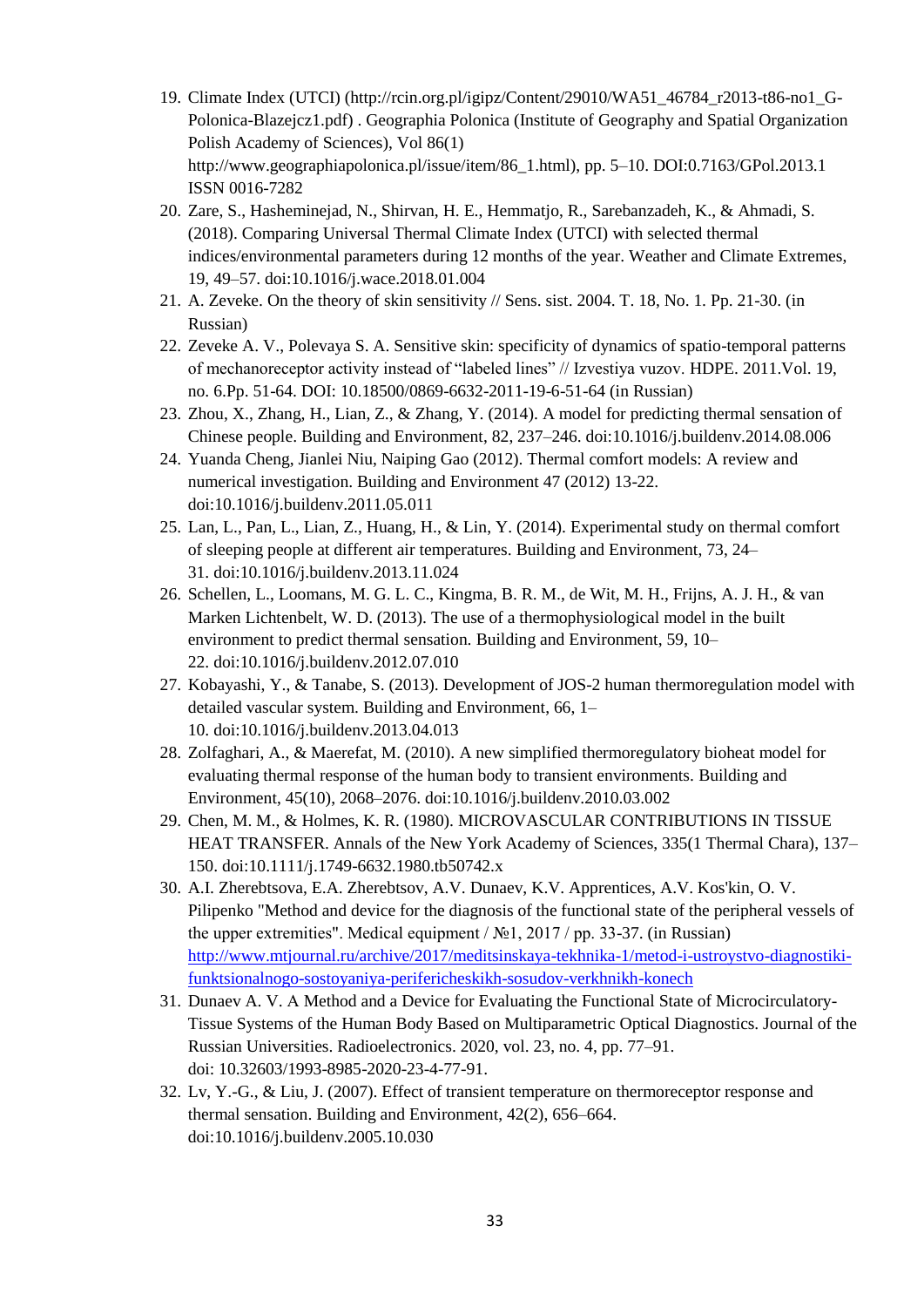- 33. Hensel H., Schafer K. (1984) Thermoreception and Temperature Regulation in Man. In: Ring E.F.J., Phillips B. (eds) Recent Advances in Medical Thermology. Springer, Boston, MA. Doi 10.1007/978-1-4684-7697-2\_8
- 34. Tsyganov D.I. Monograph. "Thermophysical aspects of cryosurgery", Moscow, Russian Medical Academy of Postgraduate Education, 2005, 180s. (in Russian)
- 35. Chua, K. J., Chou, S. K., & Ho, J. C. (2007). An analytical study on the thermal effects of cryosurgery on selective cell destruction. Journal of Biomechanics, 40(1), 100–116. doi:10.1016/j.jbiomech.2005.11.005
- 36. Kudryashov, N. A., & Shilnikov, K. E. (2015). Numerical modeling and optimization of the cryosurgery operations. Journal of Computational and Applied Mathematics, 290, 259–267. doi:10.1016/j.cam.2015.05.018
- 37. Zhmakin, A. I. (2008). Physics-Uspekhi, 51(3), 231. doi:10.1070/pu2008v051n03abeh006449 (in Russian: DOI: 10.3367/UFNr.0178.200803b.0243)
- 38. Kumar, A., Kumar, S., Katiyar, V. K., & Telles, S. (2017). Phase change heat transfer during cryosurgery of lung cancer using hyperbolic heat conduction model. Computers in Biology and Medicine, 84, 20–29. doi:10.1016/j.compbiomed.2017.03.009
- 39. Rubinsky, B. (2000). Cryosurgery. Annual Review of Biomedical Engineering, 2(1), 157–187. doi:10.1146/annurev.bioeng.2.1.157
- 40. Liu, K.-C., & Tu, F.-J. (2018). Numerical Solution of Bioheat Transfer Problems with Transient Blood Temperature. International Journal of Computational Methods, 1843001. doi:10.1142/s0219876218430016
- 41. Shilnikov, K. E., Kudryashov, N. A., & Gaiur, I. Y. (2017). Phase averaging method for the modeling of the multiprobe and cutaneous cryosurgery. Journal of Physics: Conference Series, 937, 012048. doi:10.1088/1742-6596/937/1/012048
- 42. Kudryashov, N. A., & Shilnikov, K. E. (2016). Nonlinear bioheat transfer models and multiobjective numerical optimization of the cryosurgery operations. Journal of Physics: Conference Series 937, 012048 doi:10.1063/1.4952018
- 43. Ge, M. Y., Shu, C., Yang, W. M., & Chua, K. J. (2017). Incorporating an immersed boundary method to study thermal effects of vascular systems during tissue cryo-freezing. Journal of Thermal Biology, 64, 92–99. doi:10.1016/j.jtherbio.2017.01.006
- 44. Mukesh Kumara, K.N.Rai (2021). Numerical study of cryosurgical treatment of skin cancer. International Journal of Thermal Sciences Volume 160, February 2021, 106667 doi 10.1016/j.ijthermalsci.2020.106667
- 45. Khademi, R., Mohebbi-Kalhori, D., & Razminia, A. (2019). Thermal analysis of a tumorous vascular tissue during pulsed-cryosurgery and nano-hyperthermia therapy: Finite element approach. International Journal of Heat and Mass Transfer, 137, 1001– 1013. doi:10.1016/j.ijheatmasstransfer.2019.03.123
- 46. Okajima, J. (2019). Generalized solution and estimation method for cooling performance of downscaled cryoprobe. Journal of Thermal Biology. doi:10.1016/j.jtherbio.2019.04.010
- 47. Kumar, M., Upadhyay, S., & Rai, K. N. (2018). A study of cryosurgery of lung cancer using Modified Legendre wavelet Galerkin method. Journal of Thermal Biology. doi:10.1016/j.jtherbio.2018.10.012
- 48. Kumar, A., Kumar, S., Katiyar, V. K., & Telles, S. (2017). Dual phase lag bio-heat transfer during cryosurgery of lung cancer: Comparison of three heat transfer models. Journal of Thermal Biology, 69, 228–237. doi:10.1016/j.jtherbio.2017.08.005
- 49. Hafid, M., & Lacroix, M. (2017). Fast inverse prediction of the freezing front in cryosurgery. Journal of Thermal Biology, 69, 13–22. doi:10.1016/j.jtherbio.2017.05.008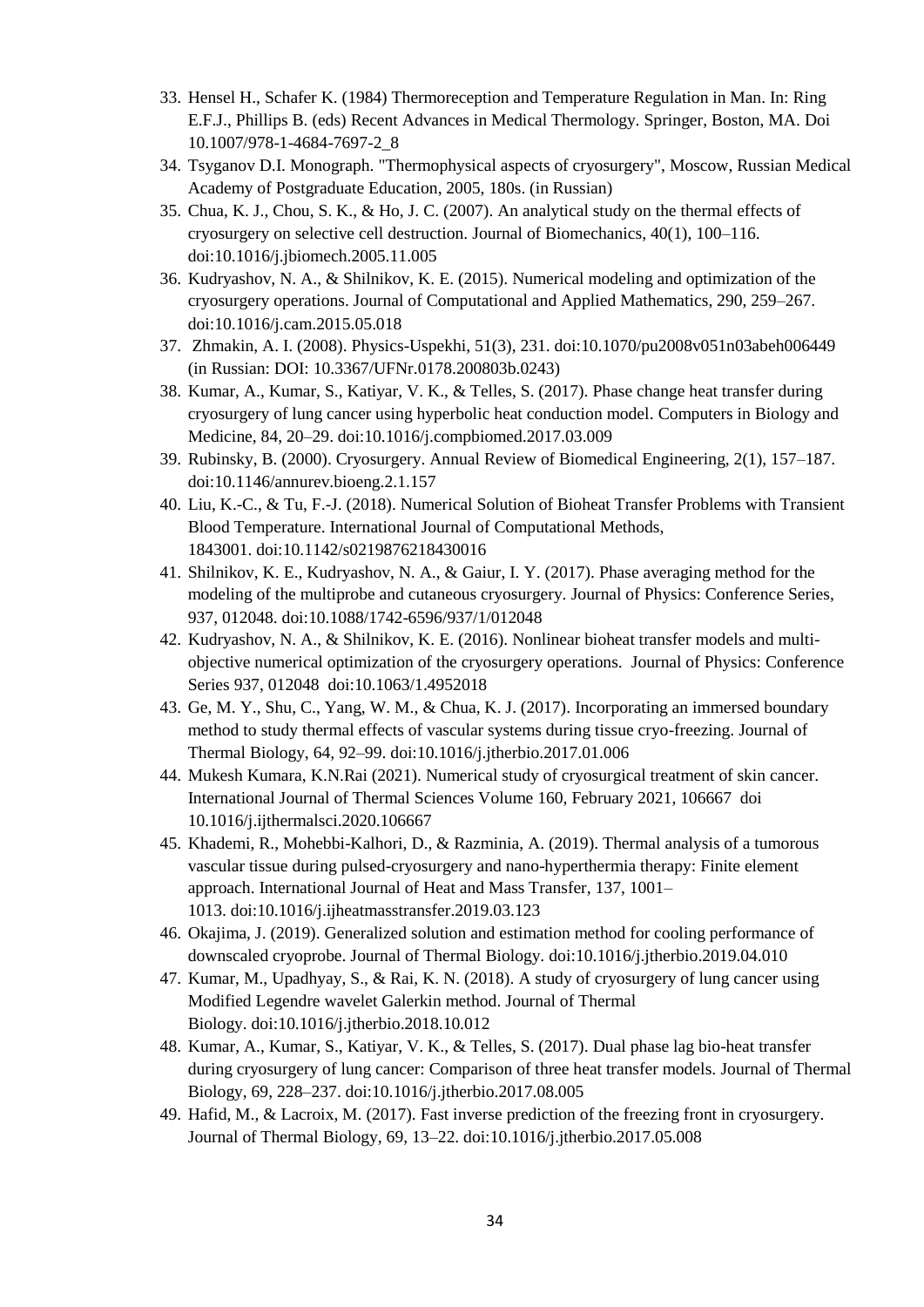- 50. Goyal, R., & Vafai, K. (2017). Electromagnetic field-induced thermal management of biological materials. Numerical Heat Transfer, Part A: Applications, 72(4), 275- 290. doi:10.1080/10407782.2017.1372672
- 51. Majchrzak, E., Jasiński, M., & Turchan, Ł. (2017). Modeling of Laser-Soft Tissue Interactions Using the Dual-Phase Lag Equation: Sensitivity Analysis with Respect to Selected Tissue Parameters. Defect and Diffusion Forum, 379, 108– 123. doi:10.4028/www.scientific.net/ddf.379.108
- 52. Method and device for microcalorimetric measurement of the rate of local tissue metabolism, water content in the intercellular tissue, the concentration of biochemical blood components and pressure in the cardiovascular system: US Pat. 2396897 C2 Rus. Federation: MPK51 А61В 5/01, А61Н 9/00 / R.F. Musin; applicant and patentee R.F. Musin. - No. 2007137558/14; declared 04/09/2009; publ. 08/20/2010, Bul. No. 23. – 88p. (in Russian) <https://patents.google.com/patent/WO2017204677A1/ru>
- 53. Erezhep Darkhan, "Investigation of heat transfer in a device for general cryotherapy": dis. ... PhD: 01.04.14; [Place of protection: ITMO]. - SPb., 2020 .- 440 p. (in Russian) <http://fppo.ifmo.ru/dissertation/?number=211340>
- 54. Choi, J., & Bischof, J. C. (2010). Review of biomaterial thermal property measurements in the cryogenic regime and their use for prediction of equilibrium and non-equilibrium freezing applications in cryobiology. Cryobiology, 60(1), 52–70. doi:10.1016/j.cryobiol.2009.11.004
- 55. Prickett, R. C., Elliott, J. A. W., & McGann, L. E. (2010). Application of the osmotic virial equation in cryobiology. Cryobiology, 60(1), 30–42. doi:10.1016/j.cryobiol.2009.07.011
- 56. Pushkarev AV, "Theoretical and experimental study of heat exchange with a multi-probe lowtemperature effect on biological tissues": dis. ... PhD: 05.04.03; [Place of defense: Bauman Moscow State Technical University] - M., 2017. - 180 p. (in Russian) <https://bmstu.ru/plain/works/science/degree-candidates/dissertants/?q=dissertation&id=266>
- 57. Ring, J. W., & Dear, R. (1991). Temperature Transients: A Model for Heat Diffusion through the Skin, Thermoreceptor Response and Thermal Sensation. Indoor Air, 1(4), 448– 456. doi:10.1111/j.1600-0668.1991.00009.x
- 58. Bhowmik, A., Singh, R., Repaka, R., & Mishra, S. C. (2013). Conventional and newly developed bioheat transport models in vascularized tissues: A review. Journal of Thermal Biology, 38(3), 107–125. doi:10.1016/j.jtherbio.2012.12.003
- 59. Das, K., & Mishra, S. C. (2014). Study of thermal behavior of a biological tissue: An equivalence of Pennes bioheat equation and Wulff continuum model. Journal of Thermal Biology, 45, 103– 109. doi:10.1016/j.jtherbio.2014.08.007
- 60. De Dear, R. J., Arens, E., Hui, Z., & Oguro, M. (1997). Convective and radiative heat transfer coefficients for individual human body segments. International Journal of Biometeorology, 40(3), 141–156. doi:10.1007/s004840050035
- 61. Schneider, A. M., Holcombe, B. V., & Stephens, L. G. (1996). Enhancement of Coolness to the Touch by Hygroscopic Fibers. Textile Research Journal, 66(8), 515– 520. doi:10.1177/004051759606600805
- 62. Ring, J. W., de Dear, R., & Melikov, A. (1993). Human thermal sensation: frequency response to sinusoidal stimuli at the surface of the skin. Energy and Buildings, 20(2), 159– 165. doi:10.1016/0378-7788(93)90007-h
- 63. A.E. Fedorov, A.A. Adamov. Modeling the behavior of human skin with large deformations // Russian Journal of Biomechanics, 2007, volume 11, no. 1: 76-84 pp (in Russian) [http://vestnik.pstu.ru/biomech/archives/?id=&folder\\_id=2179](http://vestnik.pstu.ru/biomech/archives/?id=&folder_id=2179)
- 64. A.E. Fedorov, V.A. Lokhov. On the application of the theory of viscoelasticity in aesthetic surgery // Russian Journal of Biomechanics, 2003, volume 7, no. 4: 34-46 pp. (in Russian) [http://vestnik.pstu.ru/biomech/archives/?id=&folder\\_id=2258](http://vestnik.pstu.ru/biomech/archives/?id=&folder_id=2258)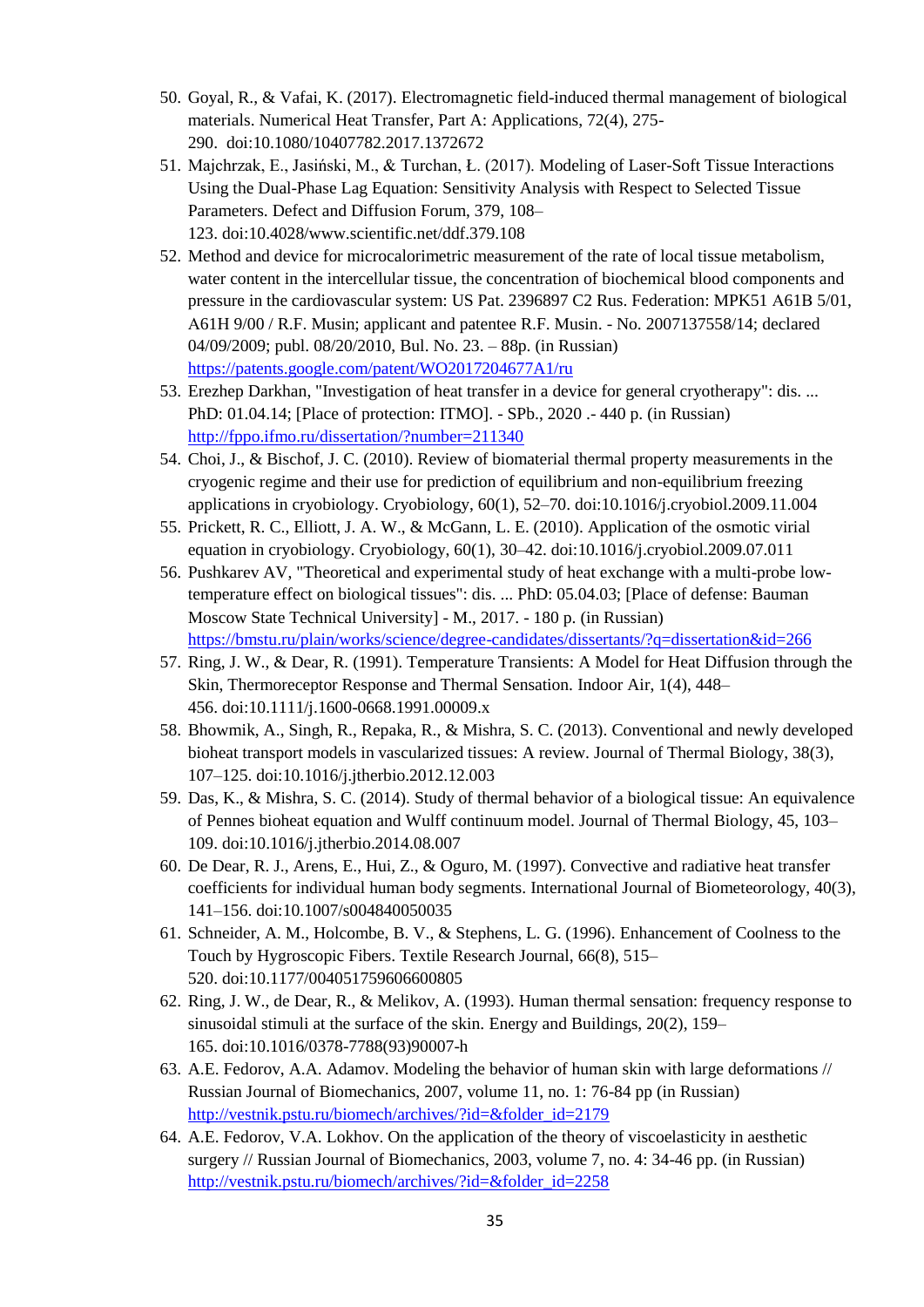- 65. A.V. Kobelev, L.T. Smolyuk, R.M. Kobeleva, Yu.L. Monograph: "Protsenko Nonlinear Viscoelastic Properties of Biological Tissues". Yekaterinburg: RIO UB RAS, 2012 .-- 216 p., ISBN 978-5-7691-2276-7 (in Russian) [http://www.imp.uran.ru/?q=ru/content/nelineynye](http://www.imp.uran.ru/?q=ru/content/nelineynye-vyazkouprugie-svoystva-biologicheskih-tkaney)[vyazkouprugie-svoystva-biologicheskih-tkaney](http://www.imp.uran.ru/?q=ru/content/nelineynye-vyazkouprugie-svoystva-biologicheskih-tkaney)
- 66. McBride, A., Bargmann, S., Pond, D., & Limbert, G. (2016). Thermoelastic modelling of the skin at finite deformations. Journal of Thermal Biology, 62, 201– 209. doi:10.1016/j.jtherbio.2016.06.017
- 67. Li, Y., Zhang, J., Xing, Y., & Song, J. (2017). Thermomechanical Analysis of Epidermal Electronic Devices Integrated With Human Skin. Journal of Applied Mechanics, 84(11), 111004. doi:10.1115/1.4037704
- 68. Xu, F., Lu, T. J., Seffen, K. A., & Ng, E. Y. K. (2009). Mathematical Modeling of Skin Bioheat Transfer. Applied Mechanics Reviews, 62(5), 050801. doi:10.1115/1.3124646
- 69. Li, Y., Zhang, J., Xing, Y., & Song, J. (2018). Thermal analysis of epidermal electronic devices integrated with human skin considering the effects of interfacial thermal resistance. AIP Advances, 8(5), 055102. doi:10.1063/1.5029505
- 70. Ratovoson, D., Huon, V., Costalat, V., & Jourdan, F. (2011). Combined model of human skin Heat transfer in the vein and tissue: experimental and numerical study. Quantitative InfraRed Thermography Journal, 8(2), 165–186. doi:10.3166/qirt.8.165-186
- 71. Li, Y., Chen, J., Zhao, S., & Song, J. (2020). Recent Advances on Thermal Management of Flexible Inorganic Electronics. Micromachines, 11(4), 390. doi:10.3390/mi11040390
- 72. Li, Y., Zhang, J., Xing, Y., & Song, J. (2017). Thermomechanical Analysis of Epidermal Electronic Devices Integrated With Human Skin. Journal of Applied Mechanics, 84(11), 111004. doi:10.1115/1.4037704
- 73. Limbert, G. (2017). Mathematical and computational modelling of skin biophysics: a review. Proceedings of the Royal Society A: Mathematical, Physical and Engineering Science, 473(2203), 20170257. doi:10.1098/rspa.2017.0257
- 74. Soetens, J. F. J. (2019). Mechanical and biochemical response of human skin to diverse loading conditions. Technische Universiteit Eindhoven. Phd Thesis, Doctor of Philosophy, 123 pp. [https://research.tue.nl/en/publications/mechanical-and-biochemical-response-of-human-skin-to](https://research.tue.nl/en/publications/mechanical-and-biochemical-response-of-human-skin-to-diverse-load)[diverse-load](https://research.tue.nl/en/publications/mechanical-and-biochemical-response-of-human-skin-to-diverse-load)
- 75. Joodaki, H., & Panzer, M. B. (2018). Skin mechanical properties and modeling: A review. Proceedings of the Institution of Mechanical Engineers, Part H: Journal of Engineering in Medicine, 232(4), 323–343. doi:10.1177/0954411918759801
- 76. Benítez, J. M., & Montáns, F. J. (2017). The mechanical behavior of skin: Structures and models for the finite element analysis. Computers & Structures, 190, 75– 107. doi:10.1016/j.compstruc.2017.05.003
- 77. J. Mahmud (2009). Development of a novel technique in measuring human skin deformation in vivo to determine its mechanical properties. INSTITUTE OF MEDICAL ENGINERING AND MEDICAL PHYSICS SCHOOL OF ENGINEERING CARDIFF UNIVERSITY (Corpus ID: 137642468), Phd Thesis, 303 pp. [https://www.semanticscholar.org/paper/Development-of-a](https://www.semanticscholar.org/paper/Development-of-a-novel-technique-in-measuring-human-Mahmud/157f0d63e359e7cb76fa7671f779c7e25670c743)[novel-technique-in-measuring-human-Mahmud/157f0d63e359e7cb76fa7671f779c7e25670c743](https://www.semanticscholar.org/paper/Development-of-a-novel-technique-in-measuring-human-Mahmud/157f0d63e359e7cb76fa7671f779c7e25670c743)
- 78. Li, W., & Luo, X. Y. (2016). An Invariant-Based Damage Model for Human and Animal Skins. Annals of Biomedical Engineering, 44(10), 3109–3122. doi:10.1007/s10439-016-1603-9
- 79. Nie, S., Zhang, C., & Song, J. (2018). Thermal management of epidermal electronic devices/skin system considering insensible sweating. Scientific Reports, 8(1). doi:10.1038/s41598-018-32152- 4
- 80. IULIA MARIA, ION MARIA (2010) Computational aspects in numerical simulation of skin tissues. Proceedings of the 3rd WSEAS Int. Conference on FINITE DIFFERENCES - FINITE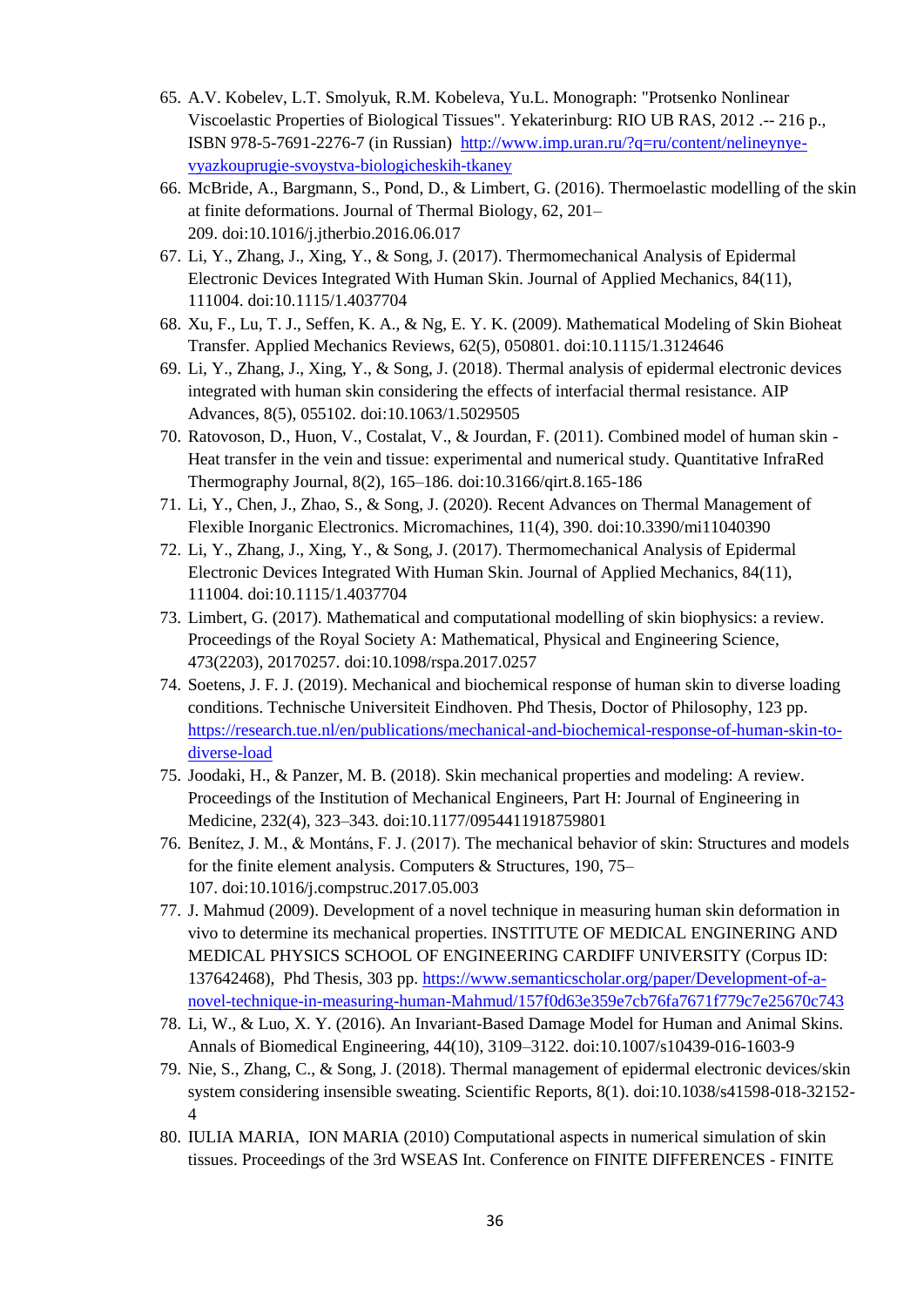ELEMENTS - FINITE VOLUMES - BOUNDARY ELEMENTS. 34-40 рр ISSN: 1790-2769 <http://www.wseas.us/e-library/conferences/2010/Bucharest/FB/FB-04.pdf>

- 81. Xu F, Wen T, Lu TJ, Seffen KA. Modeling of nociceptor transduction in skin thermal pain sensation. J Biomech Eng. 2008 Aug;130(4):041013. doi: 10.1115/1.2939370. PMID: 18601455.
- 82. Zhu Y. J. and Lu T. J. (2010) A multi-scale view of skin thermal pain: from nociception to pain sensation. Phil. Trans. R. Soc. A. 368: 521–559 doi.org/10.1098/rsta.2009.0234
- 83. Xu F, Wen T, Lu TJ, Seffen KA. Skin biothermomechanics for medical treatments. J Mech Behav Biomed Mater. 2008 Apr; 1(2): 172-87. doi: 10.1016/j.jmbbm.2007.09.001. Epub 2007 Nov 7. PMID: 19627782.
- 84. Zamanian, A., Hardiman, C., 2005. Electromagnetic Radiation and Human Health: A Review of Sources and Effects. High Frequen. Electron. 16–26pp <http://citeseerx.ist.psu.edu/viewdoc/summary?doi=10.1.1.399.7869>
- 85. Feyyaz Özdemir and Aysegül Kargi (2011).Electromagnetic Waves and Human Health./Book. "Electromagnetic Waves" Edited by Vitaliy Zhurbenko (DOI: 10.5772/693) DOI: 10.5772 / 16343 [https://www.intechopen.com/books/electromagnetic-waves/electromagnetic-waves-and](https://www.intechopen.com/books/electromagnetic-waves/electromagnetic-waves-and-human-health)[human-health](https://www.intechopen.com/books/electromagnetic-waves/electromagnetic-waves-and-human-health) (Ozdemir, F., & Kargi, A. (2011). Electromagnetic Waves and Human Health. Electromagnetic Waves. doi:10.5772/16343 )
- 86. Horjales-Araujo, Emilia ; Dahl, Joergen B. / Is the experience of thermal pain genetics dependent?. I: BioMed Research International. 2015 ; Bind 2015. s. 1-9. doi.org/10.1155/2015/349584
- 87. Haibin Wang, Clifford J. Woolf (2005). Pain TRPs. MINIREVIEW, VOLUME 46, ISSUE 1, P9- 12 DOI 10.1016/j.neuron.2005.03.011
- 88. Xu F, Lin M, Lu TJ. Modeling skin thermal pain sensation: Role of non-Fourier thermal behavior in transduction process of nociceptor. Comput Biol Med. 2010 May;40(5):478-86. doi: 10.1016/j.compbiomed.2010.03.002. Epub 2010 Apr 24. PMID: 20417502.
- 89. Aliouat Bellia S, Saidane A, Hamou A, Benzohra M, Saiter JM. Transmission line matrix modelling of thermal injuries to skin. Burns. 2008 Aug; 34(5):688-97. doi: 10.1016/j.burns.2007.09.003. Epub 2008 Mar 5. PMID: 18321649.
- 90. Autrique L, Lormel C. Numerical design of experiment for sensitivity analysis--application to skin burn injury prediction. IEEE Trans Biomed Eng. 2008 Apr; 55(4):1279-90. doi: 10.1109/TBME.2008.918427. PMID: 18390319.
- 91. Ng EY, Chua LT. Prediction of skin burn injury. Part 1: Numerical modelling. Proc Inst Mech Eng H. 2002;216(3):157-70. doi: 10.1243/0954411021536379. PMID: 12137283.
- 92. Ng EY, Chua LT. Prediction of skin burn injury. Part 2: Parametric and sensitivity analysis. Proc Inst Mech Eng H. 2002;216(3):171-83. doi: 10.1243/0954411021536388. PMID: 12137284.
- 93. Martin, N. A., & Falder, S. (2017). A review of the evidence for threshold of burn injury. Burns, 43(8), 1624–1639. doi:10.1016/j.burns.2017.04.003
- 94. Chang IA, Nguyen UD. Thermal modeling of lesion growth with radiofrequency ablation devices. Biomed Eng Online. 2004 Aug 6; 3(1):27. doi: 10.1186/1475-925X-3-27. PMID: 15298708; PMCID: PMC514567.
- 95. Trujillo M, Berjano E. Review of the mathematical functions used to model the temperature dependence of electrical and thermal conductivities of biological tissue in radiofrequency ablation. Int J Hyperthermia. 2013 Sep; 29(6):590-7. doi: 10.3109/02656736.2013.807438. Epub 2013 Jul 10. PMID: 23841882.
- 96. Ahmed M, Liu Z, Humphries S, Goldberg SN. Computer modeling of the combined effects of perfusion, electrical conductivity, and thermal conductivity on tissue heating patterns in radiofrequency tumor ablation. Int J Hyperthermia. 2008 Nov; 24(7):577-88. doi: 10.1080/02656730802192661. PMID: 18608580.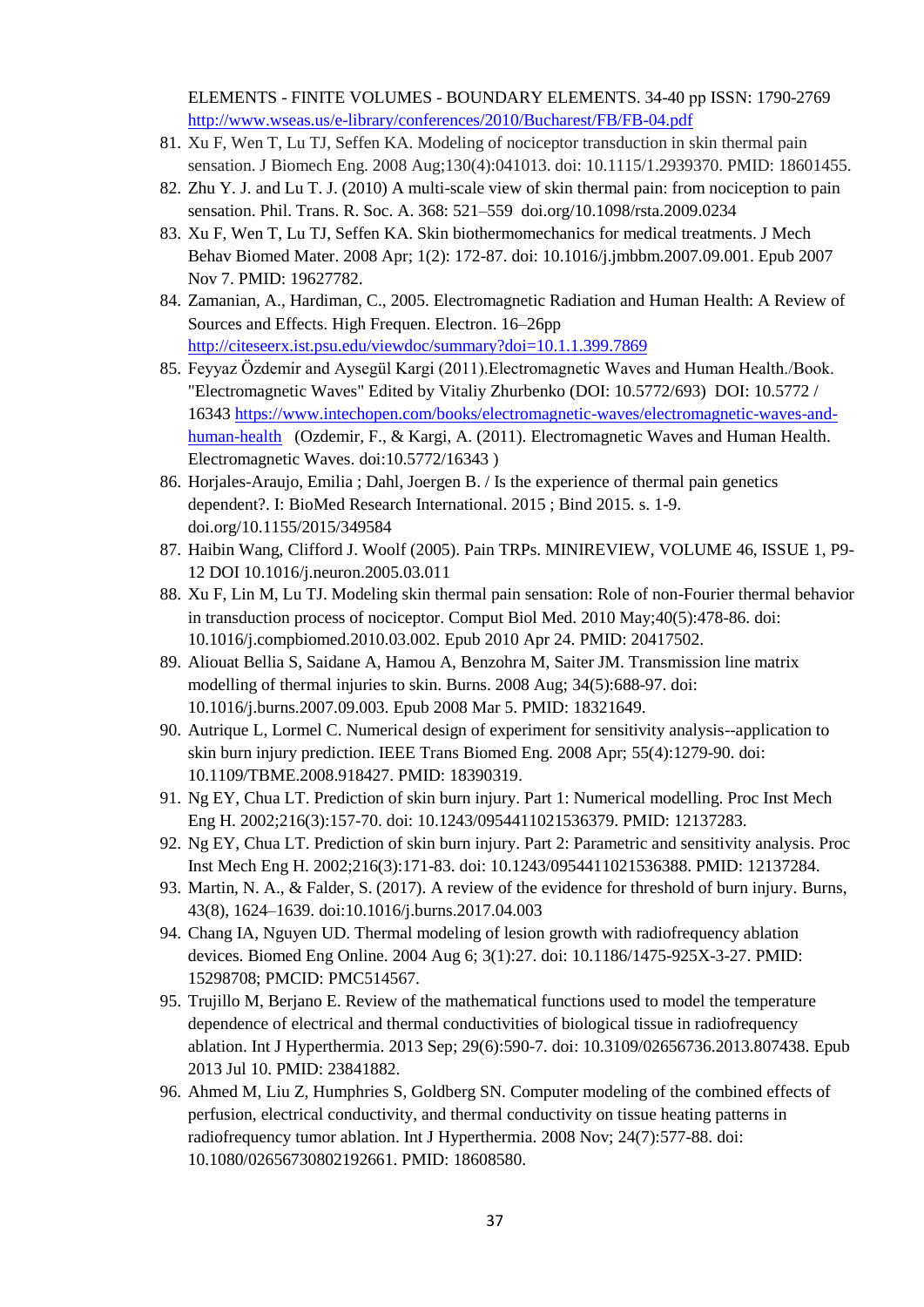- 97. ASHRAE (2007) Thermal comfort.In: ASHRAE handbook of fundamentals. ASHRAE, Atlanta. [https://www.humanitarianlibrary.org/sites/default/files/2014/02/plea\\_2007\\_thermal\\_comfort.pdf](https://www.humanitarianlibrary.org/sites/default/files/2014/02/plea_2007_thermal_comfort.pdf)
- 98. Wongchadakul, P., Rattanadecho, P., & Wessapan, T. (2018). Implementation of a thermomechanical model to simulate laser heating in shrinkage tissue (effects of wavelength, laser irradiation intensity, and irradiation beam area). International Journal of Thermal Sciences, 134, 321–336. doi:10.1016/j.ijthermalsci.2018.08.008
- 99. Li S, Zhang Y, Wang Y, et al. Physical sensors for skin-inspired electronics. InfoMat. 2020; 2:184–211. Doi 10.1002/inf2.12060
- 100.Mukaddes, A. M. M., Shioya, R., Ogino, M., Roy, D., & Jaher, R. (2020). Finite Element Based Analysis of Bio-Heat Transfer in Human Skin During Burn and Afterwards. International Journal of Computational Methods. doi:10.1142/s0219876220410108
- 101.Shaha, A., Ahmed, M., Abul, C., & Rashed, A. (2013). Finite Element Analysis of One Dimensional Bio-Heat Transfer in Human Tissue. IOSR Journal of Engineering, 03, 43-49. DOI:10.9790/3021-03614349 Corpus ID: 138001325
- 102.Deng ZS, Liu J. Analytical study on bioheat transfer problems with spatial or transient heating on skin surface or inside biological bodies. J Biomech Eng. 2002 Dec;124(6):638-649. doi: 10.1115/1.1516810. PMID: 12596630.
- 103.Timoshenko, D.A. Mathematical modeling of the process of thermal influence on the skin surface of a person / D.A. Timoshenko, D.D. Timoshenko, A.A. Golovushkin. // Medical equipment. - 2002. - N1. - Pp. 19-21. (in Russian) [\(https://cyberleninka.ru/article/n/matematicheskoe-modelirovanie-protsessov-perenosa-tepla-i](https://cyberleninka.ru/article/n/matematicheskoe-modelirovanie-protsessov-perenosa-tepla-i-massy-v-isparitelno-kondensatsionnyh-sistemah-teploperedachi)[massy-v-isparitelno-kondensatsionnyh-sistemah-teploperedachi](https://cyberleninka.ru/article/n/matematicheskoe-modelirovanie-protsessov-perenosa-tepla-i-massy-v-isparitelno-kondensatsionnyh-sistemah-teploperedachi) )
- 104.Shen, W., Zhang, J., & Yang, F. (2005). Modeling and numerical simulation of bioheat transfer and biomechanics in soft tissue. Mathematical and Computer Modelling, 41(11-12), 1251–1265. doi:10.1016/j.mcm.2004.09.006
- 105.Ma, J., Yang, X., Sun, Y., & Yang, J. (2019). Theoretical investigation on the thermo-mechanical responses of the human skin during thermal therapy. International Journal of Mechanical Sciences, 105041. doi:10.1016/j.ijmecsci.2019.105041
- 106.Yazdi, S. J. M., Cho, K. S., & Kang, N. (2018). Characterization of the viscoelastic model of in vivo human posterior thigh skin using ramp-relaxation indentation test. Korea-Australia Rheology Journal, 30(4), 293–307. doi:10.1007/s13367-018-0027-5
- 107.Li X, Zhong Y, Subic A, Jazar R, Smith J, Gu C. Prediction of tissue thermal damage. Technol Health Care. 2016 Apr 29;24 Suppl 2: S625-629. doi: 10.3233/THC-161189. PMID: 27163325.
- 108.Ratovoson, D., Jourdan, F., & Huon, V. (2010). A study of heat distribution in human skin: use of Infrared Thermography. EPJ Web of Conferences, 6, 21008. doi:10.1051/epjconf/20100621008
- 109.Wang, T., & Jackson, D. C. (2016). How and why pH changes with body temperature: the  $\alpha$ -stat hypothesis. The Journal of Experimental Biology, 219(8), 1090–1092. doi:10.1242/jeb.139220
- 110.Boer, M., Duchnik, E., Maleszka, R., & Marchlewicz, M. (2016). Structural and biophysical characteristics of human skin in maintaining proper epidermal barrier function. Advances in Dermatology and Allergology, 1, 1–5. doi:10.5114/pdia.2015.48037
- 111.Arens, E. and H. Zhang 2006. The Skin's Role in Human Thermoregulation and Comfort. Thermal and Moisture Transport in Fibrous Materials, eds N. Pan and P. Gibson, Woodhead Publishing Ltd, pp 560-602.<https://escholarship.org/uc/item/3f4599hx>
- 112.SHIN, S., PARK, J., & LEE, J.-Y. (2015). Does the hair influence heat extraction from the head during head cooling under heat stress? INDUSTRIAL HEALTH, 53(6), 533–541. doi:10.2486/indhealth.2015-0005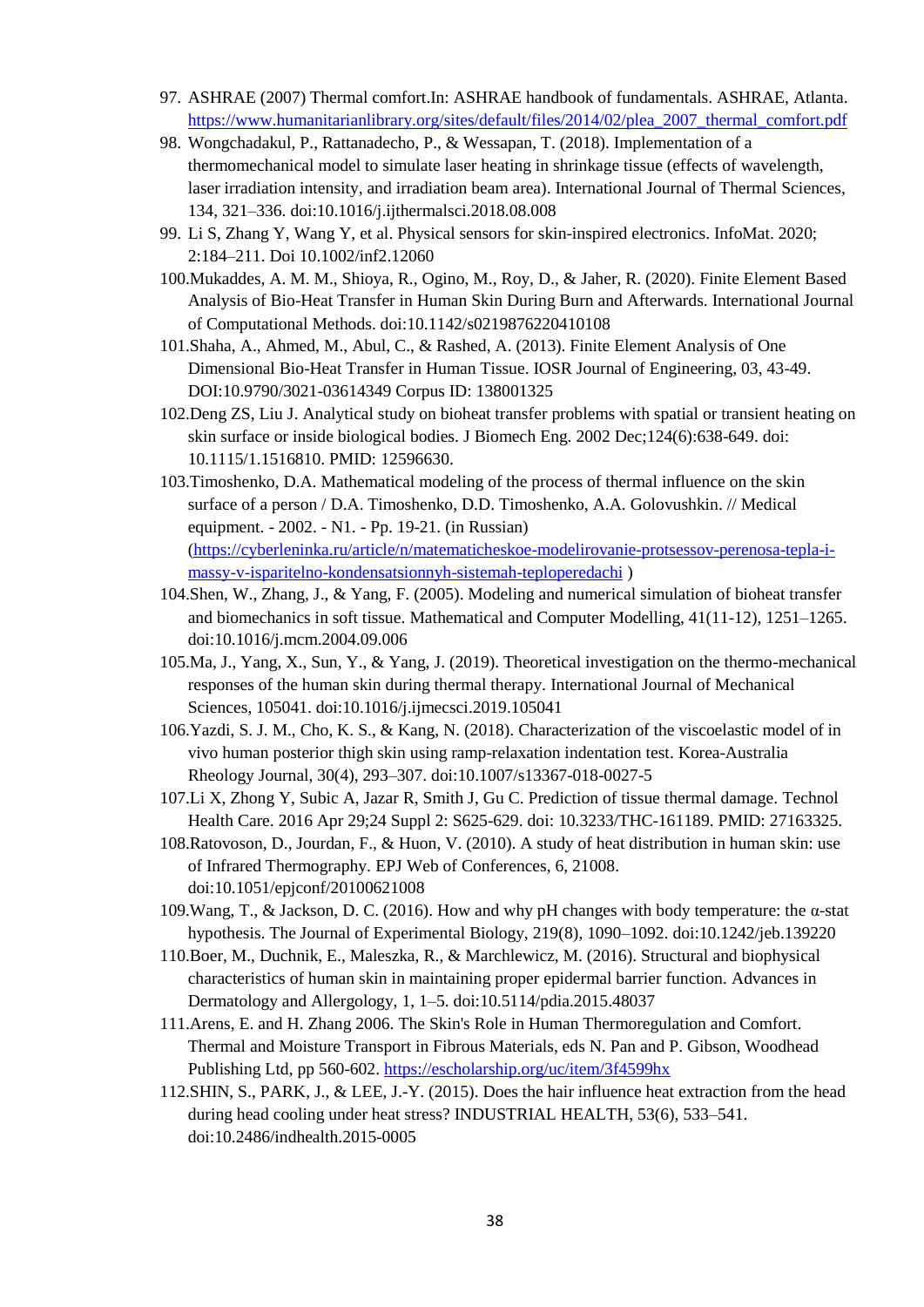- 113.Lim CL. Fundamental Concepts of Human Thermoregulation and Adaptation to Heat: A Review in the Context of Global Warming. Int J Environ Res Public Health. 2020 Oct 24;17(21):7795. doi: 10.3390/ijerph17217795. PMID: 33114437; PMCID: PMC7662600.
- 114.Martini, A. R. P., Ferreira-Júnior, J. B., Coelho, D. B., Borba, D. A., Martins Coelho, L. G., & Prado, L. S. (2016). Effects of human head hair on performance and thermoregulatory responses during 10-km outdoor running in healthy men. Brazilian Journal of Kinanthropometry and Human Performance, 18(2), 155. doi:10.5007/1980-0037.2016v18n2p155
- 115.SHIN, S., PARK, J., & LEE, J.-Y. (2015). Does the hair influence heat extraction from the head during head cooling under heat stress? INDUSTRIAL HEALTH, 53(6), 533–541. doi:10.2486/indhealth.2015-0005
- 116.Gomes, L. H. L. S., Carneiro-Júnior, M. A., & Marins, J. C. B. (2013). Respostas termorregulatórias de crianças no exercício em ambiente de calor. Revista Paulista de Pediatria, 31(1), 104–110. doi:10.1590/s0103-05822013000100017
- 117.Szymusiak, R. (2009). Thermoregulation during Sleep and Sleep Deprivation. Encyclopedia of Neuroscience, 971–975. doi:10.1016/b978-008045046-9.00069-3
- 118.McDonald, R. B. (2009). Thermoregulation: Autonomic, Age-Related Changes. Encyclopedia of Neuroscience, 977–986. doi:10.1016/b978-008045046-9.00118-2
- 119.Pradhan CK, Nag PK. Influence of air flow on skin temperature. J Hum Ergol (Tokyo). 1993 Dec;22(2):151-61. PMID: 7963481.
- 120.Schröder, M., Ochoa, A., & Breitkopf, C. (2015). Numerical simulation of an atmospheric pressure RF-driven plasma needle and heat transfer to adjacent human skin using COMSOL. Biointerphases, 10(2), 029508. doi:10.1116/1.4916929
- 121.Taylor, C. L., & Buettner, K. (1953). Influence of Evaporative Forces Upon Skin Temperature Dependency of Human Perspiration. Journal of Applied Physiology, 6(2), 113–123. doi:10.1152/jappl.1953.6.2.113
- 122.Havenith, G., Bröde, P., Hartog, E. den, Kuklane, K., Holmer, I., Rossi, R. M., … Wang, X. (2013). Evaporative cooling: effective latent heat of evaporation in relation to evaporation distance from the skin. Journal of Applied Physiology, 114(6), 778– 785. doi:10.1152/japplphysiol.01271.2012
- 123.Candas, V., Libert, J. P., & Vogt, J. J. (1979). Influence of air velocity and heat acclimation on human skin wettedness and sweating efficiency. Journal of Applied Physiology, 47(6), 1194– 1200. doi:10.1152/jappl.1979.47.6.1194
- 124.Streblow Rita. Thermal sensation and comfort model for inhomogeneous indoor environments. Aachen / E.ON Energy Research Center, RWTH Aachen Univ. (2011) [Dissertation / PhD Thesis] Page(s): XIV, 132 S. : Ill., graph. Darst.<http://publications.rwth-aachen.de/record/63990/>
- 125.Gregory, E. L. (1989). Thermoregulatory aspects of adipose tissue. Clinics in Dermatology, 7(4), 78–92. doi:10.1016/0738-081x(89)90044-8
- 126.Shin, H., Ma, Y., Chanturiya, T., Cao, Q., Wang, Y., Kadegowda, A. K. G., … Yu, L. (2017). Lipolysis in Brown Adipocytes Is Not Essential for Cold-Induced Thermogenesis in Mice. Cell Metabolism, 26(5), 764–777.e5. doi:10.1016/j.cmet.2017.09.002
- 127.Hayward MG, Keatinge WR. Roles of subcutaneous fat and thermoregulatory reflexes in determining ability to stabilize body temperature in water. J Physiol. 1981 Nov;320:229-51. doi: 10.1113/jphysiol.1981.sp013946. PMID: 7320937; PMCID: PMC1244044.
- 128.González-Alonso, J., Quistorff, B., Krustrup, P., Bangsbo, J., & Saltin, B. (2000). Heat production in human skeletal muscle at the onset of intense dynamic exercise. The Journal of Physiology, 524(2), 603–615. doi:10.1111/j.1469-7793.2000.00603.x
- 129.Ferguson, R. A., Krustrup, P., Kjær, M., Mohr, M., Ball, D., & Bangsbo, J. (2006). Effect of temperature on skeletal muscle energy turnover during dynamic knee-extensor exercise in humans. Journal of Applied Physiology, 101(1), 47–52. doi:10.1152/japplphysiol.01490.2005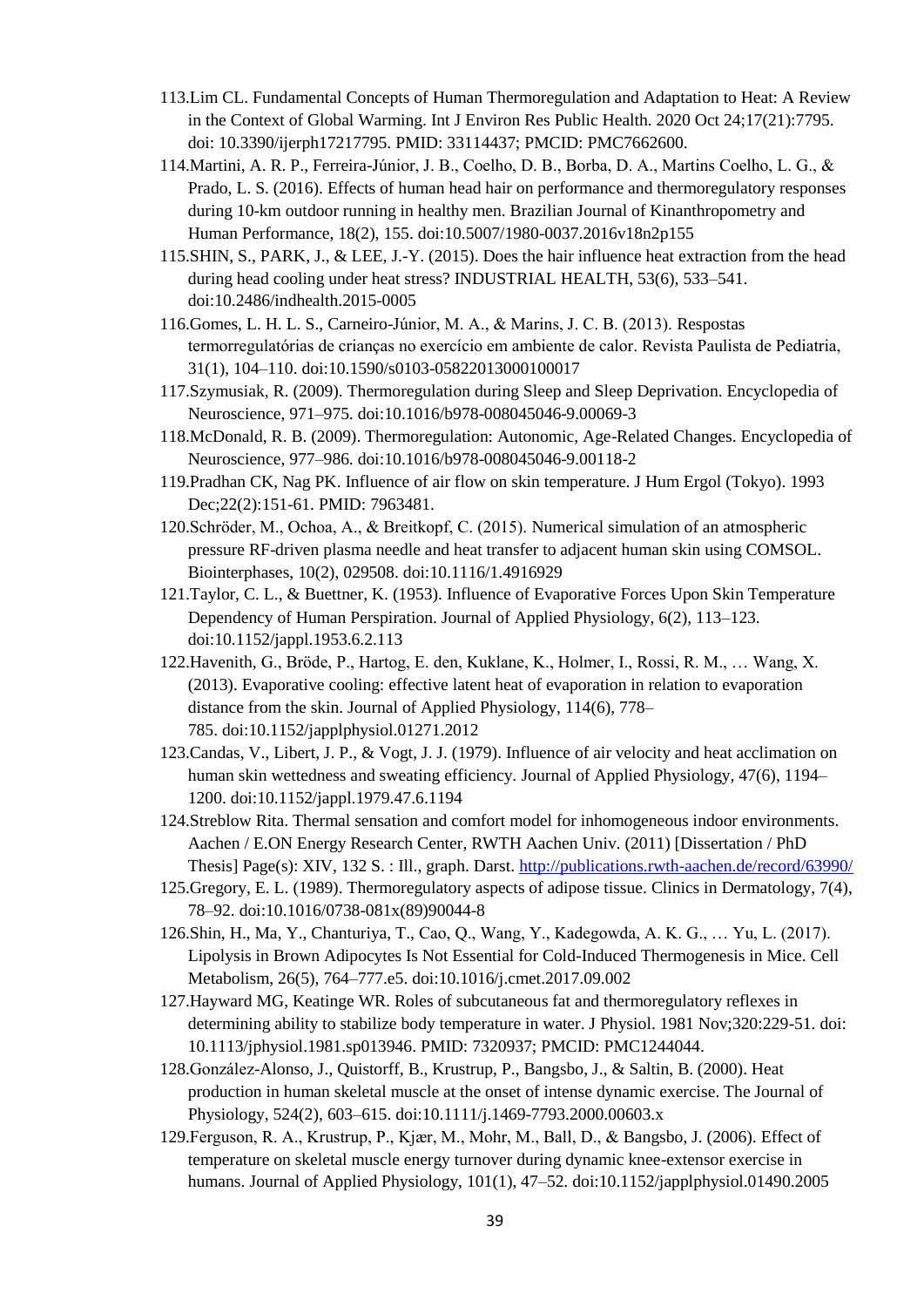- 130.Myroslava Protsiv, Catherine Ley, Joanna Lankester, Trevor Hastie, Julie Parsonnet. Decreasing human body temperature in the United States since the Industrial Revolution.. eLife 2020;9:e49555. DOI: 10.7554/eLife.49555 <https://elifesciences.org/articles/49555>
- 131.Chiok, Y. H., Ng, E. Y.-K., & Kulish, V. V. (2002). Global bioheat model for quick evaluation of the human physiological thermal profiles under differing conditions. Journal of Medical Engineering & Technology, 26(6), 231–238. doi:10.1080/03091900210124396
- 132.Nelson, D. A., Charbonnel, S., Curran, A. R., Marttila, E. A., Fiala, D., Mason, P. A., & Ziriax, J. M. (2009). A High-Resolution Voxel Model for Predicting Local Tissue Temperatures in Humans Subjected to Warm and Hot Environments. Journal of Biomechanical Engineering, 131(4), 041003. doi:10.1115/1.3002765
- 133.Foster, K. R., & Adair, E. R. (2004). Modeling thermal responses in human subjects following extended exposure to radiofrequency energy. BioMedical Engineering OnLine, 3(1), 4. doi:10.1186/1475-925x-3-4
- 134.Fu M, Weng W, Chen W, Luo N. Review on modeling heat transfer and thermoregulatory responses in human body. J Therm Biol. 2016 Dec;62(Pt B):189-200. doi: 10.1016/j.jtherbio.2016.06.018. Epub 2016 Jun 30. PMID: 27888933.
- 135.Robertshaw, D. (2006). Mechanisms for the control of respiratory evaporative heat loss in panting animals. Journal of Applied Physiology, 101(2), 664–668. doi:10.1152/japplphysiol.01380.2005
- 136. Tsuji, B., Hayashi, K., Kondo, N., & Nishiyasu, T. (2016). Characteristics of hyperthermiainduced hyperventilation in humans. Temperature, 3(1), 146–160. doi:10.1080/23328940.2016.1143760
- 137.S. Tony Wolf, Nina G. Jablonski and W. Larry Kenney. Examining "race" in physiology/ American Journal of Physiology on November 9, Vol. 319, No. 6, 2020 /Racial Differences in Cardiovascular and Cerebrovascular Physiology/ (previous version) DOI: 10.1152/ajpheart.00698.2020
- 138. Makinen TM. Different types of cold adaptation in humans. Front Biosci (Schol Ed). 2010 Jun 1;2:1047-67. doi: 10.2741/s117. PMID: 20515840.
- 139.Fan S, Hansen ME, Lo Y, Tishkoff SA. Going global by adapting local: A review of recent human adaptation. Science. 2016 Oct 7;354(6308):54-59. doi: 10.1126/science.aaf5098. PMID: 27846491; PMCID: PMC5154245.
- 140.Błazejczyk K, Krawczyk B. The influence of climatic conditions on the heat balance of the human body. Int J Biometeorol. 1991 Sep;35(2):103-6. doi: 10.1007/BF01087485. PMID: 1743773
- 141.Bain AR, Jay O. Does summer in a humid continental climate elicit an acclimatization of human thermoregulatory responses? Eur J Appl Physiol. 2011 Jun;111(6):1197-205. doi: 10.1007/s00421-010-1743-9. Epub 2010 Dec 3. PMID: 21127900.
- 142.Hori S. Adaptation to heat. Jpn J Physiol. 1995;45(6):921-46. doi: 10.2170/jjphysiol.45.921. PMID: 8676578.
- 143. Barclay, C.J. and Loiselle, D.S. (2021). Historical Perspective: Heat production and chemical change in muscle. Roger C. Woledge. Progress in Biophysics and Molecular Biology . doi 10.1016/j.pbiomolbio.2021.01.002
- 144.Barclay, C. J., & Launikonis, B. S. (2019). Components of activation heat in skeletal muscle. Journal of Muscle Research and Cell Motility. doi:10.1007/s10974-019-09547-5
- 145.Barclay, C. J. (2015). Energetics of Contraction. Comprehensive Physiology, 961–995. doi:10.1002/cphy.c140038
- 146.Stolwijk, J.A.J., 1970. Mathematical model of thermoregulation, in: Hardy, J.D., Gagge, J.A.J. Stolwijk, A.P. (Eds.), Physiological and Behavioral Temperature Regulation, Charles C. Thomas Publishing Company, Illinois, USA, pp. 703–721.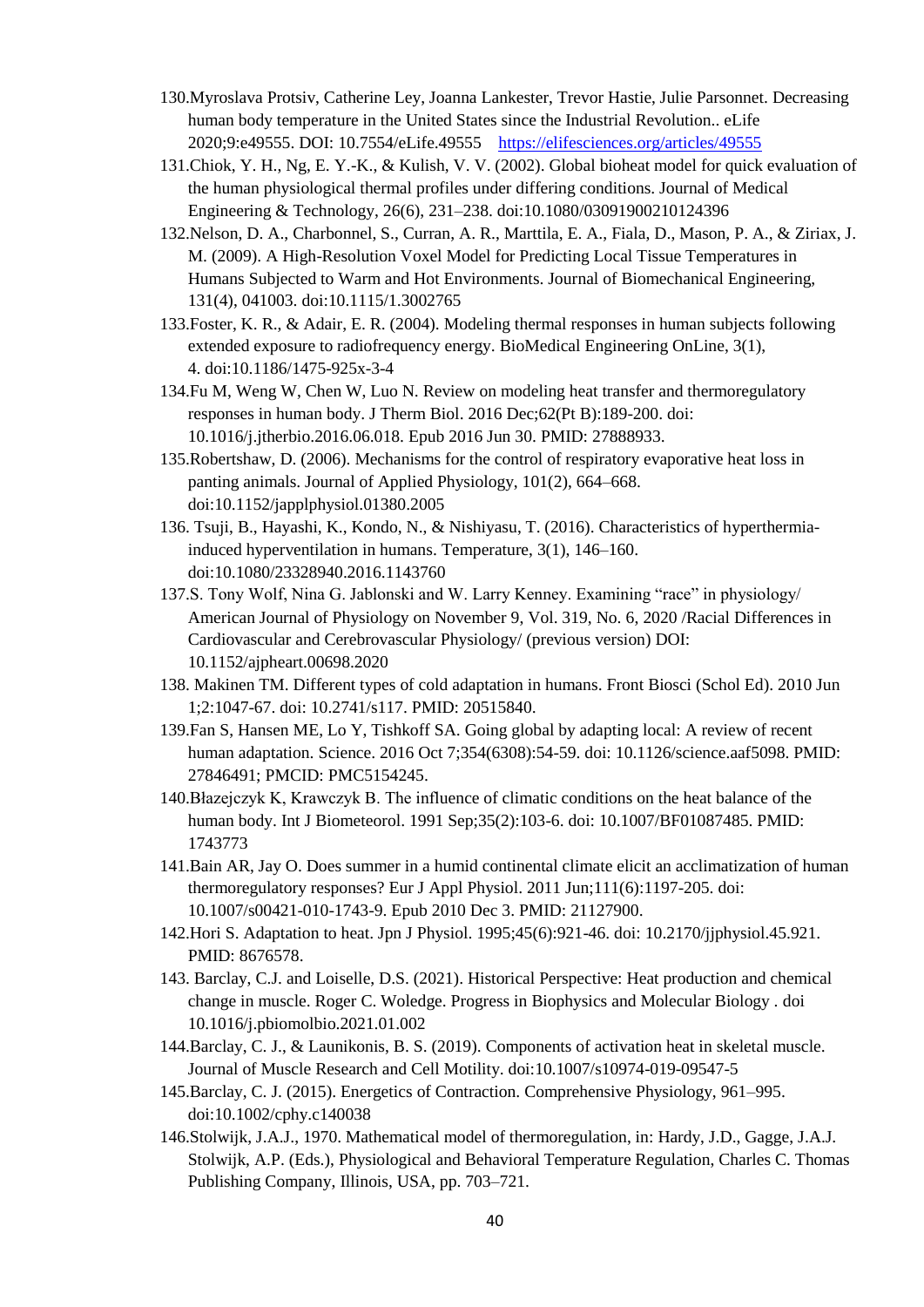- 147.D. Fiala, K.J. Lomas, M. Stohrer, A computer model of human thermoregulation for a wide range of environmental conditions:the passive system, J. Appl. Physiol. 87 (1999) 1957–1972.
- 148.Gagge, A.P., 1971. An effective temperature scale based on a simple model of human physiological regulatory response. ASHRAE Trans. 77, 247–262.
- 149.Givoni B, Goldman R. Predicting metabolic energy cost. Journal of Applied Physiology 1971;30:429-433
- 150.Azer NZ, Hsu S. The prediction of thermal sensation from a simple thermoregulatory model. ASHRAE Transactions 1977;83. Part 1
- 151.Jones BW, Ogawa Y. Transient interaction between the human body and the thermal environment. ASHRAE Transactions 1992;98:189-195
- 152.Wissler, E.H., 1985. Mathematical simulation of human thermal behavior using whole body models, In: Shitzer, A., Eberhardt, R.C. (Eds.), Heat Mass Transfer in Medical Biology, Plenum Press, New York, pp. 325–373.
- 153.de Dear RJ, Ring JW. Human subjective experience of ambient temperature step-changes: experimental results compared to the predictions of a numerical model. Indoor Air; 1990.
- 154.Smith CE. A transient, three-dimensional model of human thermal system. PH.D. Dissertation, Kansas State University, Manhattan, Kansas. 1991
- 155.Fu G. A transient, 3-D mathematical thermal model for the clothed human. Ph.D. Dissertation, Kansas State University, Manhattan, Kansas. 1995
- 156.Wyndham, C.H., Atkins, A.R., 1968. A physiological scheme and mathematical model of temperature regulation in man. Pflug. Arch. Eur. J. Phy. 303, 14–30
- 157.C. Huizenga, Z. Hui, E. Arens, A model of human physiology and comfort for assessing complex thermal environments, Build. Environ. 36 (2001) 691–699. doi:10.1016/S0360-1323(00)00061-5
- 158.H. Zhang, C. Huizenga, E. Arens, T. Yu, Considering individual physiological differences in a human thermal model, J. Therm. Biol. 26 (2001) 401–408. doi:10.1016/S0306-4565(01)00051-1
- 159.Huizenga, C., Zhang, H., Arens, E., 2001. A model of human physiology and comfort for assessing complex thermal environments. Build. Environ. 36, 691–699
- 160.S. Tanabe, K. Kobayashi, J. Nakano, Y. Ozeki, Evaluation of thermal comfort using combined multi-node thermoregulation ( 65MN ) and radiation models and computational fluid dynamics ( CFD ), Energy Build. 34 (2002) 637–646.
- 161.Salloum, M., Ghaddar, N., Ghali, K., 2005. A new transient bio-heat model of the human body, In: Proceedings of HT2005, 2005 ASME Summer Heat Transfer Conference, San Francisco, California, USA.
- 162.Al-Othmani, M., Ghaddar, N., Ghali, K., 2008. A multi-segmented human bioheat model for transient and asymmetric radiative environments. Int. J. Heat Mass Tran. 51, 5522–5533.
- 163.B.R.M. Kingma, L. Schellen, a J.H. Frijns, W.D. van Marken Lichtenbelt, Thermal sensation: a mathematical model based on neurophysiology., in: Indoor Air, 2012: pp. 253–262. doi:10.1111/j.1600-0668.2011.00758.x
- 164.Kobayashi, Y., & Tanabe, S. (2013). Development of JOS-2 human thermoregulation model with detailed vascular system. Building and Environment, 66, 1–10. doi:10.1016/j.buildenv.2013.04.013
- 165.S. Wong, M. Hay, D. Friedrich, D. Worrall, A Comparative Study on the Insulating Effects of Adipose Tissue, Winter Wear, and Physical Activity in Cold Climates, Ithaca, NY, 2012. doi:10.1016/S0022-3913(12)00047-9
- 166.C. Deshpande, Thermal analysis of vascular reactivity, Texas A&M University, 2007. <http://oaktrust.library.tamu.edu/handle/1969.1/ETD-TAMU-1342>
- 167.M.S. Ferreira, J.I. Yanagihara, A heat transfer model of the human upper limbs, Int. Commun. Heat Mass Transf. 39 (2012) 196–203. doi:10.1016/j.icheatmasstransfer.2011.12.004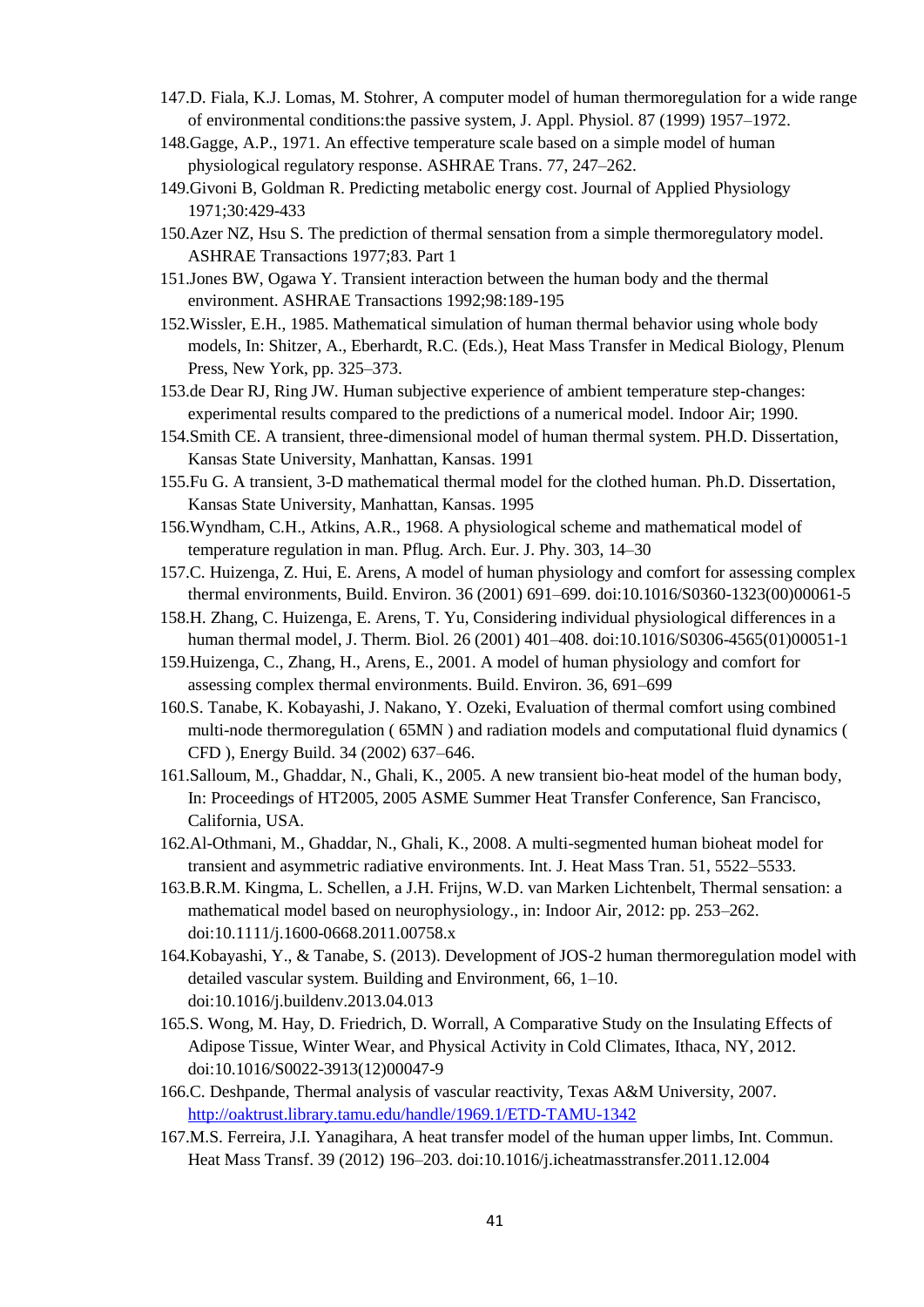- 168.A. Shitzer, L.A. Stroschein, P. Vital, R.R. Gonzalez, K.B. Pandolf, Numerical Analysis of an model Extremity in a Cold Environment Including Countercurrent Arterio-Venous Heat Exchange, J. Biomech. Eng. 119 (1997) 179–186.
- 169. Kochenov V.I., Vyugina I.I., Leshcheva Ya.Yu., Tsybusov S.N., Kozyaikin V.V. (2010). Immunostimulating extreme cryooxytherapy of the upper respiratory tract in children. International journal on immunorehabilitation, vol. 12, no. 2, p. 207a. (in Russian)
- 170. Erfan K., Kambiz V. (2020) Chapter Seven Thermal stimulation of targeted neural circuits via remotely controlled nano-transducers: A therapy for neurodegenerative disorders. Advances in Heat Transfer, Volume 52, 2020, Pages 543-581. doi:10.1016/bs.aiht.2020.09.001
- 171. Churilova T.M. (2005) Physiology of the Central Nervous System: Textbook.- Stavropol .: SKSI, 2005.- p. 264<https://studfile.net/preview/7031957/page:56/> (in Russian)
- 172. Simbirtsev S.A., Strelchenya V.M., Loit A.A., Trunin E.M., Lebedev A.K., Kulakov A.B. (2000) Three-dimensional modeling of the human structure and surgical interventions using the DUCT5 system. "CAD and Graphics" No. 3<https://sapr.ru/article/6950> (in Russian)
- 173. Tattersall, G. J., & Milsom, W. K. (2009). Hypoxia reduces the hypothalamic thermogenic threshold and thermosensitivity. The Journal of Physiology, 587(21), 5259–5274. doi:10.1113/jphysiol.2009.175828
- 174. Brotherhood, J. R. (2008). Heat stress and strain in exercise and sport. Journal of Science and Medicine in Sport, 11(1), 6–19. doi:10.1016/j.jsams.2007.08.017
- 175. Gamage, P. J., Fortington, L. V., & Finch, C. F. (2020). Epidemiology of exertional heat illnesses in organised sports: A systematic review. Journal of Science and Medicine in Sport. doi:10.1016/j.jsams.2020.02.008
- 176. Bouzigon, R., Grappe, F., Ravier, G., & Dugue, B. (2016). Whole- and partial-body cryostimulation/cryotherapy: Current technologies and practical applications. Journal of Thermal Biology, 61, 67–81. doi:10.1016/j.jtherbio.2016.08.00
- 177. Noakes, T. D. (2008). A modern classification of the exercise-related heat illnesses. Journal of Science and Medicine in Sport, 11(1), 33–39. doi:10.1016/j.jsams.2007.02.009
- 178. Novikov V.S., Soroko S.I. (2017) Physiological foundations of human life in extreme conditions. - SPb: Politekhnika-print, 2017 .-- 476 p [https://www.iephb.ru/wp](https://www.iephb.ru/wp-content/uploads/novikov-soroko-e%60lektronnyiy-variant-knigi.pdf)[content/uploads/novikov-soroko-e%60lektronnyiy-variant-knigi.pdf](https://www.iephb.ru/wp-content/uploads/novikov-soroko-e%60lektronnyiy-variant-knigi.pdf) (in Russian)
- 179. Shen, H., An, Y., Zhang, H., Wang, F., He, Y., Wang, J., & Tu, L. (2021). 3D numerical investigation of the heat and flow transfer through cold protective clothing based on CFD. International Journal of Heat and Mass Transfer, 175, 121305. doi:10.1016/j.ijheatmasstransfer.2021.121305
- 180. Udayraj, & Wang, F. (2018). A three-dimensional conjugate heat transfer model for thermal protective clothing. International Journal of Thermal Sciences, 130, 28–46. doi:10.1016/j.ijthermalsci.2018.04.005
- 181.Gao, S., Ooka, R., & Oh, W. (2021). Experimental investigation of the effect of clothing insulation on thermal comfort indices. Building and Environment, 187, 107393. doi:10.1016/j.buildenv.2020.107393
- 182. Jia, N., Jia, X., An, H., Li, J., & Wang, R. (2018). A 3D heat and moisture transfer model with radiation in clothing. Physica A: Statistical Mechanics and Its Applications. doi:10.1016/j.physa.2018.11.022
- 183. Fahmy, M. A. (2021). A new boundary element algorithm for a general solution of nonlinear space-time fractional dual-phase-lag bio-heat transfer problems during electromagnetic radiation. Case Studies in Thermal Engineering, 25, 100918. doi:10.1016/j.csite.2021.100918
- 184. Barnoon, P., & Bakhshandehfard, F. (2021). Thermal management in a biological tissue in order to destroy tissue under local heating process. Case Studies in Thermal Engineering, 26, 101105. doi:10.1016/j.csite.2021.101105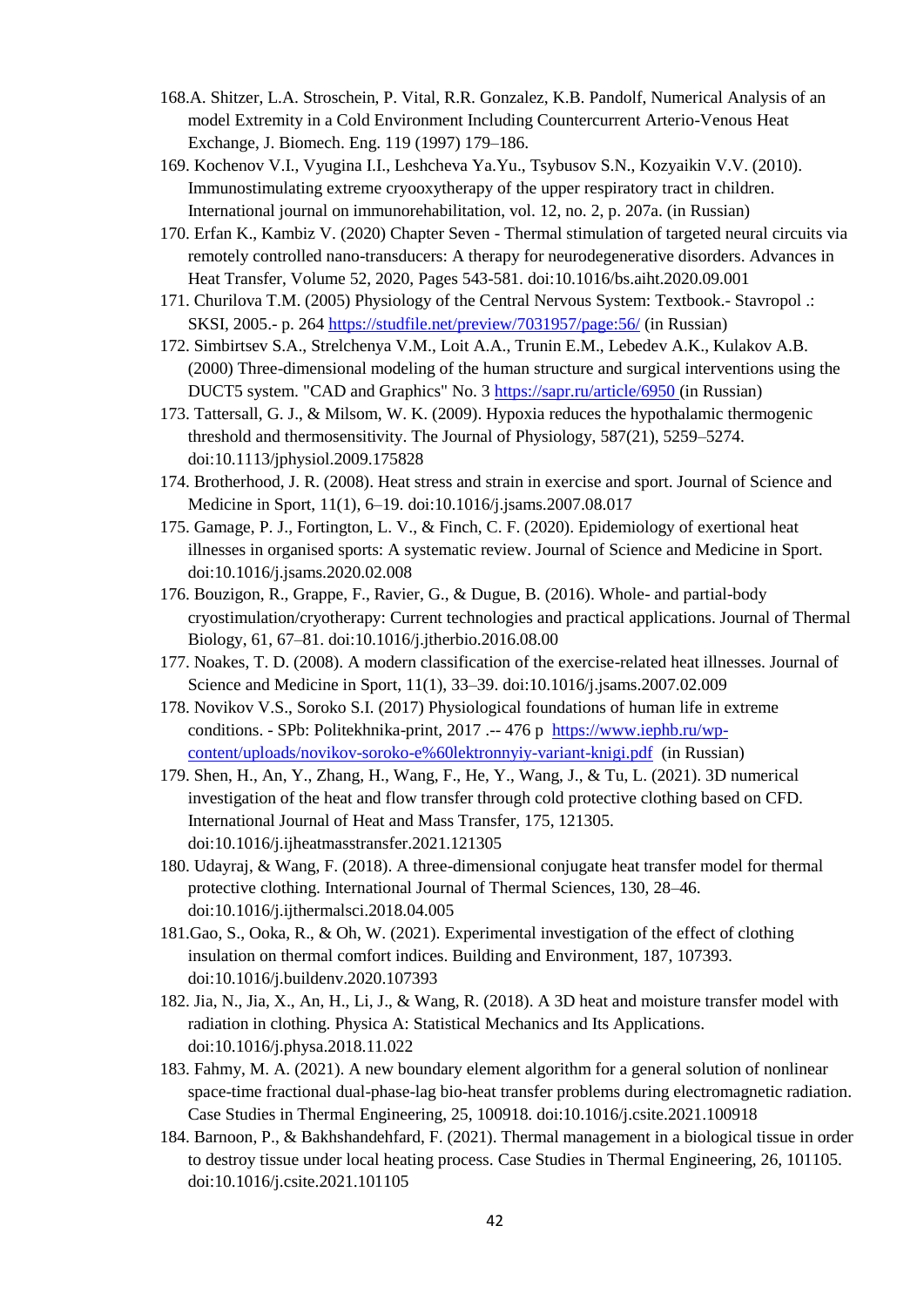- 185. Rugh, J. P., & Bharathan, D. (2005). Predicting Human Thermal Comfort in Automobiles. SAE Technical Paper Series. doi:10.4271/2005-01-2008
- 186. Fiala D, Lomas KJ, Stohrer M. A computer model of human thermoregulation for a wide range of environmental conditions: the passive system. J Appl Physiol (1985). 1999 Nov;87(5):1957- 72. doi: 10.1152/jappl.1999.87.5.1957. PMID: 10562642.
- 187. Coccarelli A, Boileau E, Parthimos D, Nithiarasu P. An advanced computational bioheat transfer model for a human body with an embedded systemic circulation. Biomech Model Mechanobiol. 2016 Oct;15(5):1173-90. doi: 10.1007/s10237-015-0751-4. Epub 2015 Dec 26. PMID: 26707859; PMCID: PMC5021771.
- 188. Polyakov M.V., Khoperskov A.V., Novochadov V.V., Terpilovsky A.A., Tiras Kh.P. (2018) Modeling biological tissues using 3D reconstruction technology. Reports of the International Conference "Mathematical Biology and Bioinformatics". Ed. V.D. Lakhno. Volume 7. Pushchino: IMPB RAS, 2018. Article № e42. doi: 10.17537/icmbb18.79 (in Russian)
- 189. Brannigan, G., Lin, L.CL. & Brown, F.L.H. Implicit solvent simulation models for biomembranes. Eur Biophys J 35, 104–124 (2006). doi:10.1007/s00249-005-0013-y
- 190. Pasenkiewicz-Gierula M, Murzyn K, Róg T, Czaplewski C. Molecular dynamics simulation studies of lipid bilayer systems. Acta Biochim Pol. 2000;47(3):601-11. PMID: 11310963.
- 191. Mouritsen, O. G., & Bagatolli, L. A. (2015). Lipid domains in model membranes: a brief historical perspective. Essays In Biochemistry, 57, 1–19. doi:10.1042/bse0570001
- 192. Nikonov V.V., Pavlenko A.Yu. (2009) Disturbances of thermal homeostasis. Journal of Emergency Medicine, 6 (25). (in Russian)
- 193. Janský L, Janáková H, Ulicný B, Srámek P, Hosek V, Heller J, Parízková J. Changes in thermal homeostasis in humans due to repeated cold water immersions. Pflugers Arch. 1996 Jul;432(3):368-72. doi: 10.1007/s004240050146. PMID: 8765994.
- 194. Jansky L, Vybiral S. Thermal homeostasis in systemic inflammation: modulation of neuronal mechanisms. Front Biosci. 2004 Sep 1;9:3068-84. doi: 10.2741/1460. PMID: 15353338.
- 195. Osilla EV, Marsidi JL, Sharma S. Physiology, Temperature Regulation. 2021 May 7. In: StatPearls [Internet]. Treasure Island (FL): StatPearls Publishing; 2021 Jan–. PMID: 29939615.
- 196. Makinen TM. Different types of cold adaptation in humans. Front Biosci (Schol Ed). 2010 Jun 1;2:1047-67. doi: 10.2741/s117. PMID: 20515840.
- 197. Kholmurodov Kh.T., Altayskiy M.V., Puzinin I.V., Dardin T., Filatov F.P. (2003) Molecular dynamics methods for modeling physical and biological processes. Physics of elementary particles and the atomic nucleus, Vol. 34, no. 2 (in Russian)
- 198. Hatton AP, Halfdanarson H. The role of contact resistance in skin burns. J Biomed Eng. 1982 Apr;4(2):97-102. doi: 10.1016/0141-5425(82)90068-1. PMID: 7070071.
- 199. Serdyuk, I., Zaccai, N., & Zaccai, J. (2007). Methods in Molecular Biophysics: Structure, Dynamics, Function. Cambridge: Cambridge University Press. doi:10.1017/CBO9780511811166 (на русском перевод, онлайн чтение: Том 1- [https://www.rfbr.ru/rffi/ru/books/o\\_27426](https://www.rfbr.ru/rffi/ru/books/o_27426) ; Том 2 - [https://www.rfbr.ru/rffi/ru/books/o\\_27433](https://www.rfbr.ru/rffi/ru/books/o_27433) )
- 200. Rubin A.B. Biophysics. Textbook in 2 volumes. T.I. Theoretical biophysics. Publishing house of Moscow University, publishing house Nauka Moscow, 2004. - 464 p. (in Russian) Rubin A.B. Biophysics. Textbook in 2 volumes. T. II. Theoretical biophysics. - Publishing house of Moscow University, publishing house Science Moscow, 2004. - 468 p. (in Russian)
- 201. Gorman, J. M., Regnier, M., & Abraham, J. P. (2020). Heat exchange between the human body and the environment: A comprehensive, multi-scale numerical simulation. Advances in Heat Transfer. doi:10.1016/bs.aiht.2020.07.001
- 202. Andreozzi, A., Iasiello, M., & Tucci, C. (2020). An overview of mathematical models and modulated-heating protocols for thermal ablation. Advances in Heat Transfer. doi:10.1016/bs.aiht.2020.07.003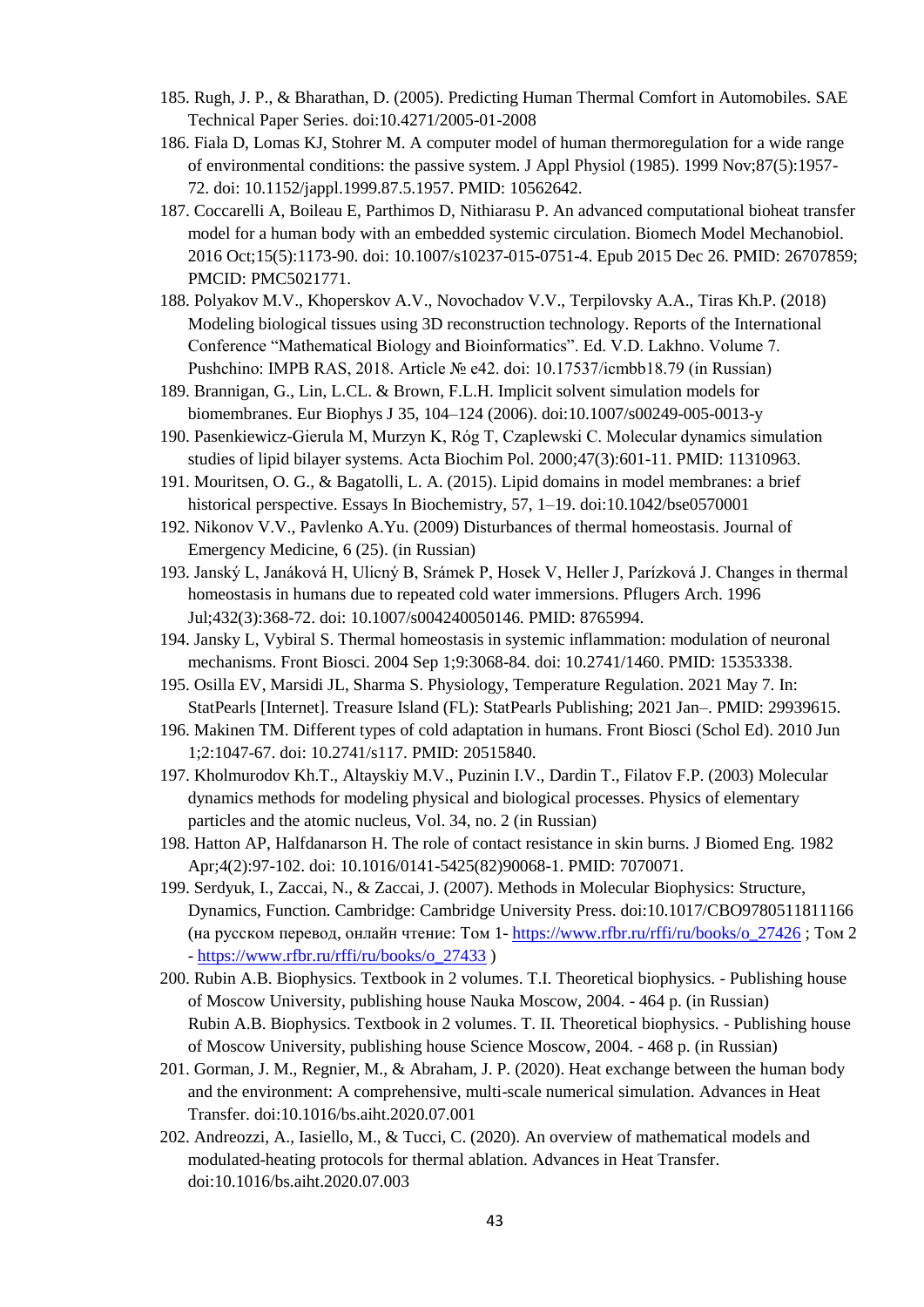- 203. Aponin Yu.M., Aponina E.A. (2007) Hierarchy of Models in Mathematical Biology and Numerically-analytical Methods of its Investigation. Mathematical Biology and Bioinformatics, Volume 2, No. 2, pp.347-360 (in Russian)<http://mi.mathnet.ru/mbb28> [http://www.matbio.org/downloads/Aponin2007\(2\\_347\).pdf](http://www.matbio.org/downloads/Aponin2007(2_347).pdf)
- 204. Zhu, L., Xu, L. X., He, Q., & Weinbaum, S. (2002). A New Fundamental Bioheat Equation for Muscle Tissue—Part II: Temperature of SAV Vessels. Journal of Biomechanical Engineering, 124(1), 121. doi:10.1115/1.1431263
- 205. Tirsky G.A. (2001) Similarity and Physical Modeling. Soros educational journal, no. 8, p. 122- 127.
- 206. Fall, C. P., Marland, E. S., Wagner, J. M., & Tyson, J. J. (Eds.). (2004). Computational Cell Biology. Interdisciplinary Applied Mathematics. doi:10.1007/b97701
- 207. Joseph Jez (ed) The Encyclopedia of Biological Chemistry 3rd Edition, 2021; Oxford: Elsevier, 4822р.
- 208. William J. Lennarz and M. Daniel Lane (ed). Encyclopedia of Biological Chemistry II. Second Edition. 4 volumes. Academic Press of Elsevier. 2013. 3232p.
- 209. Shoba Ranganathan, Kenta Nakai, Michael Gribskov und Christian Schönbach (ed). Encyclopedia of Bioinformatics and Computational Biology. 1st Edition. Elsevier Science. 2018.
- 210. Roger Narayan (ed). Encyclopedia of Biomedical Engineering. Elsevier Science. 2018
- 211. Anders Brahme (ed). Comprehensive Biomedical Physics. Elsevier Science. 2014
- 212. Edward H. Egelman (ed). Comprehensive Biophysics. Elsevier Science. 2012
- 213. Coccarelli A, Hasan HM, Carson J, Parthimos D, Nithiarasu P. Influence of ageing on human body blood flow and heat transfer: A detailed computational modelling study. Int J Numer Method Biomed Eng. 2018 Oct;34(10):e3120. doi: 10.1002/cnm.3120. Epub 2018 Jul 23. PMID: 29932495; PMCID: PMC6220937.
- 214. Rida M, Ghaddar N, Ghali K, Hoballah J. Elderly bioheat modeling: changes in physiology, thermoregulation, and blood flow circulation. Int J Biometeorol. 2014 Nov;58(9):1825-43. doi: 10.1007/s00484-013-0785-1. Epub 2014 Jan 24. PMID: 24464496.
- 215. Greaney JL, Kenney WL, Alexander LM. Sympathetic regulation during thermal stress in human aging and disease. Auton Neurosci. 2016 Apr;196:81-90. doi: 10.1016/j.autneu.2015.11.002. Epub 2015 Nov 25. PMID: 26627337; PMCID: PMC4846507.
- 216. Holowatz LA, Thompson-Torgerson C, Kenney WL. Aging and the control of human skin blood flow. Front Biosci (Landmark Ed). 2010 Jan 1;15:718-39. doi: 10.2741/3642. PMID: 20036842; PMCID: PMC3228253.
- 217. Falk B. Effects of thermal stress during rest and exercise in the paediatric population. Sports Med. 1998 Apr;25(4):221-40. doi: 10.2165/00007256-199825040-00002. PMID: 9587181.
- 218.Falk B, Dotan R. Children's thermoregulation during exercise in the heat: a revisit. Appl Physiol Nutr Metab. 2008 Apr;33(2):420-7. doi: 10.1139/H07-185. PMID: 18347699.
- 219. Nelson DA, Charbonnel S, Curran AR, Marttila EA, Fiala D, Mason PA, Ziriax JM. A highresolution voxel model for predicting local tissue temperatures in humans subjected to warm and hot environments. J Biomech Eng. 2009 Apr;131(4):041003. doi: 10.1115/1.3002765. Erratum in: J Biomech Eng.2010 Feb;132(2):027001. PMID: 19275432.
- 220. Rida M, Karaki W, Ghaddar N, Ghali K, Hoballah J. A new mathematical model to simulate AVA cold-induced vasodilation reaction to local cooling. Int J Biometeorol. 2014 Nov;58(9):1905-18. doi: 10.1007/s00484-014-0792-x. Epub 2014 Jan 22. PMID: 24448777.
- 221. Smith CJ, Johnson JM. Responses to hyperthermia. Optimizing heat dissipation by convection and evaporation: Neural control of skin blood flow and sweating in humans. Auton Neurosci. 2016 Apr;196:25-36. doi: 10.1016/j.autneu.2016.01.002. Epub 2016 Jan 21. PMID: 26830064.